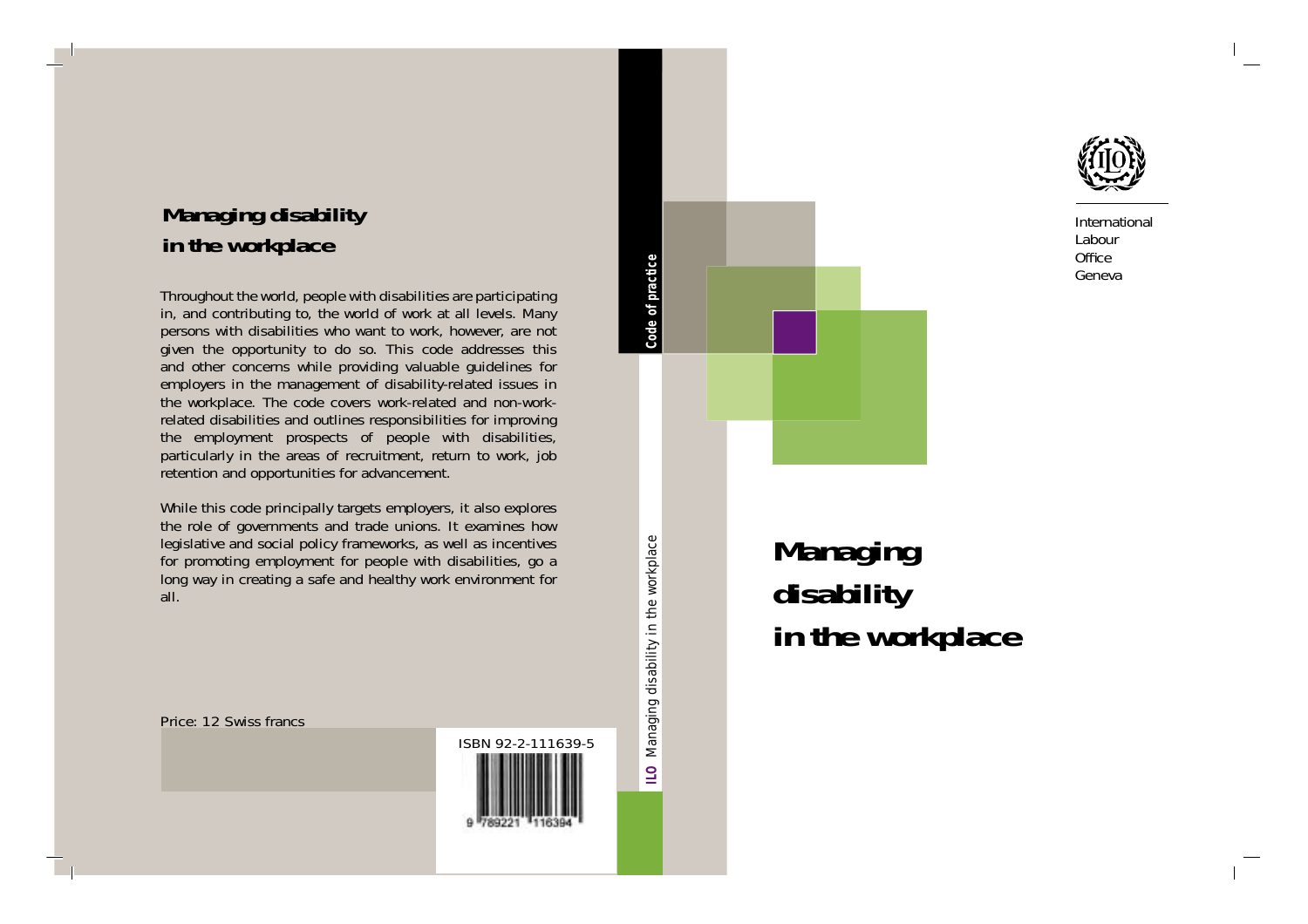**ILO code of practice**

# **Managing disability in the workplace**

**International Labour Office Geneva**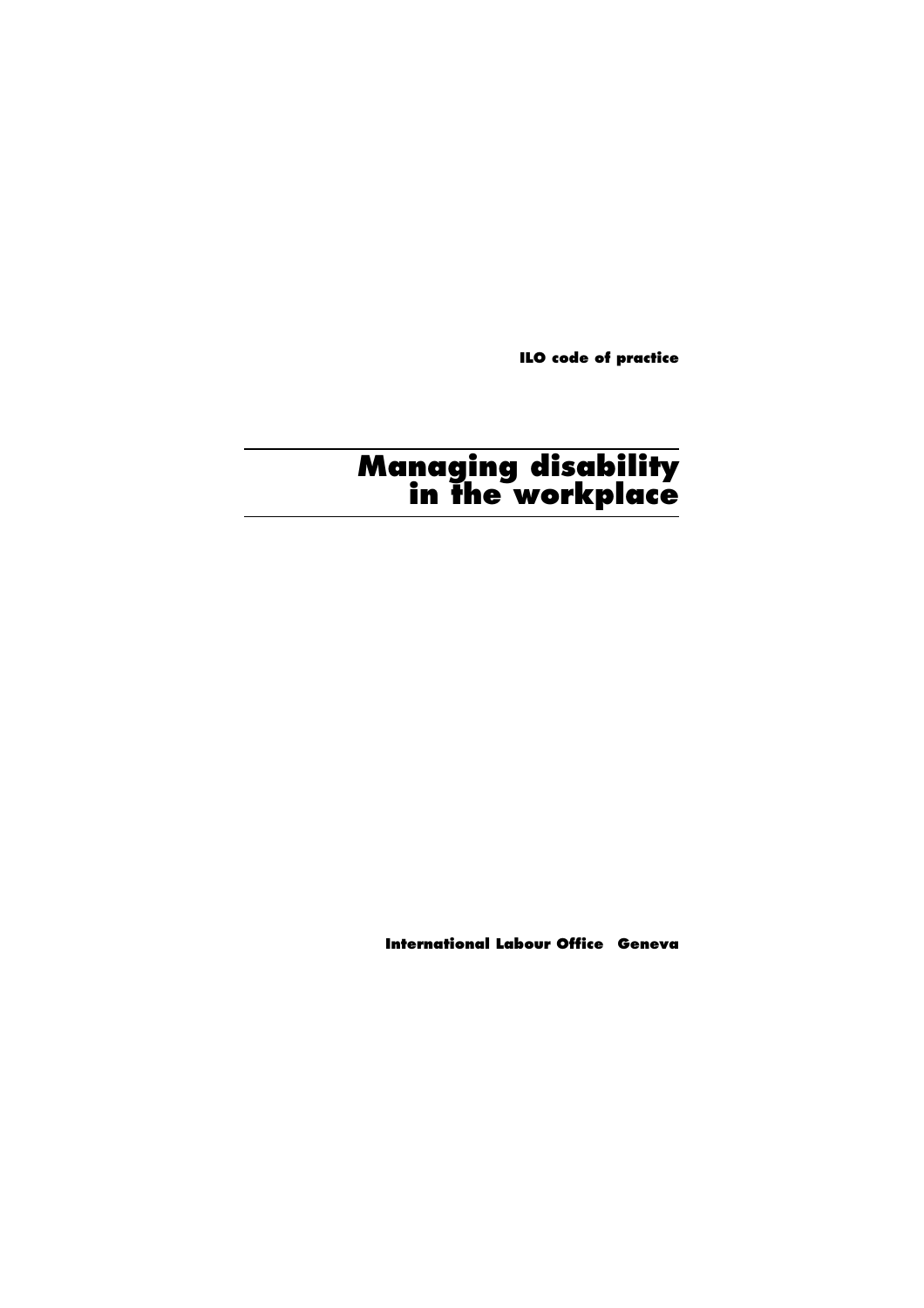Copyright © International Labour Organization 2002 First published 2002

Publications of the International Labour Office enjoy copyright under Protocol 2 of the Universal Copyright Convention. Nevertheless, short excerpts from them may be reproduced without authorization, on condition that the source is indicated. For rights of reproduction or translation, application should be made to the Publications Bureau (Rights and Permissions), International Labour Office, CH-1211 Geneva 22, Switzerland. The International Labour Office welcomes such applications.

Libraries, institutions and other users registered in the United Kingdom with the Copyright Licensing Agency, 90 Tottenham Court Road, London W1T 4LP [Fax: (+44) (0)20 7631 5500;<br>email: cla@cla.co.uk], in the United States with the Copyright Clearance Center, 222 Rose-<br>wood Drive, Danvers, MA 01923 [Fax: (+1) (97 other countries with associated Reproduction Rights Organizations, may make photocopies in accordance with the licences issued to them for this purpose.

 $\overline{11}$ O

*Managing disability in the workplace. ILO code of practice* Geneva, International Labour Office, 2002

Code of practice, disabled worker, rights of the disabled, human resources management. 15.04.3

ISBN 92-2-111639-5

Also published in French: *La gestion du handicap sur le lieu de travail. Recueil de directives pratiques du BIT* (ISBN 92-2-211639-9, Geneva, 2002); and in Spanish: *Gestión de las discapacidades en el lugar de trabajo. Repertorio de recomendaciones prácticas de la OIT* (ISBN 92-2-311639-2, Geneva, 2002).

*ILO Cataloguing in Publication Data*

The designations employed in ILO publications, which are in conformity with United Nations practice, and the presentation of material therein do not imply the expression of any opinion whatsoever on the part of the International Labour Office concerning the legal status of any country, area or territory or of its authorities, or concerning the delimitation of its frontiers. The responsibility for opinions expressed in signed articles, studies and other contributions rests solely with their authors, and publication does not constitute an endorsement by the<br>International Labour Office of the opinions expressed in them.<br>Reference to names of firms and commercial products and processes do

dorsement by the International Labour Office, and any failure to mention a particular firm, commercial product or process is not a sign of disapproval.

ILO publications can be obtained through major booksellers or ILO local offices in many countries, or direct from ILO Publications, International Labour Office, CH-1211 Geneva 22, Switzerland. Catalogues or lists of new publications are available free of charge from the above address, or by email: pubvente@ilo.org Visit our website: www.ilo.org/publns

Photocomposed by the ILO, Geneva, Switzerland<br>Printed in France NOU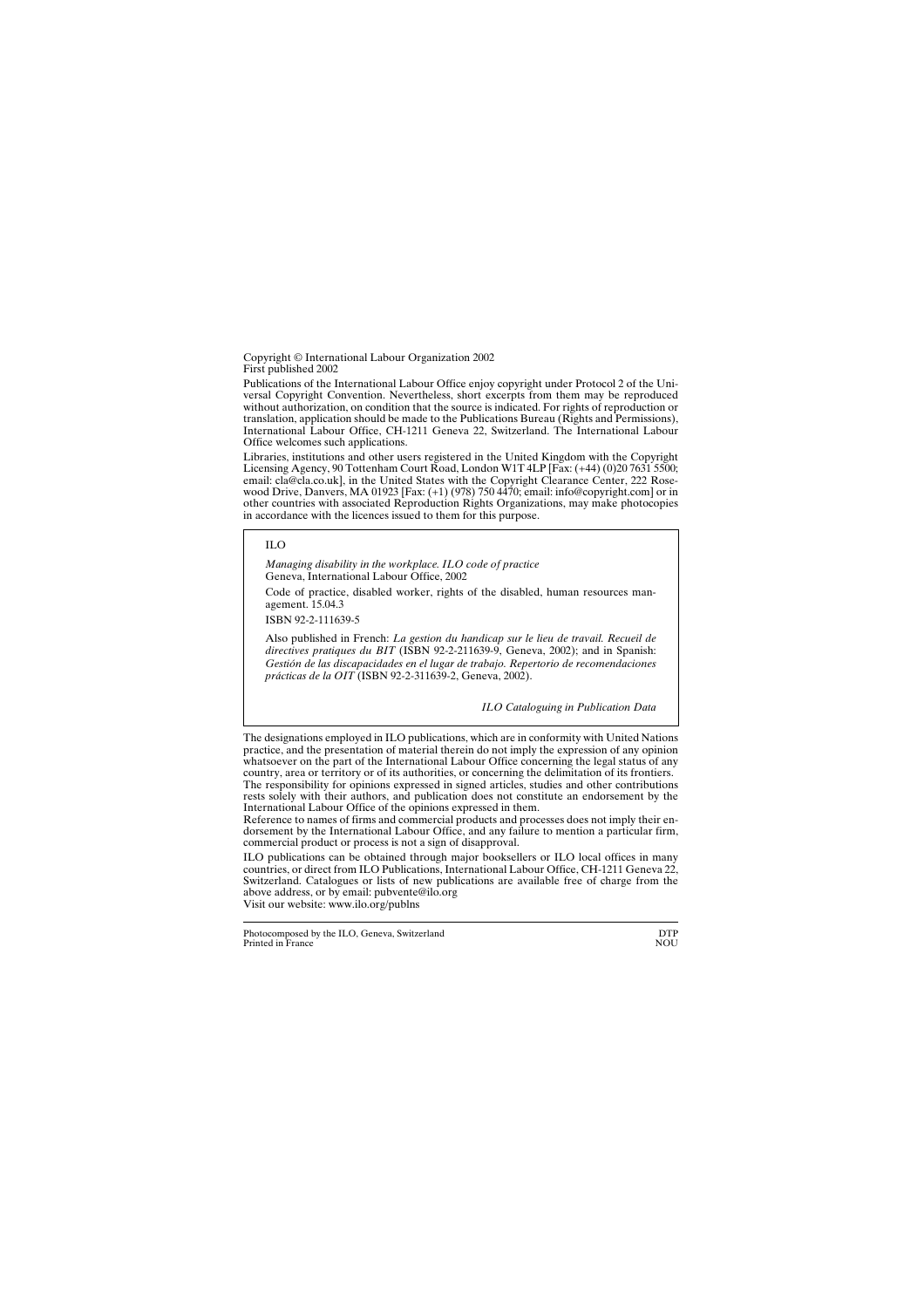# **Preface**

People with disabilities are not a homogeneous group. They may have a physical disability, a sensory, intellectual or mental disability. They may have had a disability from birth, or acquired this in their childhood, teenage years or later in life, during further education or while in employment. Their disability may have little impact on their ability to work and take part in society, or it may have a major impact, requiring considerable support and assistance.

Throughout the world, people with disabilities are participating and contributing in the world of work at all levels. However, many persons with disabilities who want to work do not have the opportunity to work due to many barriers.

Unemployment among the world's 386<sup>1</sup> million disabled people of working age is far higher than for workingage individuals.2 While it is recognized that economic growth can lead to increased employment opportunities, the code outlines best practices which enable employers to utilize the skills and potential of people with disabilities within existing national conditions.

It is increasingly apparent that disabled people not only have a valuable contribution to make to the national economy but that their employment also reduces the cost of

<sup>2</sup> Reported unemployment rates vary from 13 per cent in the United Kingdom, a rate which is twice that of the non-disabled workforce, to 18 per cent in Germany, to an estimated 80 per cent and more in many developing countries.



<sup>1</sup> Based on the World Health Organization's estimate that 10 per cent of the world's population has a disability, or 610 million people, of whom 386 million are between the ages of 15 and 64 years (United Nations: *World Population Prospects, 1998 Revision*, New York, 1999).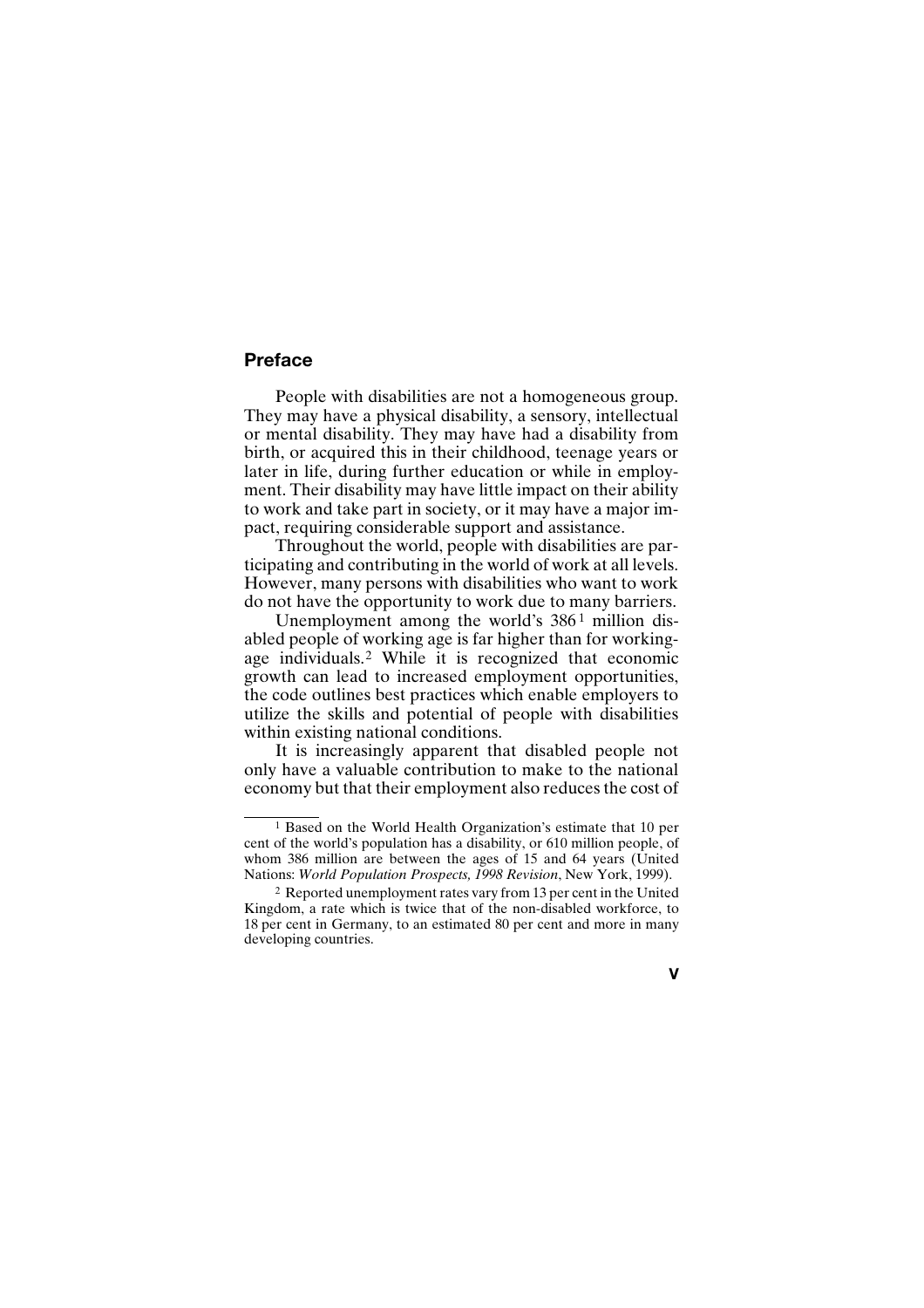disability benefits and may reduce poverty. There is a strong business case for employing people with disabilities since they are often qualified for a particular job. Employers may also gain by expanding the number of eligible workers through continuing the employment of those who become disabled, since valuable expertise acquired on the job and through work-related training is retained.

Many organizations and their networks – including employers' and workers' organizations and organizations of persons with disabilities – are contributing to facilitating the employment, job retention and return-to-work opportunities for disabled persons. Measures adopted by these organizations include policy statements and provision of advisory and supportive services.

This code has been drawn up to guide employers – be they large, medium-sized or small enterprises, in the private or public sector, in developing or highly industrialized countries – to adopt a positive strategy in managing disabilityrelated issues in the workplace.

While this code is principally addressed to employers, governments play an essential role in creating a supportive legislative and social policy framework and providing incentives to promote employment opportunities for people with disabilities. Moreover, the participation and initiative of people with disabilities is important for the code to be achievable.

The contents of the code are based on the principles underpinning international instruments and initiatives (listed in Appendices 1 and 2) designed to promote the safe and healthy employment of all persons with disabilities. This code is not a legally binding instrument and is not intended to supersede or replace national legislation. It is

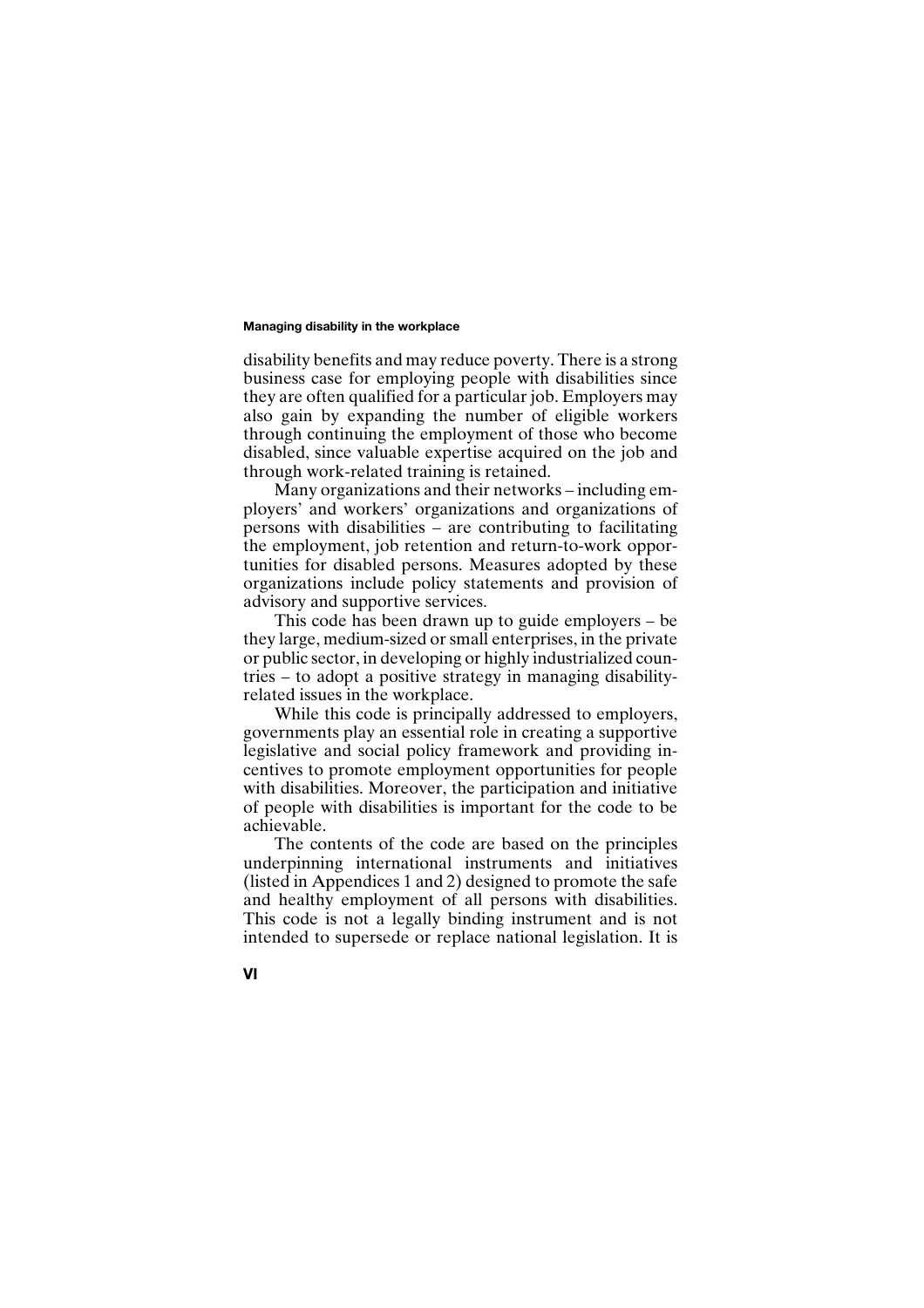### **Preface**

intended to be read in the context of national conditions and to be applied in accordance with national law and practice.

The code was finalized and unanimously adopted at the tripartite meeting of experts in Geneva, 3-12 October 2001, convened at the decision of the ILO Governing Body, taken at its 277th Session (March 2000). The experts were appointed following consultations with governments, the Employers' group and the Workers' group of the ILO Governing Body. The following experts took part in the meeting:

### *Experts appointed after consultations with governments*

- Ms. Christine LANGSFORD, Director, Employment Outcomes Section, Disability Service Reforms Branch, Department of Family and Community Services, Canberra, Australia.
- Mr. Michael CARLETON, Appeal Commissioner, Workers' Compensation Board of British Columbia, British Columbia, Canada.
- Ms. Lucía VIVANCO, Deputy Director, National Foundation on Disability, Santiago, Chile.
- Mr. Jian Kun YIN, Deputy Director, Division of Labour Force, Department of Training and Employment, Ministry of Labour and Social Security, Beijing, China.
- Mr. Julio César MARTINEZ-LANTIGUA, Sub-Director General of Employment, State Secretariat of Labour, Santo Domingo, Dominican Republic.
- Mr. Pierre BLANC, Deputy Director General, AGEFIPH, Bagneux, France.
- Ms. Csilla SZAUER, Ministry of Family and Social Affairs, Department of Rehabilitation and Disability Affairs, Budapest, Hungary.

### **VII**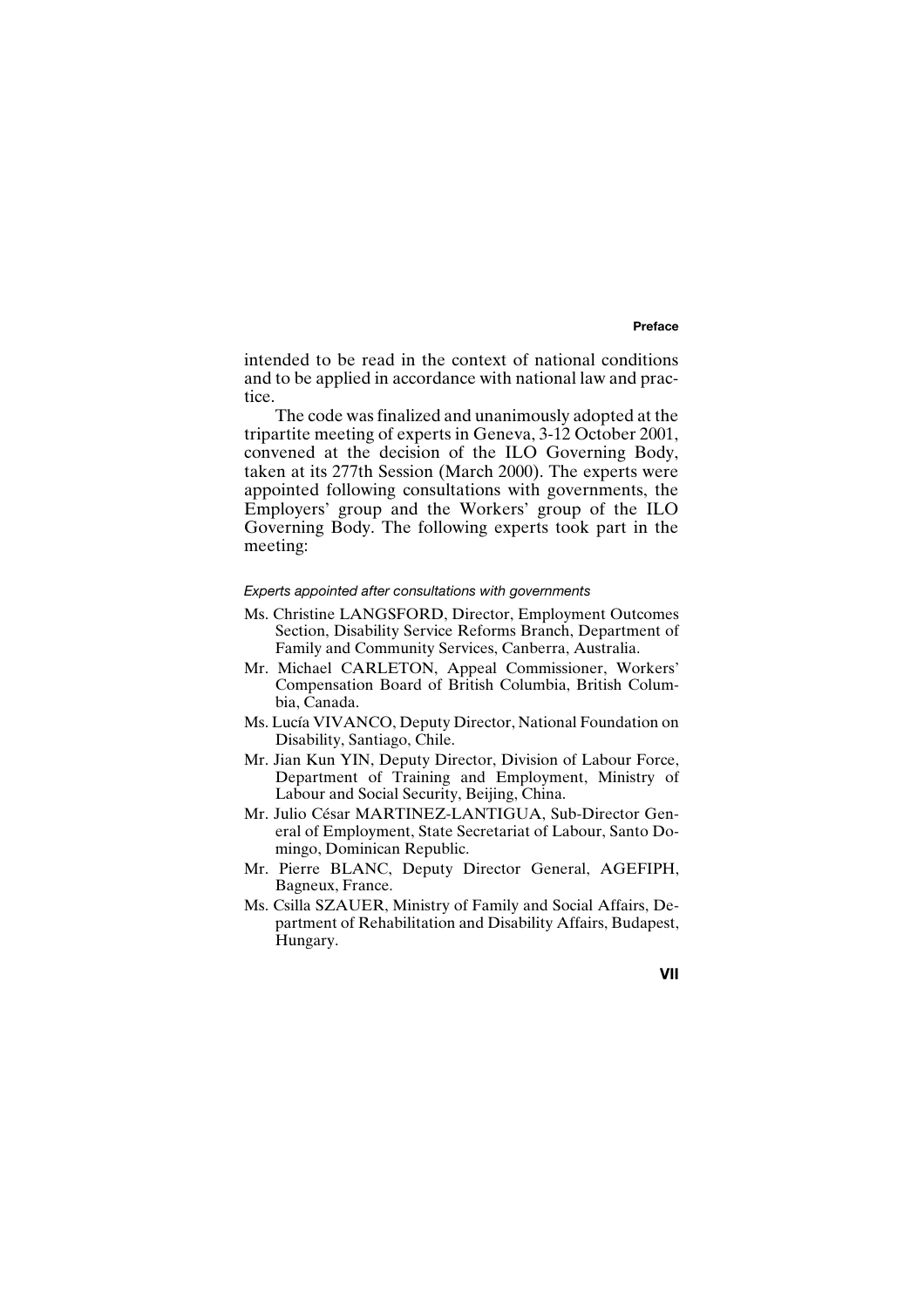*ILO representatives*

- Mr. Pekka Aro, Director, ILO InFocus Programme on Skills, Knowledge and Employability.
- Ms. Barbara Murray, Coordinator, Equity Issues, IFP/Skills.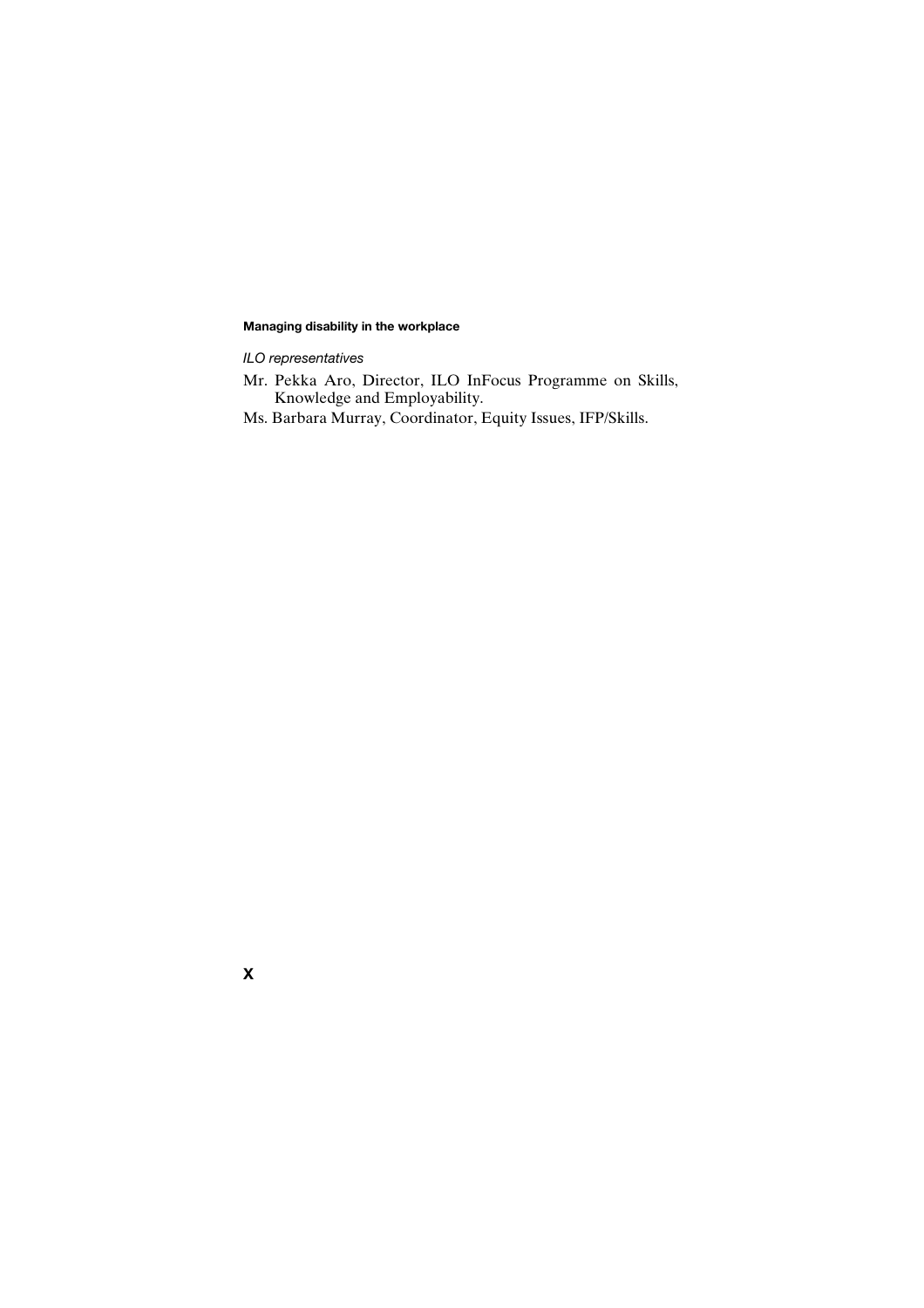Ms. Sebenzile Joy Patricia MATSEBULA, Acting Director, President's Office on the Status of Disabled Persons, Pretoria, South Africa.

# *Advisers*

Ms. N. Popper (Hungary). Ms. F. Lagadien (South Africa). Ms. P. Linders (South Africa).

### *Experts appointed after consultation with the Employers' group*

- Dr. Robert KOSNIK, Director of Occupational Health Services, XEROX Canada Ltd., Ontario, Canada.
- Ms. Anne-Geneviève DE SAINT GERMAIN, Chef de Service, Direction des Relations Sociales, Mouvement des Entreprises de France, Paris, France.
- Mr. Reinhard EBERT, Representative of BDA German Board on the Integration of Handicapped Workers, Brühl, Germany.
- Ms. Minako NISHIJIMA, Manager, AP Workforce Diversity, IBM World Trade Asia Corporation, Tokyo, Japan.
- Mr. William DAMBULENI, Executive Director, The Employers' Consultative Association of Malawi, Blantyre, Malawi.
- Ms. Anne KNOWLES, Executive Director, Business New Zealand, Wellington, New Zealand.
- Dr. Christiaan DE BEER, General Manager, Disability Management, Coris Capital (Pty) Ltd., Pretoria, Gauteng, South Africa.
- Ms. Gunilla SAHLIN, Senior Adviser, Confederation of Swedish Enterprise, Stockholm, Sweden.
- Mr. James G. CASSADY, Vice-President, Human Resources and Administration, Electronic Sensors & Systems Sector, Northrop Grumman Corporation, Baltimore, Maryland, United States.

### **VIII**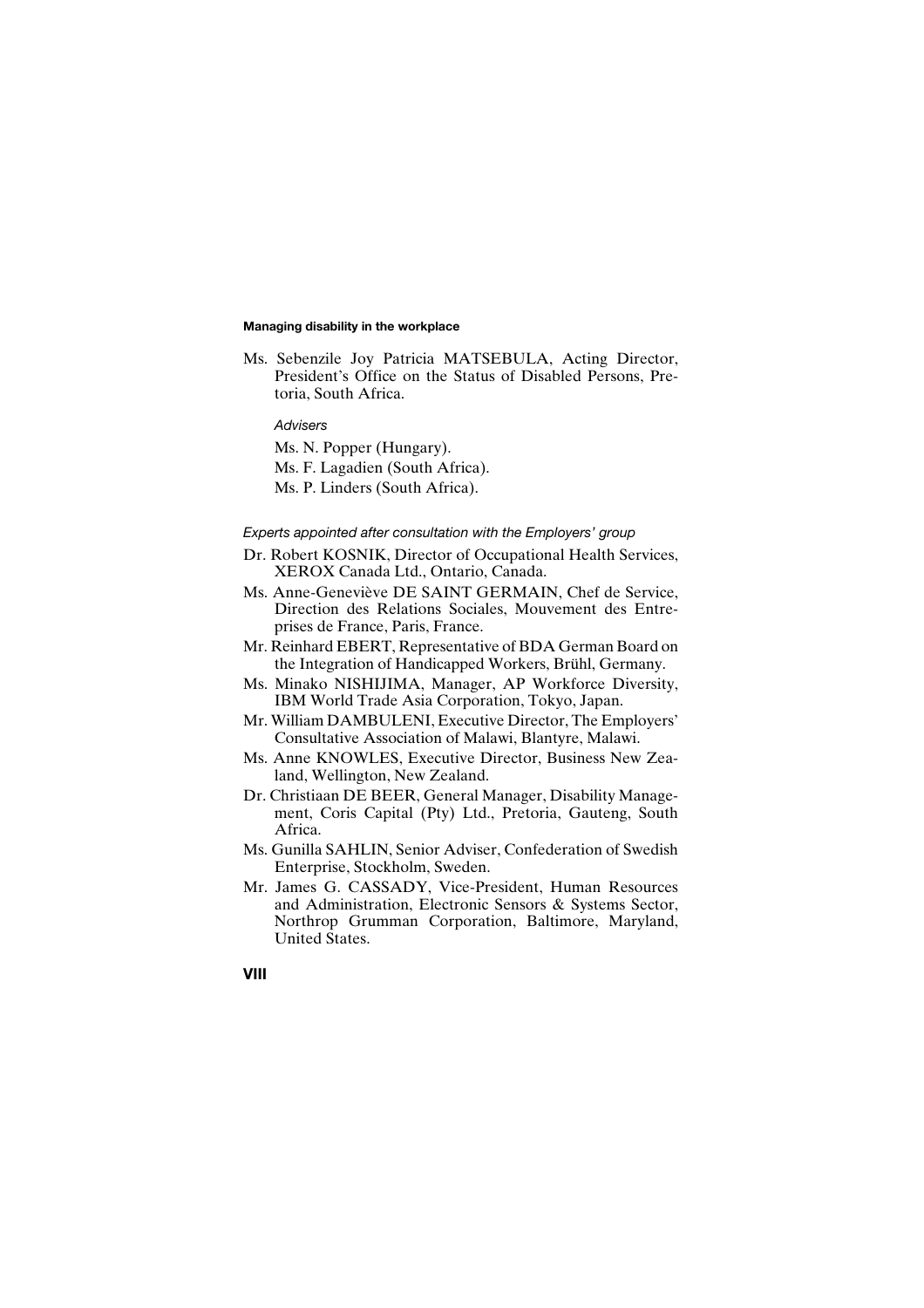**Preface**

*Advisers* Mr. A. J. Madott (Canada). Mr. E. Humpal (United States).

# *Experts appointed after consultation with the Workers' group*

- Mr. Andrew KING, Department Leader, Health, Safety and Environment Department, Canadian National Office, United Steel Workers of America, Toronto, Canada.
- Mr. Luis Alberto HERNANDEZ GUILLEN, Confederación de Trabajadores de Colombia, Bogota, Colombia.
- Mr. John K. BRIMPONG, 1st National Vice Chairman, Trades Union Congress (TUC, Ghana), Accra, Ghana.
- Mr. Shri N. SUNDARESAN, General Secretary, Hind Mazdoor Sabha Andhra Pradesh State Council, Secunderabad, India.
- Mr. Ray HOWELL, Jamaica Confederation of Trade Unions, Kingston, Jamaica.
- Mr. Nico WALENTINY, Confédération des Syndicats chrétiens Luxembourg, Mensdorf, Luxembourg.
- Mr. Boubacar GUEYE, Secrétaire général, Syndicat des Travailleurs de la Caisse de Sécurité Sociale, Dakar, Senegal.
- Ms. Carina NILSSON, Landsorganisationen, Stockholm, Sweden.

# *Observers*

International Confederation of Free Trade Unions.

International Organisation of Employers.

Office of the High Commissioner for Human Rights.

Inclusion International.

International Council of Nurses.

International Organisation for the Provision of Work for People with Disabilities and who are Occupationally Handicapped (IPWH).

# **IX**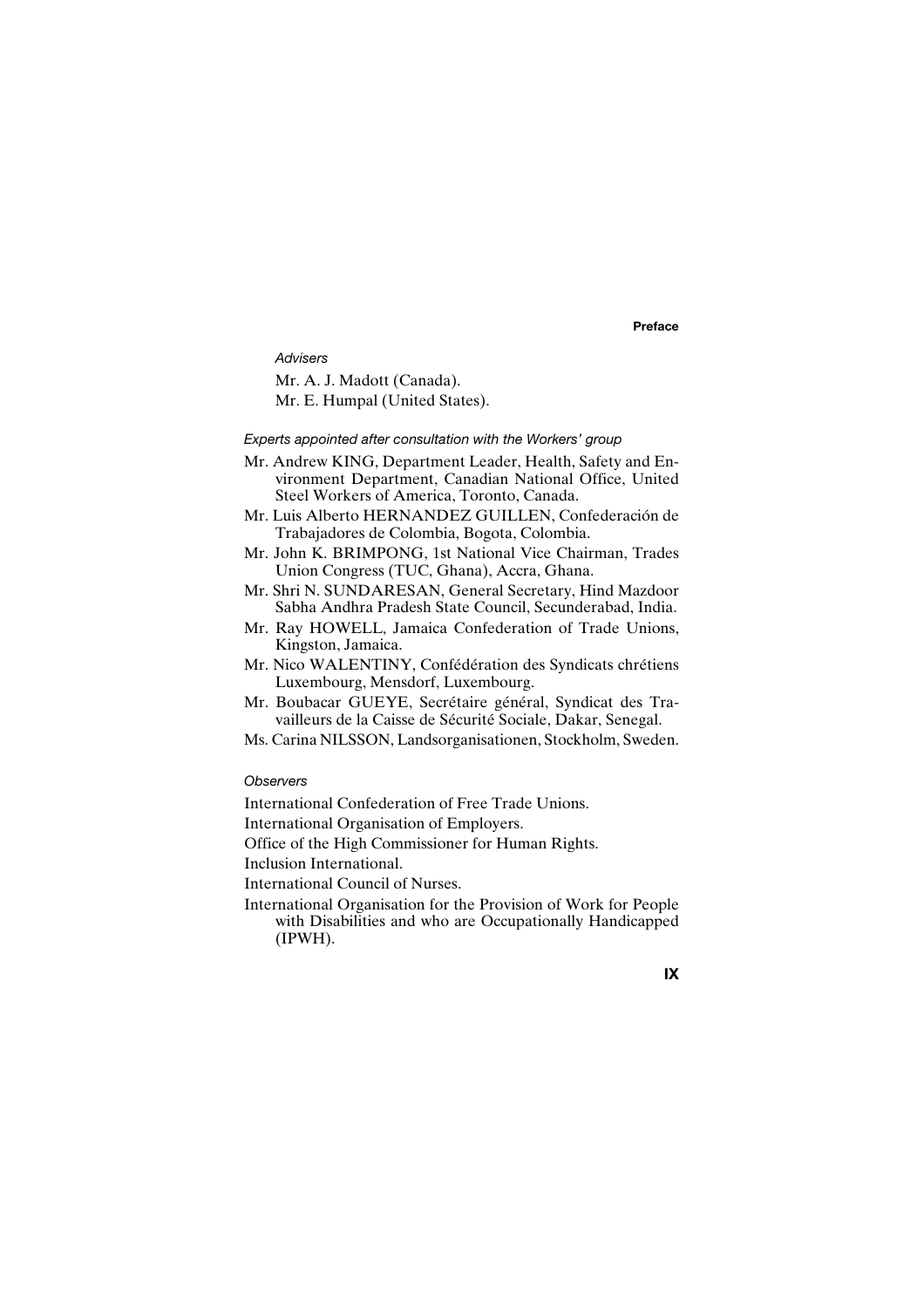# **Contents**

| 1. |      |                                                           | 1  |  |
|----|------|-----------------------------------------------------------|----|--|
|    | 1.1. |                                                           | 1  |  |
|    | 1.2. |                                                           | 1  |  |
|    | 1.3. |                                                           | 2  |  |
|    | 1.4. |                                                           | 3  |  |
| 2. |      | General duties of employers and workers' representatives, |    |  |
|    |      | and responsibilities of competent authorities             | 10 |  |
|    | 2.1. | General duties of employers                               | 10 |  |
|    | 2.2. | Responsibilities of competent authorities                 | 12 |  |
|    | 2.3. | General duties of workers' representatives                | 15 |  |
| 3. |      | Framework for the management of disability issues         |    |  |
|    |      |                                                           | 17 |  |
|    | 3.1. | Developing a strategy on disability management            | 17 |  |
|    | 3.2. | Communication and awareness raising                       | 18 |  |
|    | 3.3. | Evaluating effectiveness                                  | 19 |  |
| 4. |      |                                                           | 20 |  |
|    | 4.1. | Preparing for recruitment                                 | 20 |  |
|    | 4.2. | Interviewing and testing                                  | 21 |  |
|    | 4.3. | Employee orientation to jobs                              | 22 |  |
|    | 4.4. |                                                           | 24 |  |
|    | 4.5. | Work trials and supported employment                      |    |  |
|    |      |                                                           | 24 |  |
|    | 4.6. | Progress review                                           | 25 |  |
| 5. |      |                                                           | 26 |  |
|    | 5.1. | Career development                                        | 26 |  |
|    | 5.2. | Employer-sponsored training opportunities,                | 26 |  |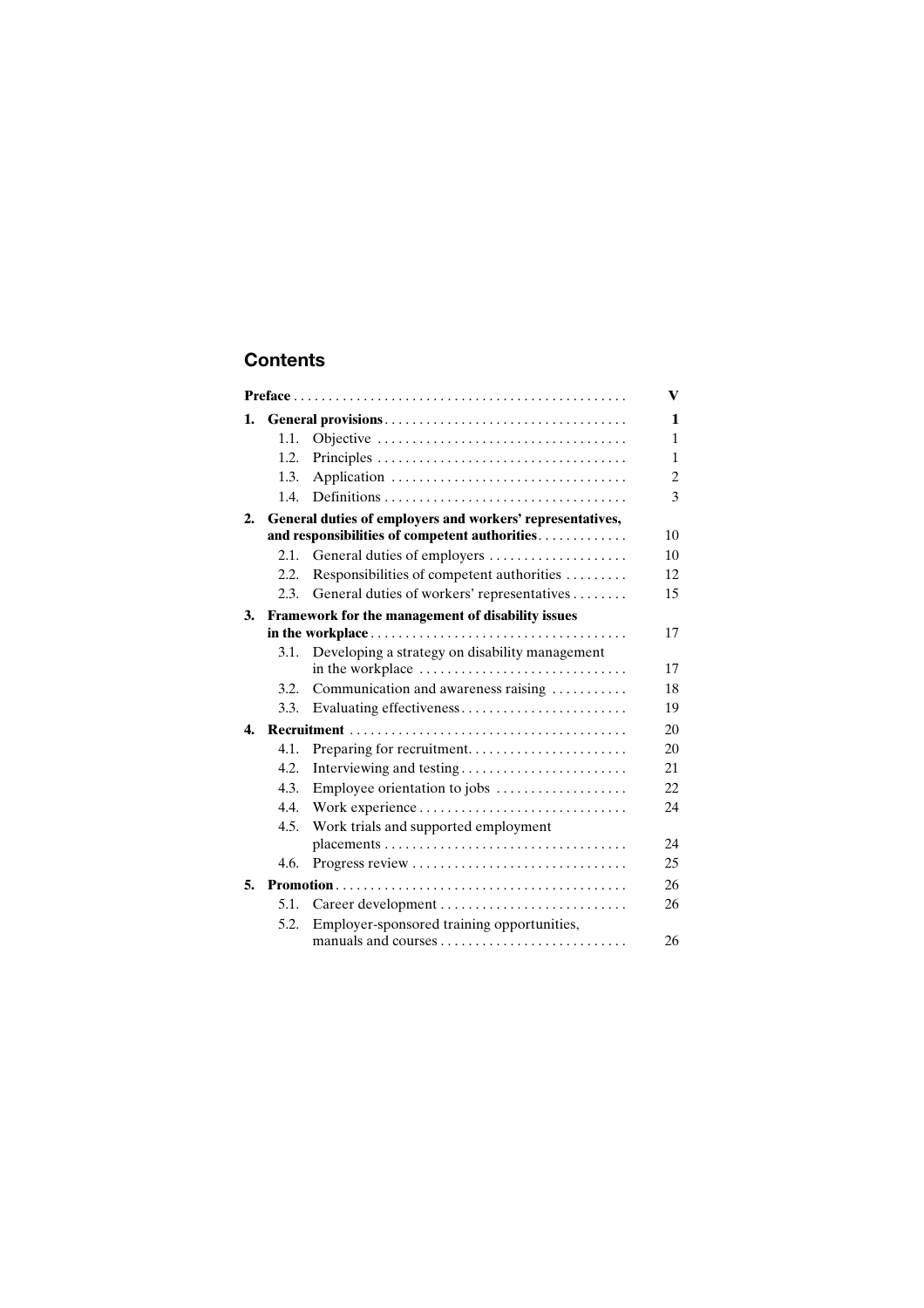|                   |                |                                                  | 27 |  |
|-------------------|----------------|--------------------------------------------------|----|--|
|                   | 5.4.           | Review and appraisal                             | 28 |  |
| 6.                |                |                                                  | 29 |  |
|                   | 6.1.           | Policy on acquired disabilities                  | 29 |  |
|                   | 6.2.           | Assessment and rehabilitation                    | 30 |  |
| 7.                |                |                                                  | 33 |  |
|                   |                |                                                  | 33 |  |
|                   | 7.2.           |                                                  | 34 |  |
|                   |                | 7.3. Incentives and support services             | 35 |  |
| 8.                |                | Confidentiality of information                   | 36 |  |
| <b>Appendices</b> |                |                                                  |    |  |
|                   | $\mathbf{1}$ . | Relevant international disability initiatives    | 37 |  |
|                   | 2.             | Other related ILO Conventions                    |    |  |
|                   |                |                                                  | 38 |  |
|                   | 3.             | Examples of legal and policy frameworks          |    |  |
|                   |                | concerning disability adopted by some ILO member |    |  |
|                   |                |                                                  | 40 |  |

**XII**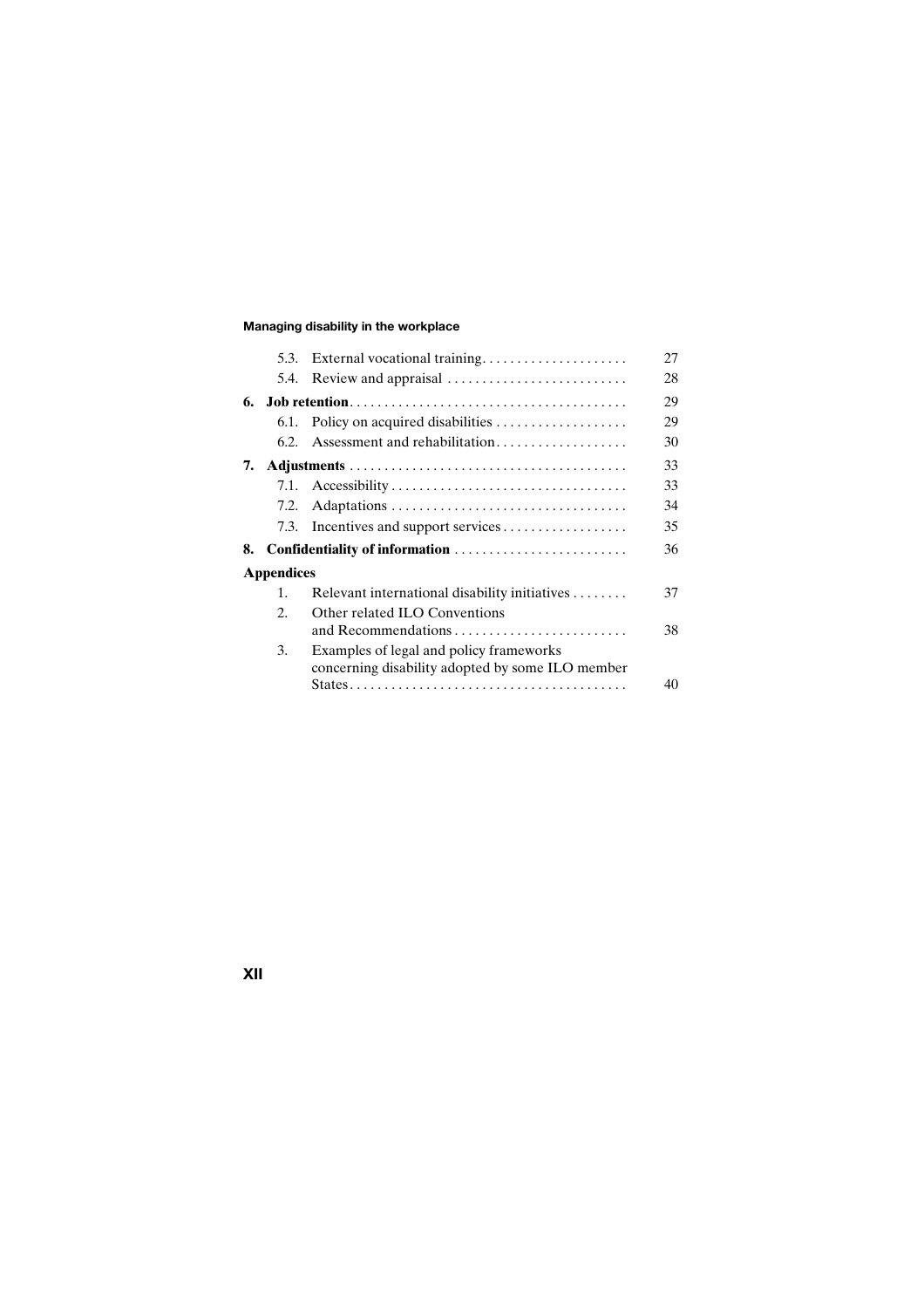# **1. General provisions**

# **1.1. Objective**

The objective of this code is to provide practical guidance on the management of disability issues in the workplace with a view to:

- (a) ensuring that people with disabilities have equal opportunities in the workplace;
- (b) improving employment prospects for persons with disabilities by facilitating recruitment, return to work, job retention and opportunities for advancement;
- (c) promoting a safe, accessible and healthy workplace;
- (d) assuring that employer costs associated with disability among employees are minimized – including health care and insurance payments, in some instances;
- (e) maximizing the contribution which workers with disabilities can make to the enterprise.

# **1.2. Principles**

1.2.1. The principles which inform the code are those underlying international labour standards, including the Vocational Rehabilitation and Employment (Disabled Persons) Convention, 1983 (No. 159), and Recommendation (No. 168), 1983.

1.2.2. Effective workplace disability management practices based on evidence, good practice and experience enable workers with disabilities to contribute productively to the enterprise and to maintain valuable work expertise.

1.2.3. The code is based on the conviction that employers benefit from the employment of people with disabilities,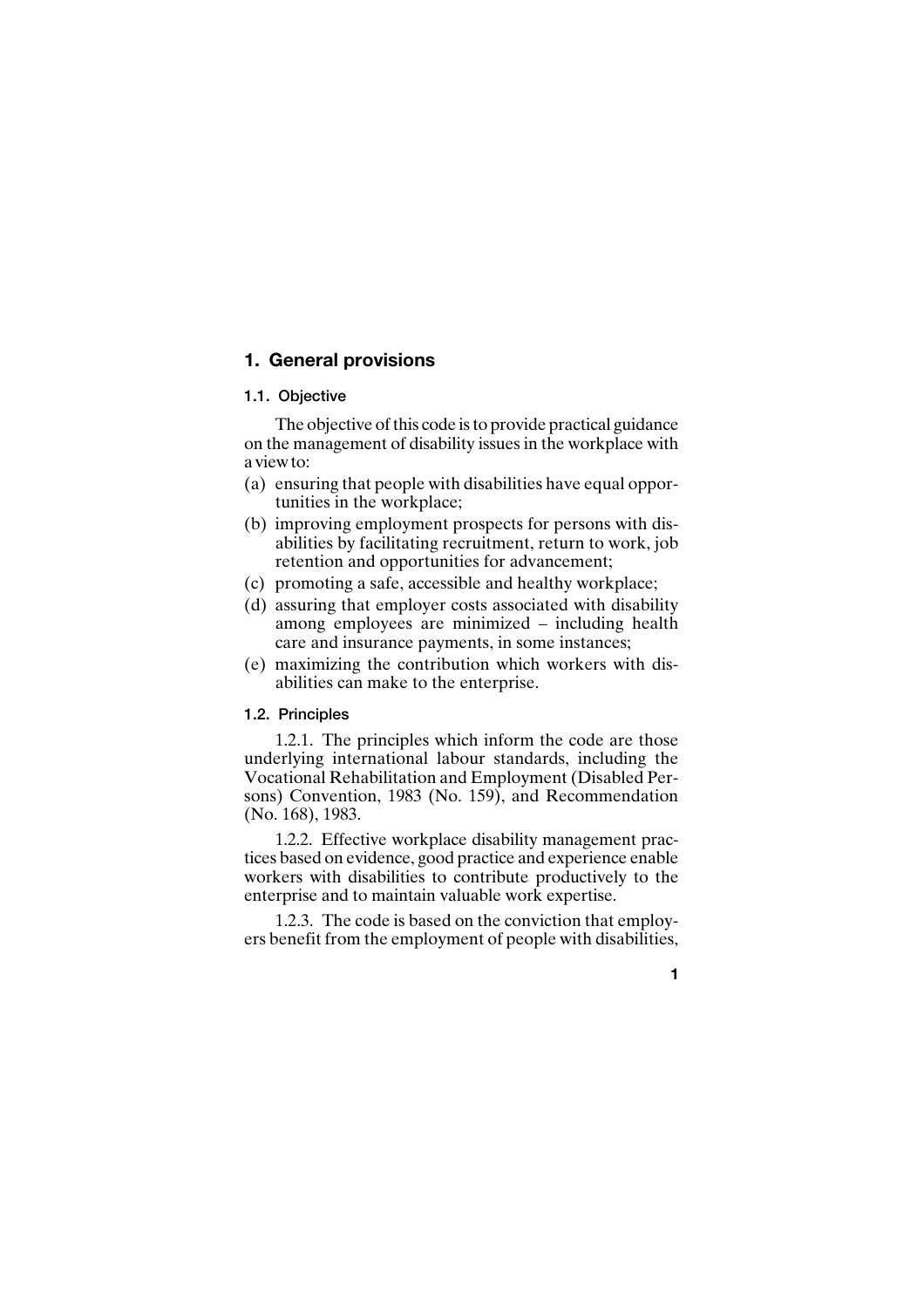who can make a significant contribution at their place of employment, in jobs matched to their skills and abilities, if disability-related issues are appropriately managed. It is also based on evidence that enterprises may gain from the retention of experienced workers who become disabled, and on indications that significant savings can be made in terms of health costs, insurance payments and time lost, if an effective disability management strategy is in place.

1.2.4. In accordance with ILO standards, special positive measures aimed at effective equality of opportunity for and treatment of disabled people at work are not regarded as discriminating against other workers.

1.2.5. Disability management practices are most effective when based on positive cooperation among governments, employers' organizations, workers' representatives, workers' organizations and organizations of persons with disabilities.

# **1.3. Application**

1.3.1. The code is intended to be of benefit to:

- (i) private and public sector employers of different sizes, located in urban and rural areas of industrialized countries, developing countries and countries in transition;
- (ii) employers' organizations in their role as providers of information, advisory and other services to their members, as well as advocates of employment opportunities for disabled persons;
- (iii) workers' organizations in their role of representing the interests of workers, including those with disabilities,
- **2**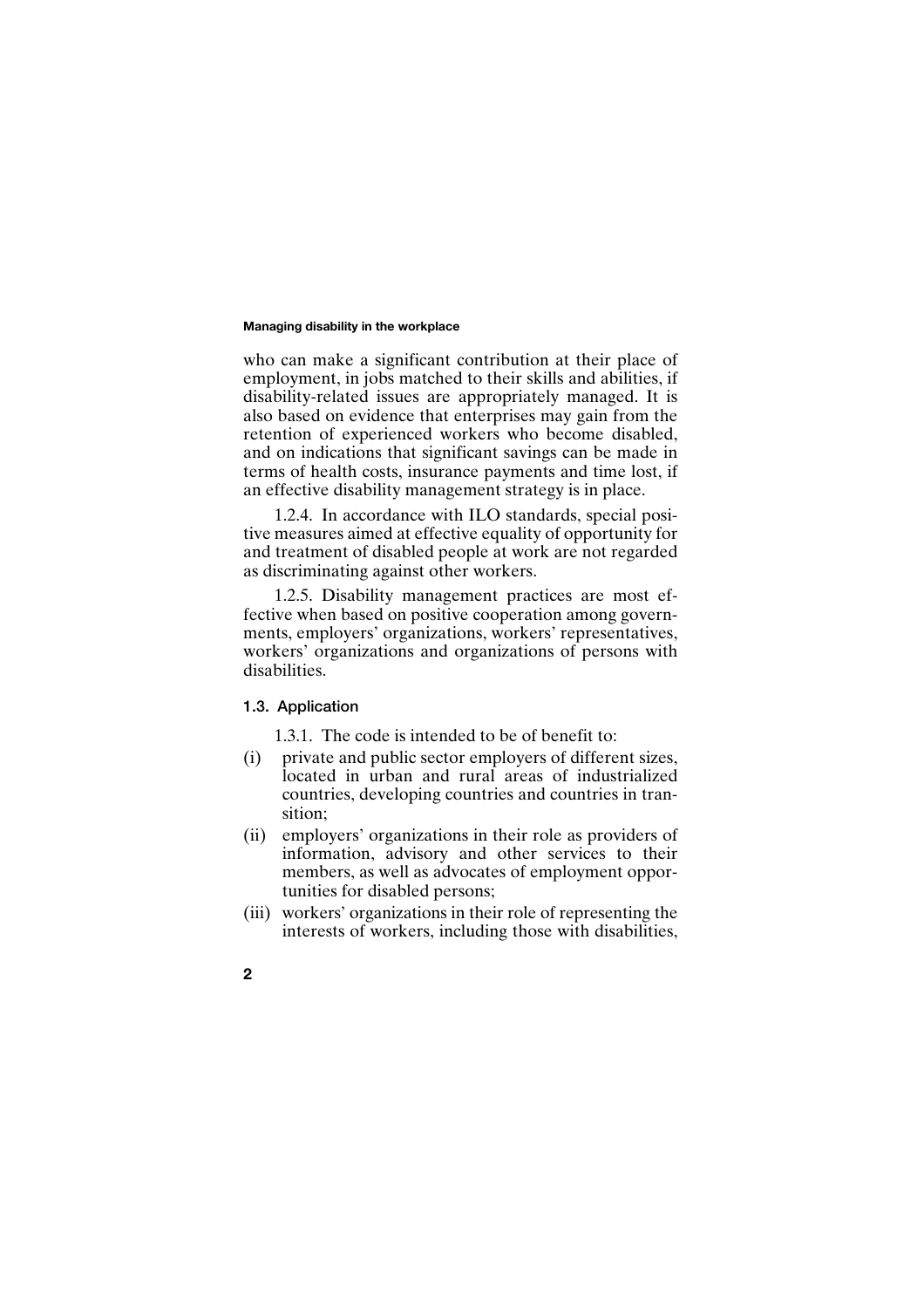### **General provisions**

in the workplace and in national consultation and negotiation processes;

- (iv) public sector agencies with responsibility for national policy concerning the promotion of employment opportunities for people with disabilities and for its implementation;
- (v) persons with disabilities, regardless of the cause or nature of the disability;
- (vi) organizations of persons with disabilities in their role in promoting employment opportunities for persons with disabilities;
- (vii) other workers at the workplace by their recognizing that a supportive environment exists for them to maintain employment, should they become disabled, regardless of cause.

1.3.2. The provisions of the code should be considered as basic ingredients for the effective management of disability issues in the workplace. They can assist employers in maximizing the benefits to be gained through employing or retaining workers with disabilities. They can contribute to ensuring that workers with disabilities can make a valued contribution, and that they have equal opportunity and are not subject to discrimination, within the legal framework set by national legislation.

# **1.4. Definitions**

# **Adjustment or accommodation**

Adaptation of the job, including adjustment and modification of machinery and equipment and/or modification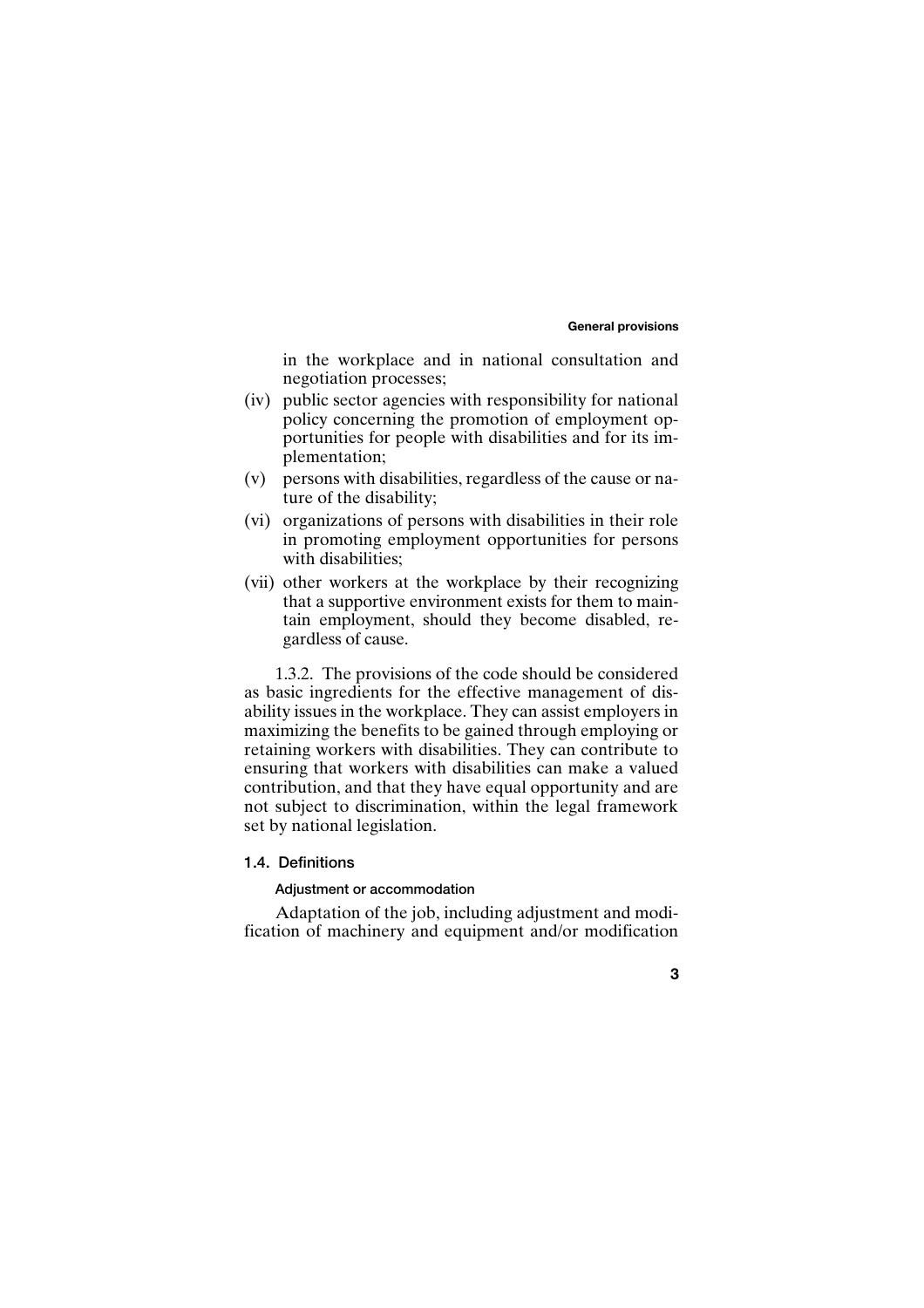of the job content, working time and work organization, and the adaptation of the work environment to provide access to the place of work, to facilitate the employment of individuals with disabilities.

### **Competent authority**

A ministry, government department or other public authority having the power to issue regulations, orders or other instructions having the force of law.

# **Disability management**

A process in the workplace designed to facilitate the employment of persons with a disability through a coordinated effort and taking into account individual needs, work environment, enterprise needs and legal responsibilities.

### **Disabled person**

An individual whose prospects of securing, returning to, retaining and advancing in suitable employment are substantially reduced as a result of a duly recognized physical, sensory, intellectual or mental impairment.

### **Discrimination**

Any distinction, exclusion or preference based on certain grounds which nullifies or impairs equality of opportunity or treatment in employment or occupation. General standards that establish distinctions based on prohibited grounds constitute discrimination in law. The specific attitude of a public authority or a private individual that treats unequally persons or members of a group on a prohibited ground constitutes discrimination in practice. Indirect discrimination refers to apparently neutral situations, regula-

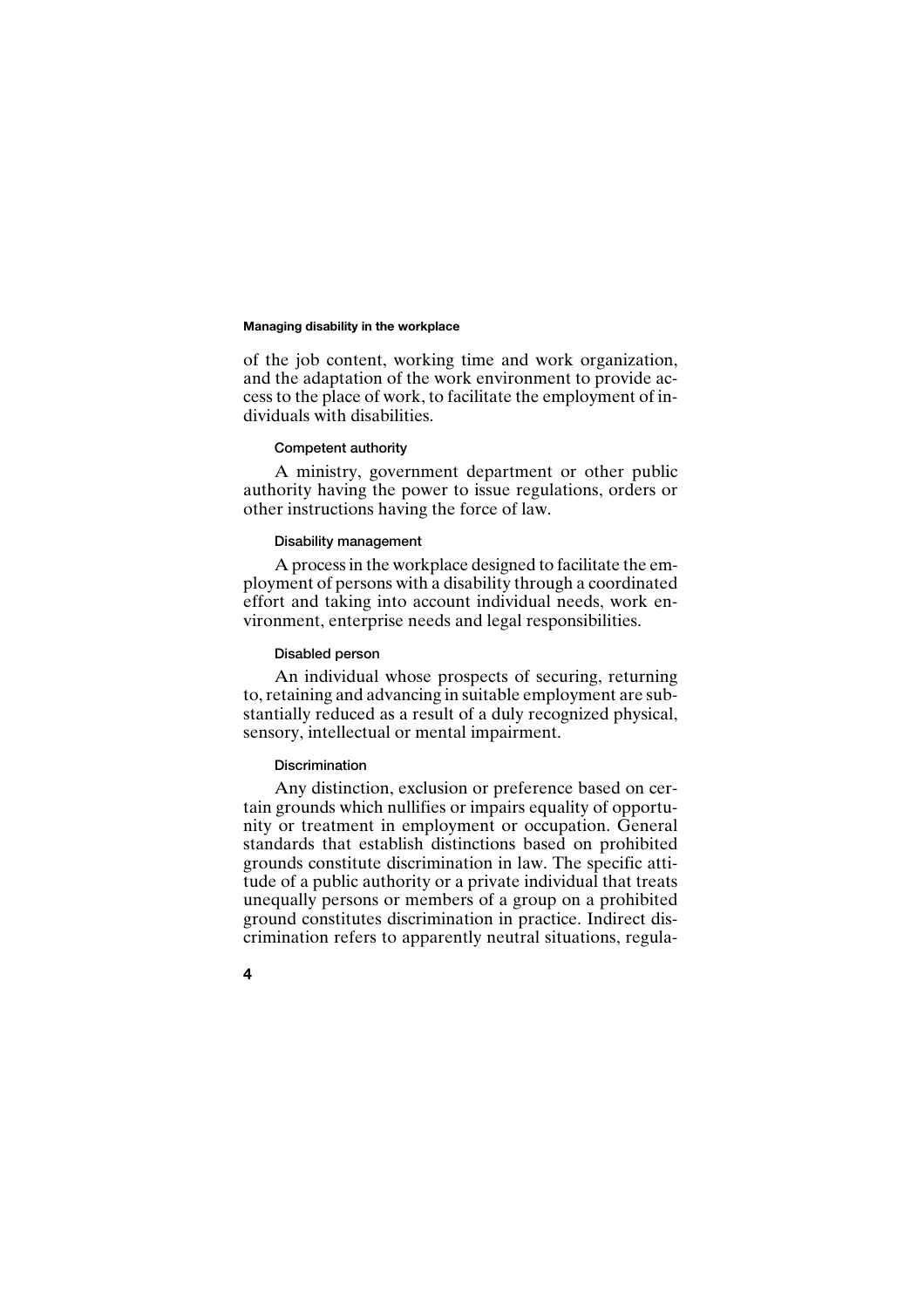### **General provisions**

tions or practices which in fact result in unequal treatment of persons with certain characteristics. Distinction or preferences that may result from application of special measures of protection and assistance taken to meet the particular requirements of disabled persons are not considered discriminatory.

### **Employer**

A person or organization employing workers under a written or verbal contract of employment which establishes the rights and duties of both parties, in accordance with national law and practice. Governments, public authorities and private companies as well as individuals may be employers.

### **Employee assistance programme**

A programme – either jointly operated by an employer and a workers' organization, or by an employer alone, or a workers' organization alone – that offers assistance to workers and frequently also to their family members, with problems liable to cause personal distress, which affect or could eventually affect job productivity.

### **Employers' organization**

An organization whose membership consists of individual employers, other associations of employers or both, formed primarily to protect and promote the interests of members and to provide services to its members in employment-related matters.

# **Equal opportunity**

Equal access to and opportunities for all persons in employment, vocational training and particular occupations,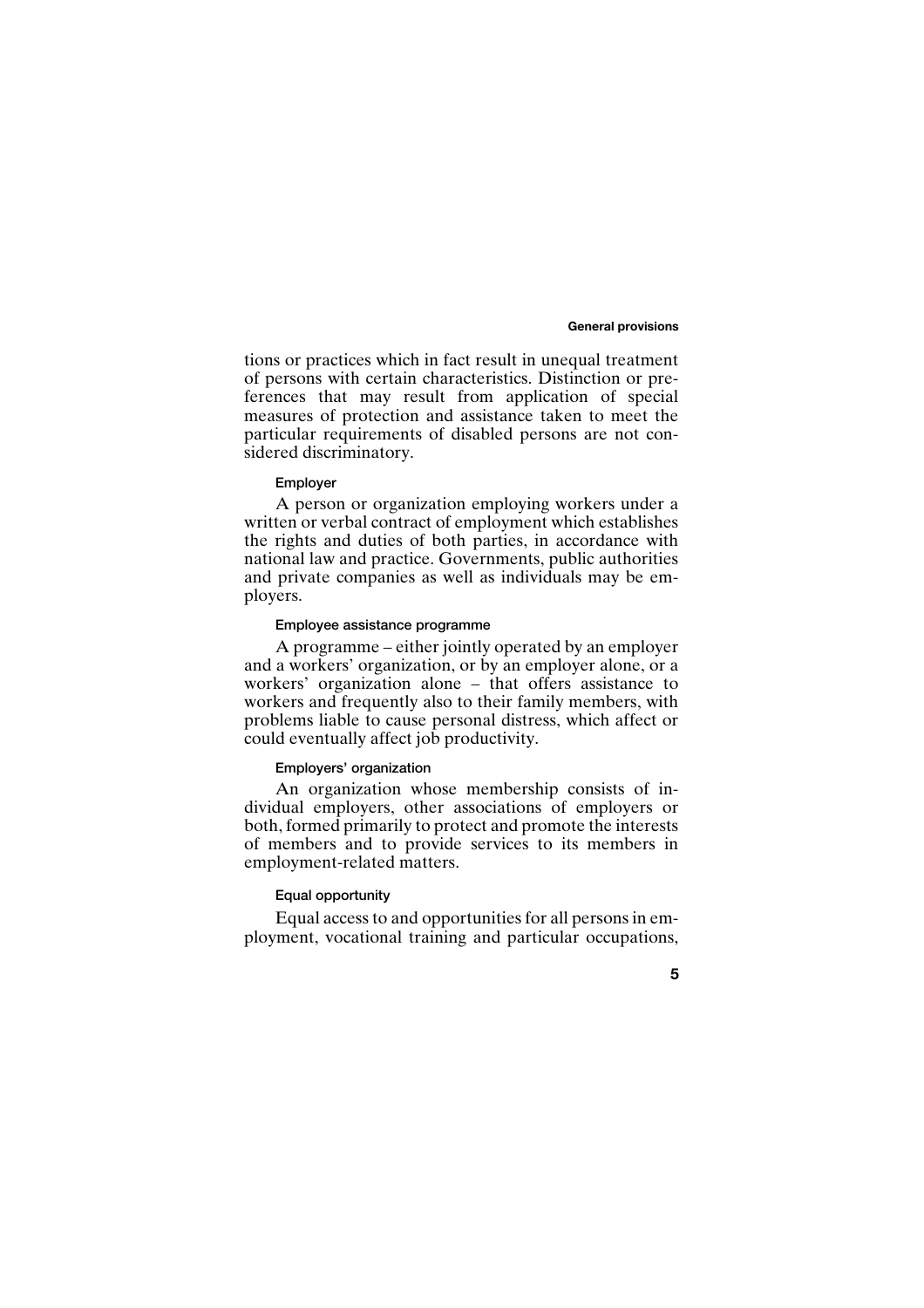without discrimination, consistent with Article 4 of Convention No. 159.

### **Impairment**

Any loss or abnormality of a psychological, physiological or physical function.

### **International labour standards**

Principles and norms in all labour-related matters which are adopted by the tripartite International Labour Conference (governments, employers and workers). These standards take the form of international labour Conventions and Recommendations. Through ratifications by member States, Conventions create binding obligations to implement their provisions. Recommendations are nonbinding instruments which provide guidance on policy, legislation and practice.

### **Job adaptation**

The adaptation or redesign of tools, machines, workstations and the work environment to an individual's needs. It may also include adjustments in work organization, work schedules, sequences of work and in breaking down work tasks to their basic elements.

### **Job analysis**

Making a detailed list of the duties that a particular job involves and the skills required. This indicates what the worker has to do, how he or she has to do it, why he or she has to do it and what skill is involved in doing it. The analysis can also include facts about tools used and machines

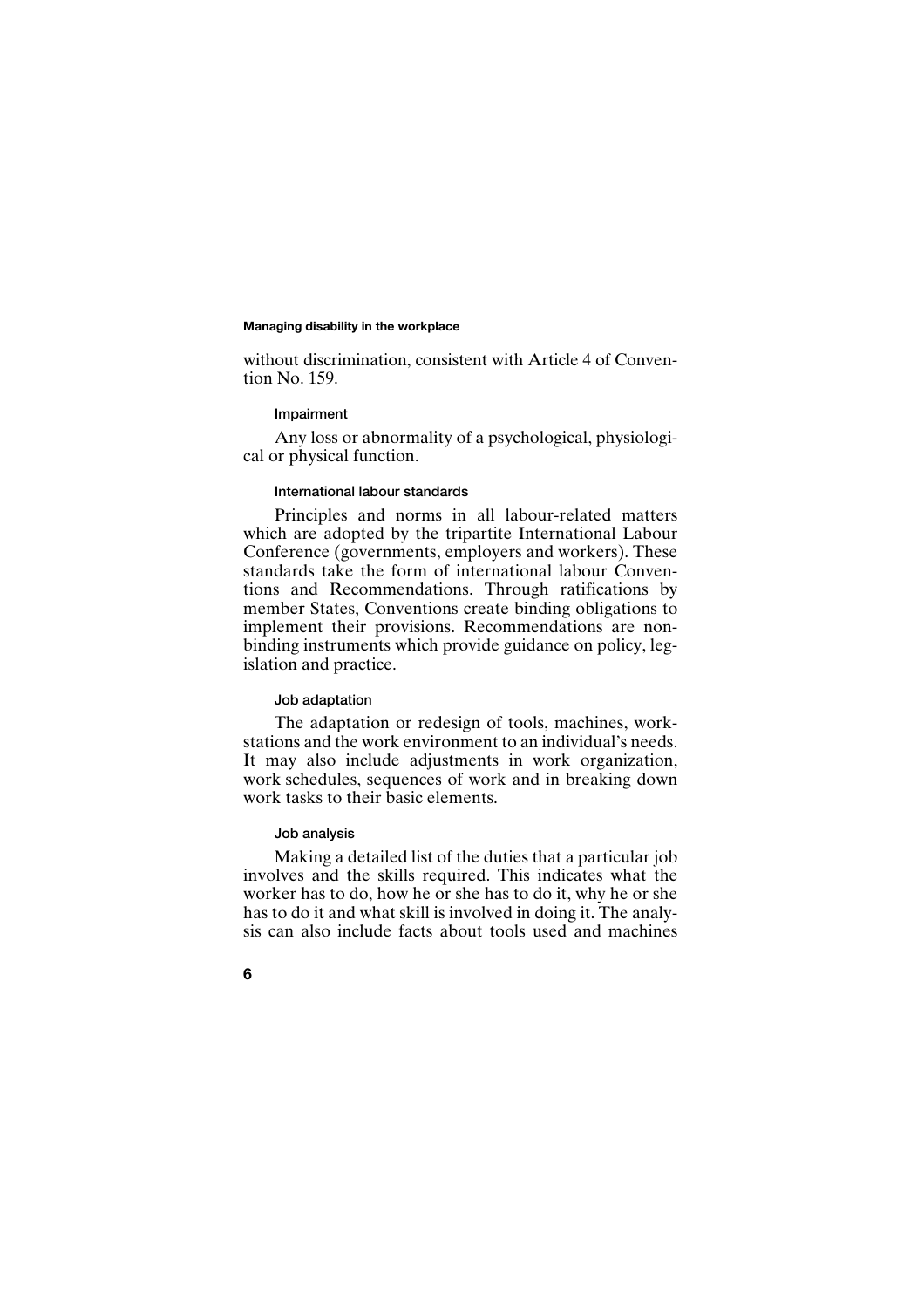### **General provisions**

operated. A job analysis is usually the first step in the placement process.

# **Job retention**

Remaining with the same employer, with the same or different duties or conditions of employment, including return after a period of paid or unpaid absence.

# **Mainstreaming**

Including people with disabilities in employment, education, training and all sectors of society.

# **Occupational health services (OHS)**

Health services which have essentially a preventive function and which are responsible for advising the employer, as well as the workers and their representatives, on the requirements for establishing and maintaining a safe and healthy working environment to facilitate optimal physical and mental health in relation to work. The OHS also provide advice on the adaptation of work to the capacities of workers in light of their physical and mental health.

# **Organizations of persons with disabilities**

Organizations which represent persons with disabilities and advocate for their rights. These can be organizations of or for persons with disabilities.

# **Return to work**

The process by which a worker is supported in resuming work after an absence due to injury or illness.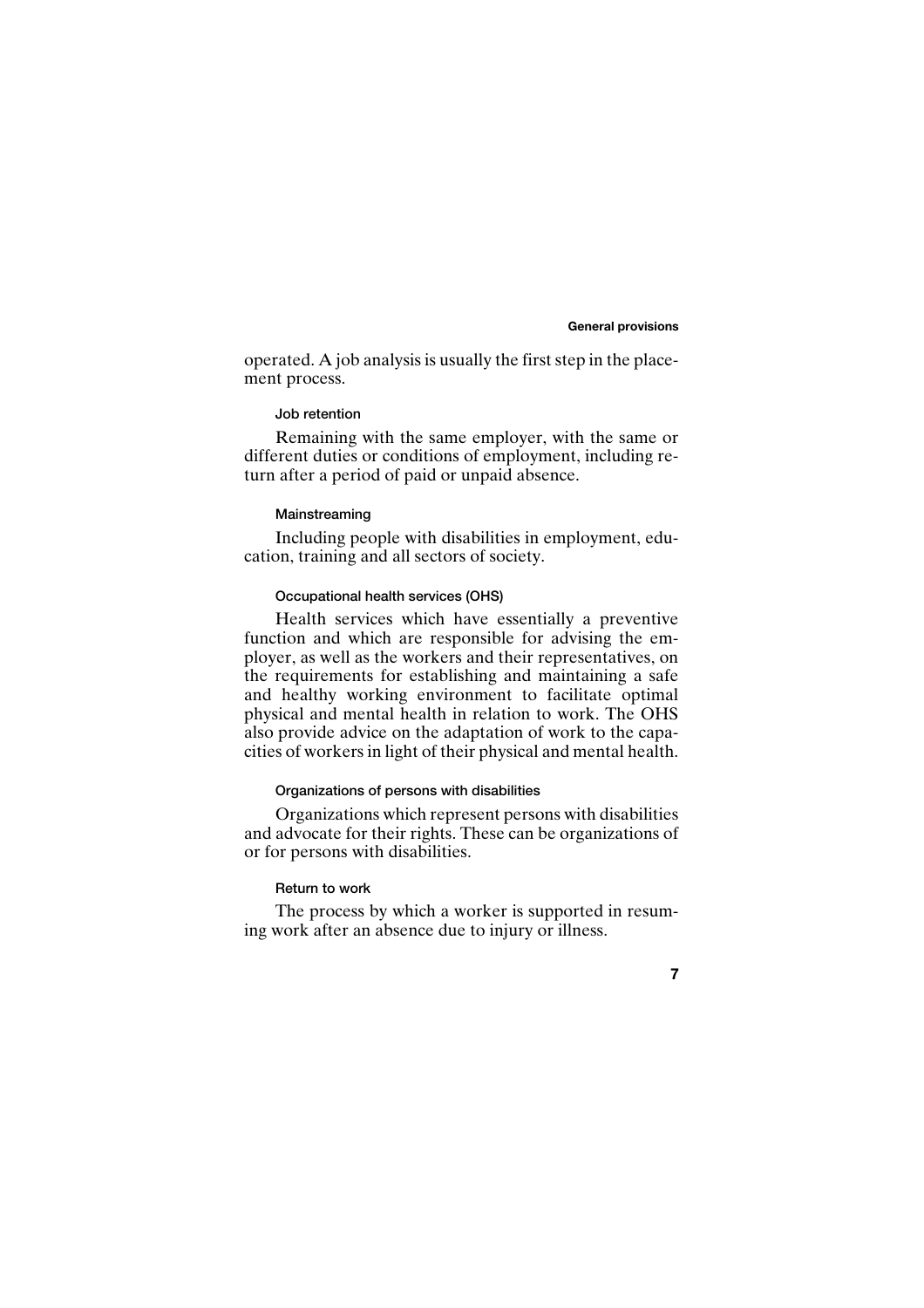### **Vocational rehabilitation**

A process which enables disabled persons to secure, retain and advance in suitable employment and thereby furthers their integration or reintegration into society.

# **Works council/workplace committee**

A committee of workers within the enterprise with which the employer cooperates and which is consulted by the employer on matters of mutual concern.

# **Worker/employee**

Any person who works for a wage or salary and performs services for an employer. Employment is governed by a written or verbal contract of service.

### **Workers' representatives**

Persons who are recognized as such under national law or practice, in accordance with the Workers' Representatives Convention, 1971 (No. 135), whether they are: (a) trade union representatives, namely representatives designated or elected by trade unions; or (b) elected representatives, namely representatives who are freely elected by workers of the undertaking in accordance with provisions of national laws or regulations or of collective agreements and whose functions do not include activities which are recognized as the exclusive prerogative of trade unions in the country concerned.

# **Working conditions**

The factors determining the circumstances in which the worker works. These include hours of work, work organiza-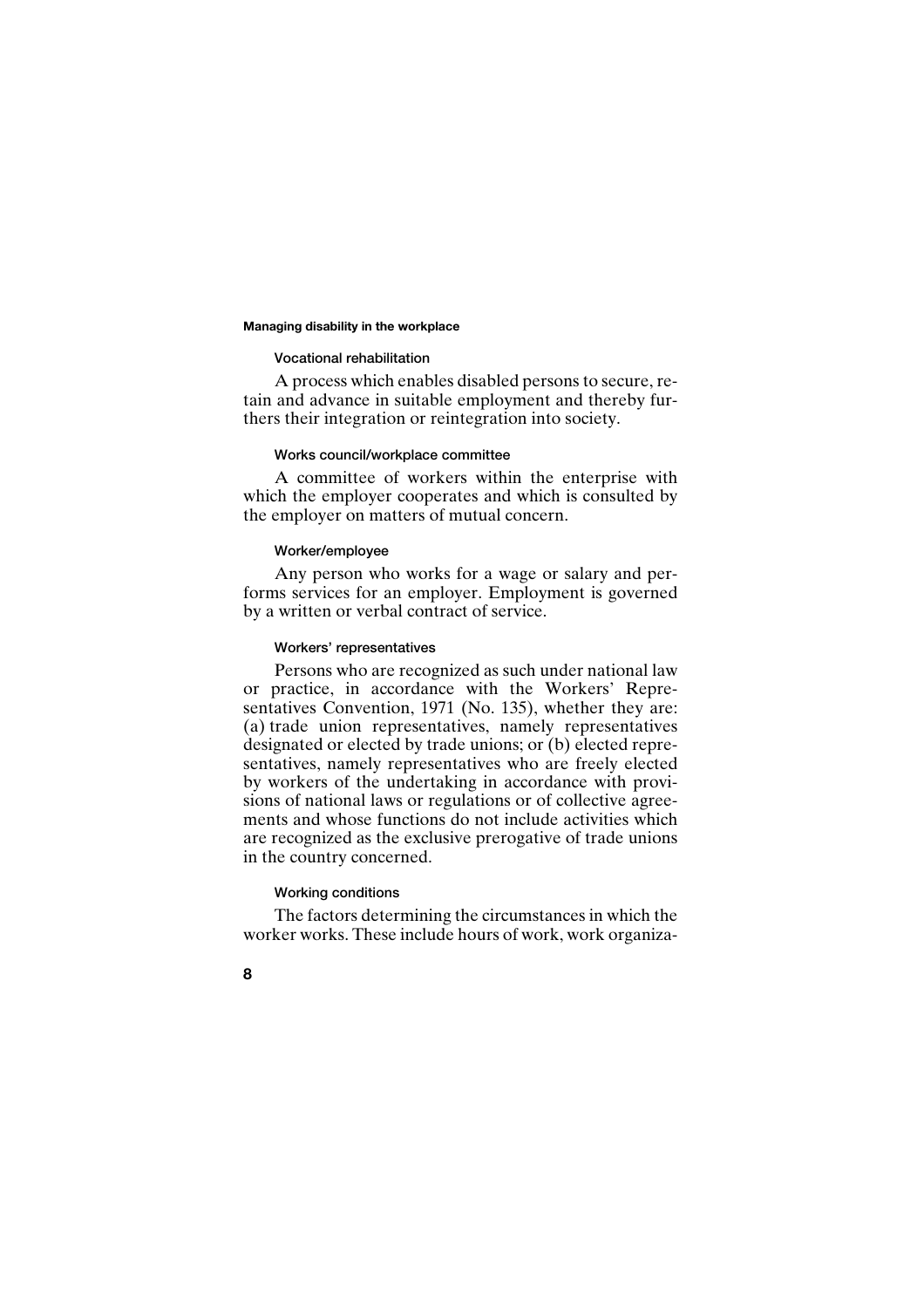### **General provisions**

tion, job content, welfare services and the measures taken to protect the occupational safety and health of the worker.

# **Working environment**

The facilities and circumstances in which work takes place and the environmental factors which may affect workers' health.

# **Workplace**

All the places where people in employment need to be or to go to carry out their work and which are under the direct or indirect control of the employer. Examples include offices, factories, plantations, construction sites, ships and private residences.

### **Workstation**

The part of the office or factory where an individual works, including desk or work surface used, chair, equipment and other items.

# **Work trial**

Work activity to provide experience in or test suitability for a particular job.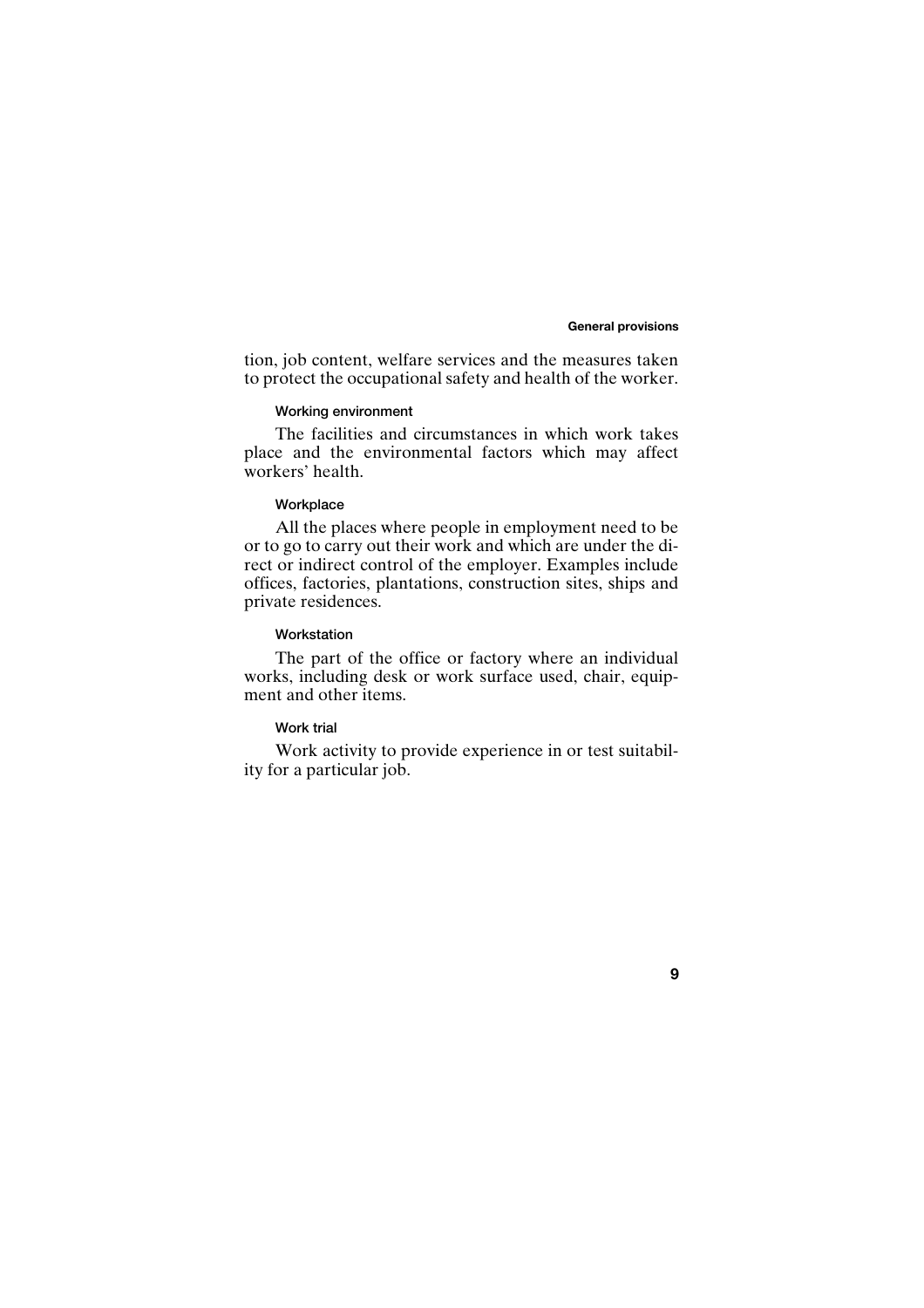# **2. General duties of employers and workers' representatives, and responsibilities of competent authorities**

### **2.1. General duties of employers**

2.1.1. To manage disability-related issues in the workplace, employers should adopt a strategy for managing disability as an integral part of their overall employment policy and specifically as part of the human resources development strategy. This disability management strategy may be linked to employee assistance programmes, where they exist.

2.1.2. The disability management strategy should include provision for:

- (a) recruiting jobseekers with disabilities, including those who have not worked before and those who wish to return to work after a period of non-employment;
- (b) equal opportunity for employees with disabilities;
- (c) job retention by employees who acquire a disability.

2.1.3. The disability management strategy should be linked to a workplace-level policy on promoting a safe and healthy workplace, including provision for occupational safety and health measures, risk analysis of any adaptation adjustment or accommodation, early intervention and referral to treatment and rehabilitation of those who acquire a disability while in employment and a mentoring system to ensure that integration of new employees is fostered.

2.1.4. The strategy should be in accordance with national policy and legislation and incorporate the principles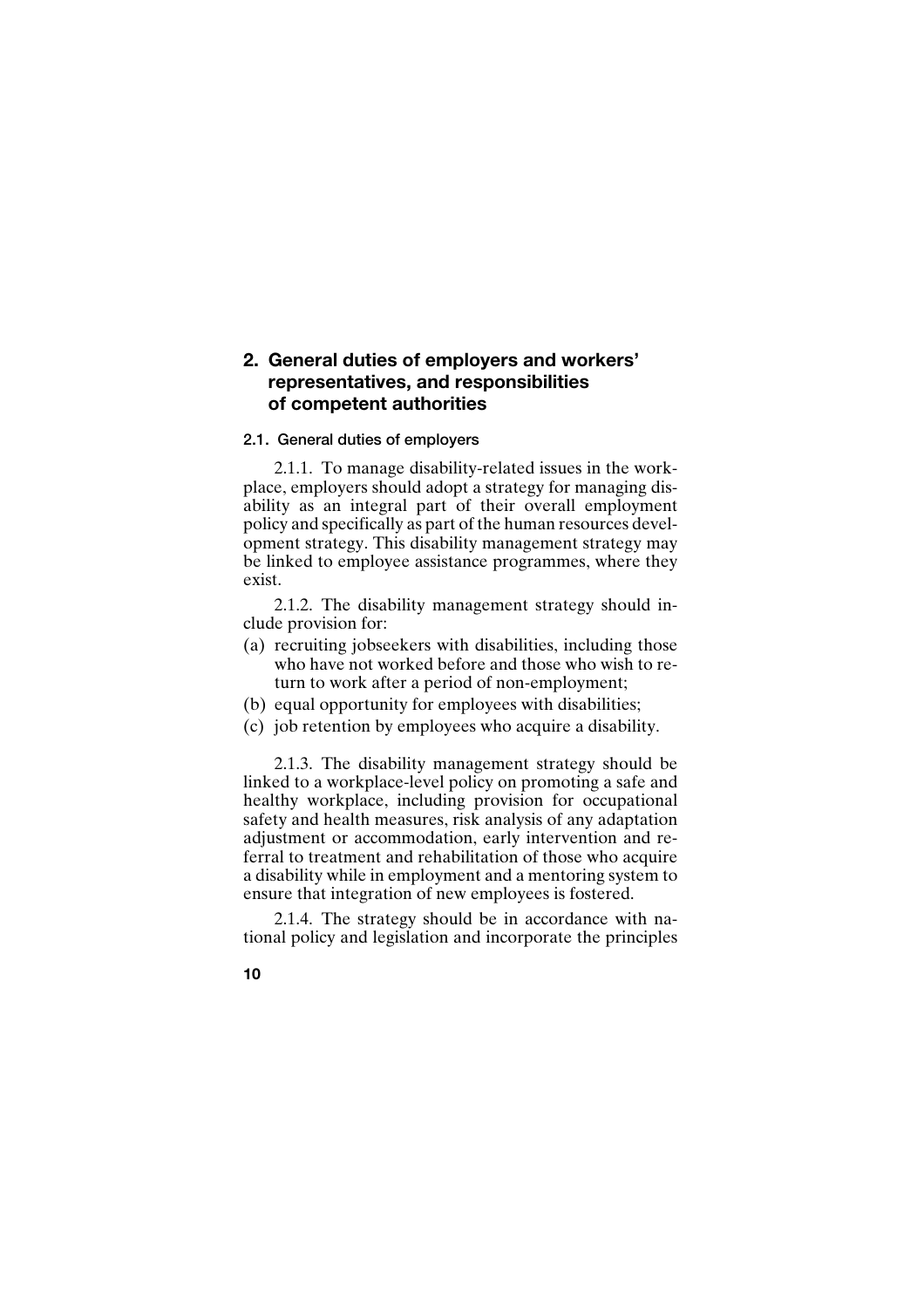### **General duties**

of equal opportunity and mainstreaming, underpinning the relevant ILO Conventions and in particular Convention No. 159.

2.1.5. The programme should be formulated in cooperation with workers' representatives, in consultation with individual disabled employees, occupational health services, where they exist, and, where possible, with organizations of persons with disabilities. In developing the programme, employers may also benefit from consultation with the competent authorities and expert agencies with specialist knowledge regarding disability-related issues.

2.1.6. The disability management strategy within the workplace should be coordinated utilizing existing representational structures or by a new structure established for the purpose. The person or persons responsible for the coordination of the programme should receive training in disability management or have access to qualified personnel.

2.1.7. Employers should seek to cooperate with the employment services in matching jobseekers with disabilities to jobs suited to their ability, work capacity and interest.

2.1.8. Employers should ensure that, in their employment, people with disabilities are treated equally with nondisabled workers in terms of benefits in kind such as transport or housing.

2.1.9. Employers' organizations should act as advocates, among their members, for the promotion of employment opportunities for disabled persons and job retention of those who acquire a disability while in employment. They may do this, for example, by providing practical information and advisory services, particularly to small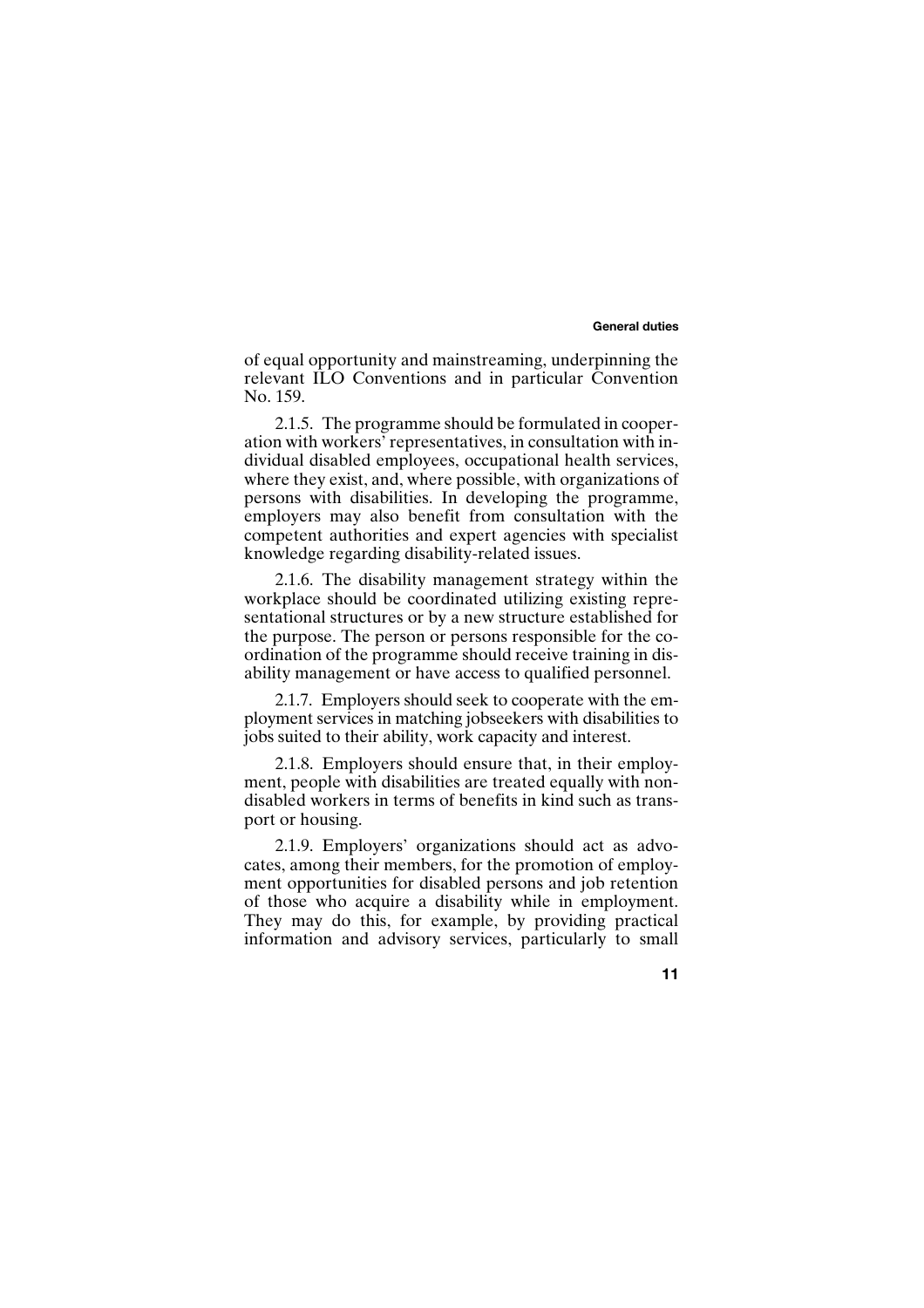companies, publicizing the advantages to business of managing disability in the workplace, promoting partnerships between employers in relation to disability management and by advocating disability management strategies in consultation processes at national and international levels.

2.1.10. To promote the introduction of disability management strategies in the workplace, employers' organizations should introduce and implement such a strategy for their own employees.

# **2.2. Responsibilities of competent authorities**

2.2.1. The competent authorities should advocate the adoption of workplace disability management strategies by employers, as part of a national policy to promote employment opportunities for people with disabilities in the private and public sectors.

2.2.2. The competent authorities should include disability-related issues in the general framework of economic and social regulations, taking into account national conditions and practice.

2.2.3. The competent authorities should periodically review all rules and regulations governing employment, job retention and return to work in the public and private sectors, to ensure that they do not contain elements of discrimination against people with disabilities.

2.2.4. The competent authorities should undertake periodic reviews of their systems of social protection, including employee compensation, to ensure that adequate support is provided and that no undue obstacles are inadvertently placed in the way of persons with disabilities in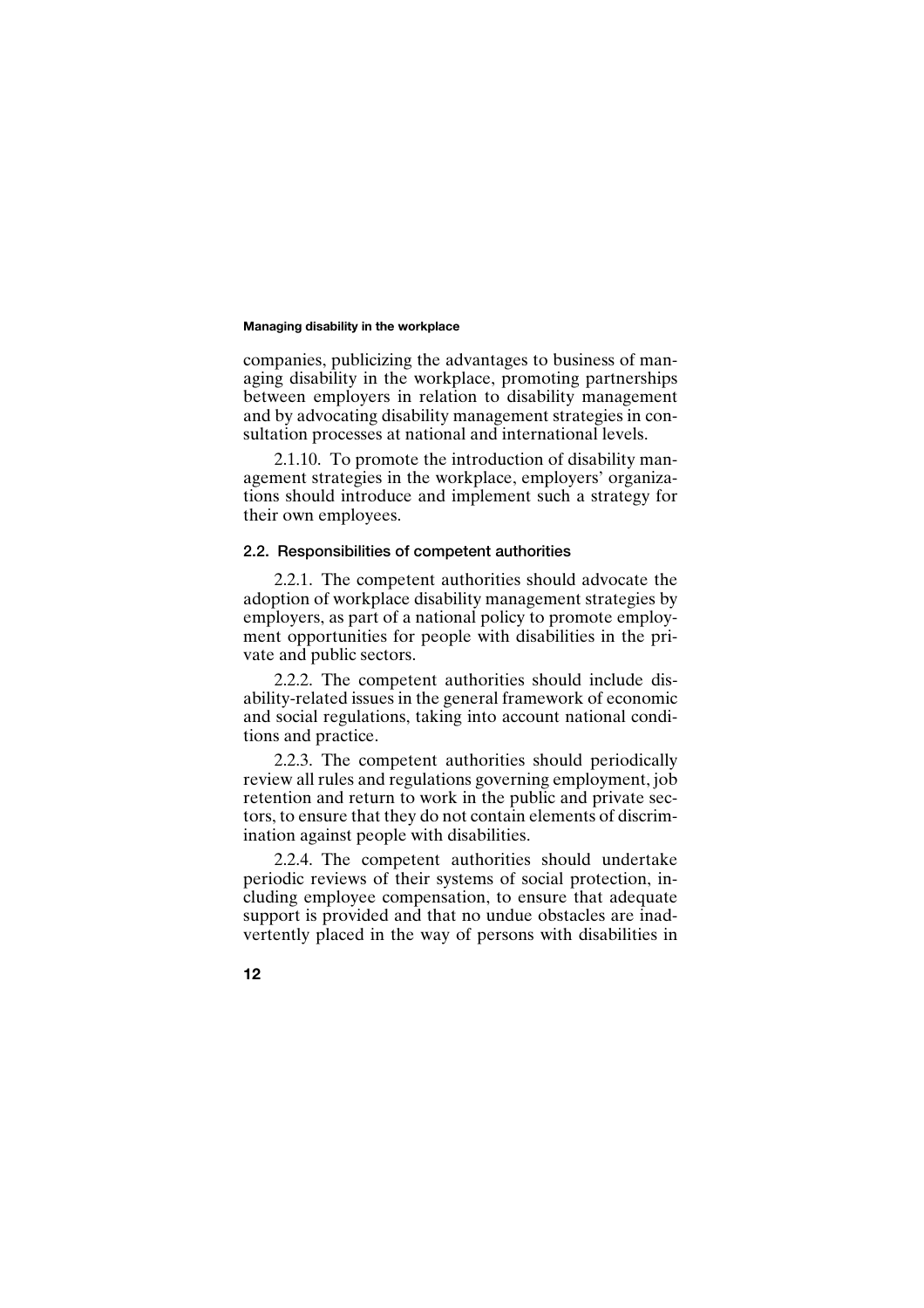### **General duties**

entering employment, retaining their job or occupation, or returning to the open labour market and paid employment.

2.2.5. The competent authorities should facilitate employers' efforts in the management of disability issues in the workplace, and in the recruitment, retention or return to work of people with disabilities, by assisting them to identify high-quality placement, technical advisory, rehabilitation and other support services, both public and private. On-site safety and health committees, employee assistance programmes, industrial relations units and equality committees may also be suggested according to national circumstances and national legislation.

2.2.6. The competent authorities should ensure that the services of the different agencies required by employers are of high quality and provided in a coordinated and timely manner.

2.2.7. The competent authorities should set out criteria determining what is reasonable for the purposes of adjustment or accommodation in accordance with national law and practice.

2.2.8. The competent authorities should make available technical supports, wage subsidies and other incentives to promote or facilitate employment opportunities and job retention for people with disabilities and inform employers of these incentives.

2.2.9. The competent authorities should seek to involve employers' organizations in providing advice to and also working with the employment service and other relevant services, to ensure that they are adequate and effective. They should also invite employers' organizations to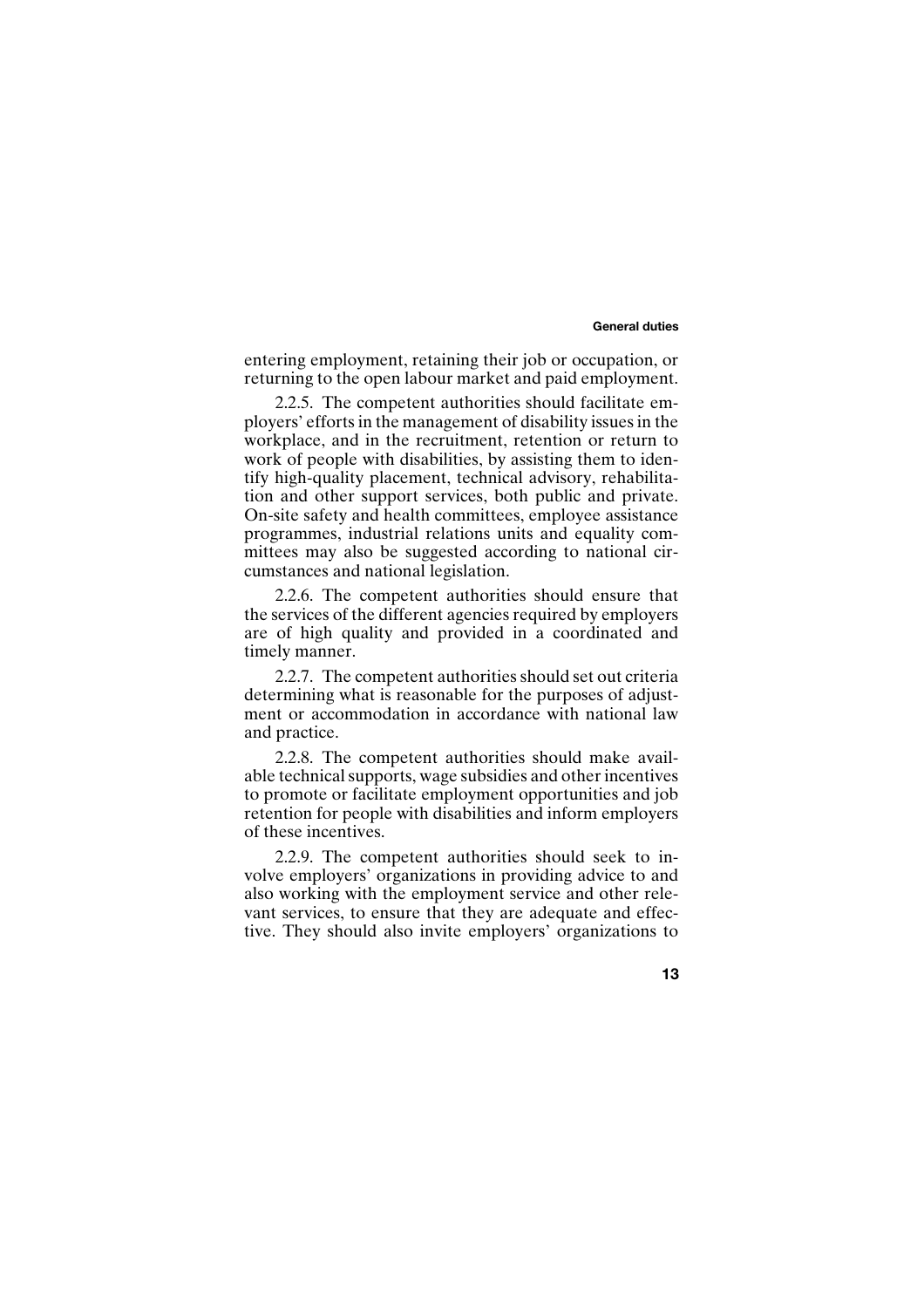participate in or sponsor awareness-raising campaigns on disability and employment.

2.2.10. The competent authorities should facilitate contacts between employers' organizations and workers' organizations, and with relevant professional agencies, service providers and organizations of persons with disabilities, to exchange information regarding disability management in the workplace, including:

- (a) developments in techniques and technology for the adaptation of workplaces;
- (b) systems of work placement and work experience for persons with disabilities;
- (c) adjustments in systems of advertising and interviewing for recruitment and promotion of persons with disabilities;
- (d) practice in relation to ethical issues relating to disclosure of information on workers with disabilities and awareness-raising in the field of disability.

2.2.11. The competent authorities should monitor and periodically evaluate the effectiveness of any incentives or technical advisory services on employment-related disability matters, in promoting opportunities for the employment, job retention and return to work of workers with disabilities.

2.2.12. To promote the introduction of disability management strategies in the workplace, competent authorities should introduce and implement such a strategy for their own employees, and become model employers in relation to the recruitment of people with disabilities, equal oppor-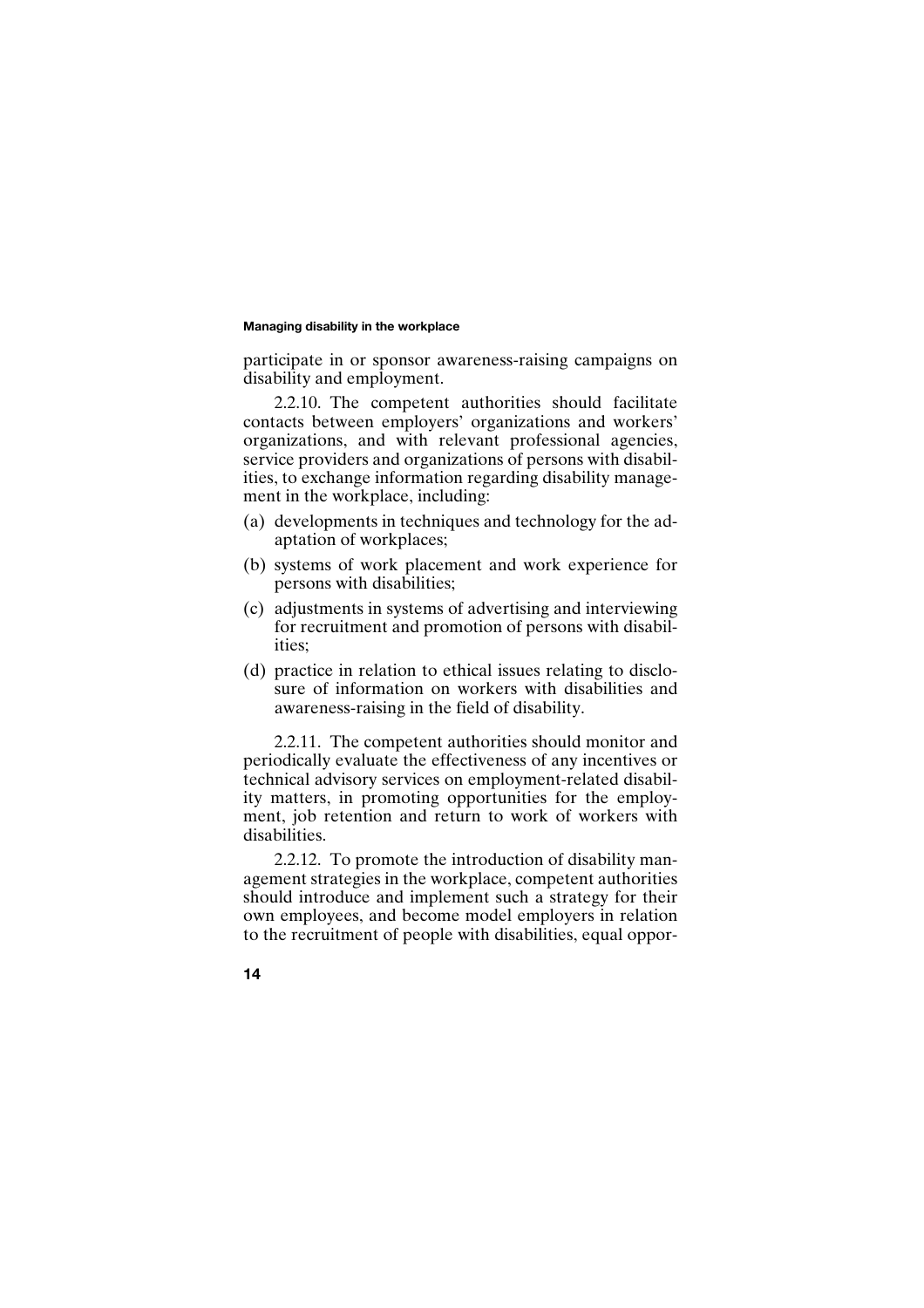### **General duties**

tunity for workers with disabilities, provision for job retention and return-to-work measures.

2.2.13. The competent authorities should consider measures to promote employment, job retention and return-to-work opportunities for people with disabilities, which incorporate specific action for women with disabilities.

### **2.3. General duties of workers' representatives**

2.3.1. In promoting policies of equal employment opportunity for workers both at the level of the individual employer and in the national consultation and negotiation processes, workers' organizations should actively advocate employment and training opportunities for persons with disabilities, including job retention and return-to-work measures.

2.3.2. Workers' organizations should actively encourage workers with disabilities to join their organizations as members and to assume leadership roles.

2.3.3. Workers' organizations should actively represent the interests of workers with disabilities to management and in any works council, safety committee or other workplace committee, and should promote positive action aiming to foster their inclusion in the workplace, including awareness-raising among managers and staff, and any required adjustments or adaptations.

2.3.4. Workers' organizations should sensitize and train their members concerning disability through awareness-raising events and union publications featuring disability equality issues.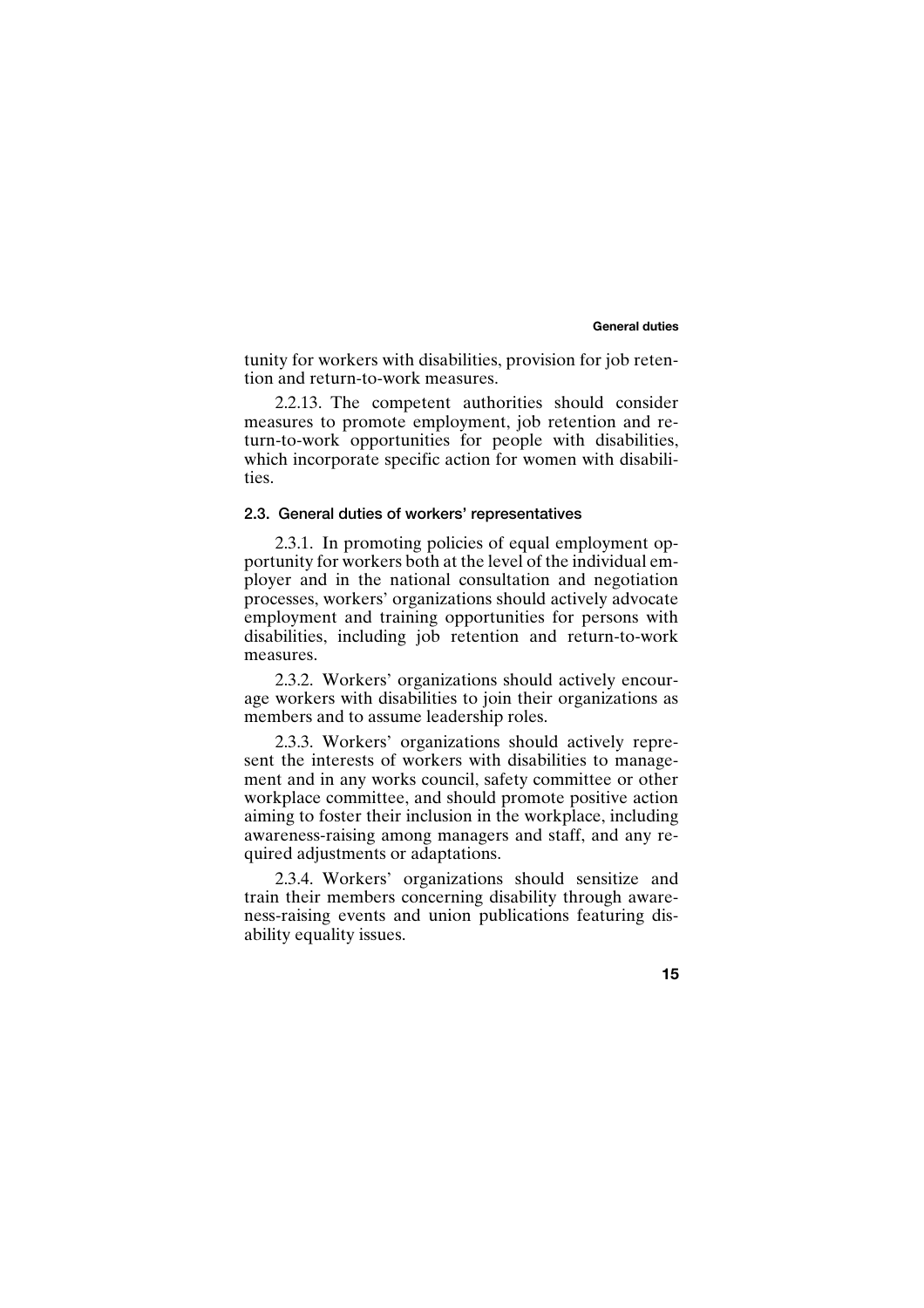2.3.5. To promote a healthy and safe workplace, workers' organizations should:

- (a) strongly advocate adherence to existing occupational safety and health standards and the introduction of early intervention and referral procedures in accordance with this code;
- (b) cooperate with and participate in disability information and prevention programmes offered by the employer and/or organizations of persons with disabilities for the benefit of the workers.

2.3.6. To promote the introduction of disability management strategies in the workplace, workers' organizations should introduce and implement such a strategy for their own employees.

2.3.7. Workers' organizations should raise employers' awareness of specific labour laws, Conventions and technological support that will facilitate the access of disabled persons to employment.

2.3.8. Workers' organizations should encourage members to cooperate with return-to-work programmes developed by the employer, in accordance with this code, for early return to work.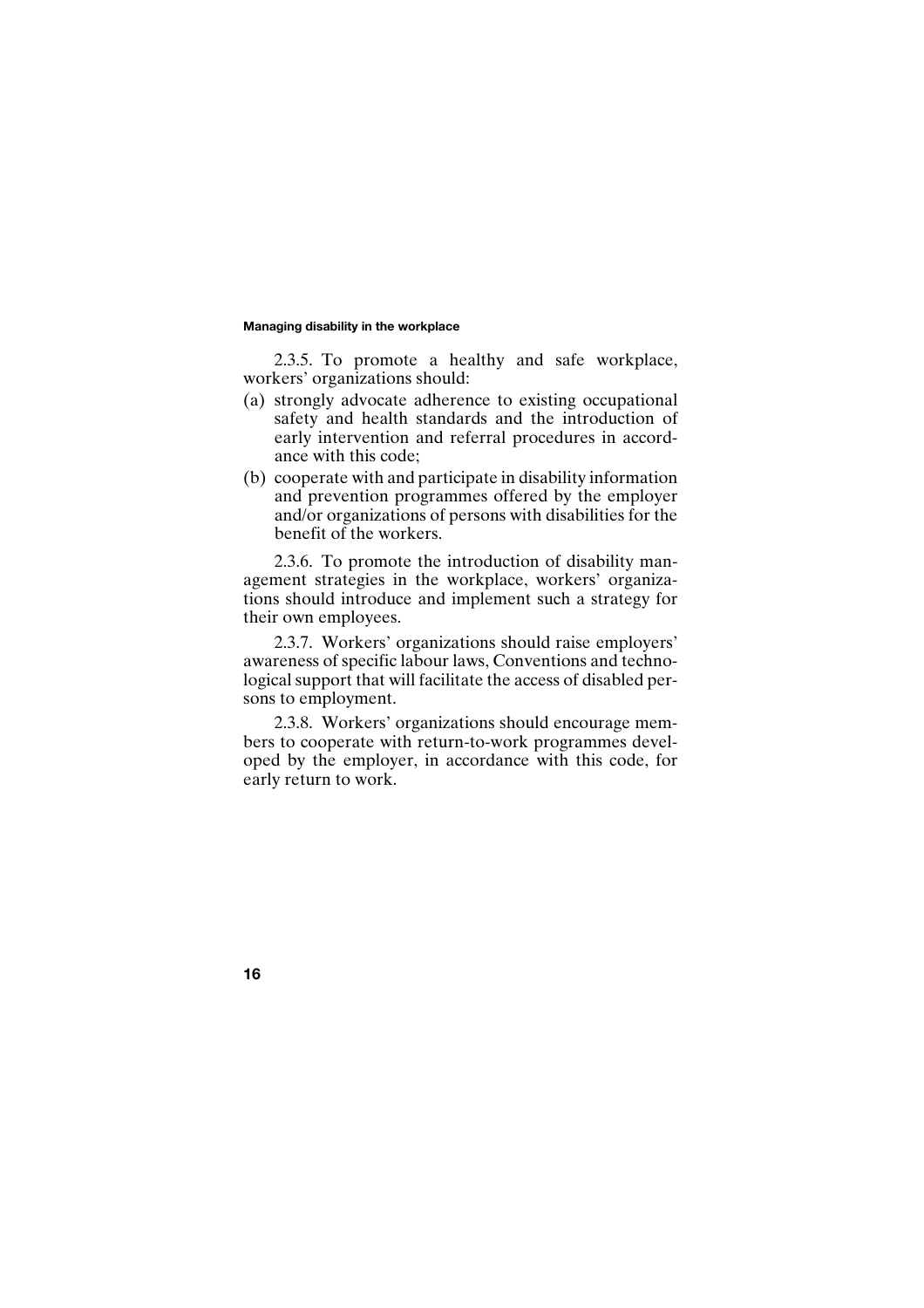# **3. Framework for the management of disability issues in the workplace**

# **3.1. Developing a strategy on disability management in the workplace**

3.1.1. Employers should consider the management of disability issues in the workplace a priority task which contributes to business success, and regard it as an integral part of the workplace human resources development strategy.

3.1.2. The disability management strategy should be formulated in accordance with national legislation, policy and practice, taking account of national institutions and organizations in the field.

3.1.3. In formulating a strategy for managing disability issues in the workplace, employers should collaborate with worker representatives and consult with disabled workers or their representatives.

3.1.4. The strategy at workplace level should complement the human resources development strategy in its aim to maximize the contributions and abilities of all staff, including those with disabilities and support adherence to occupational safety and health standards and related early intervention and referral procedures in accordance with the principles of this code.

3.1.5. The disability management strategy could consider provision for workers who hold family responsibility for a disabled person or persons.

3.1.6. The disability management strategy in the workplace should include provision for consultation from the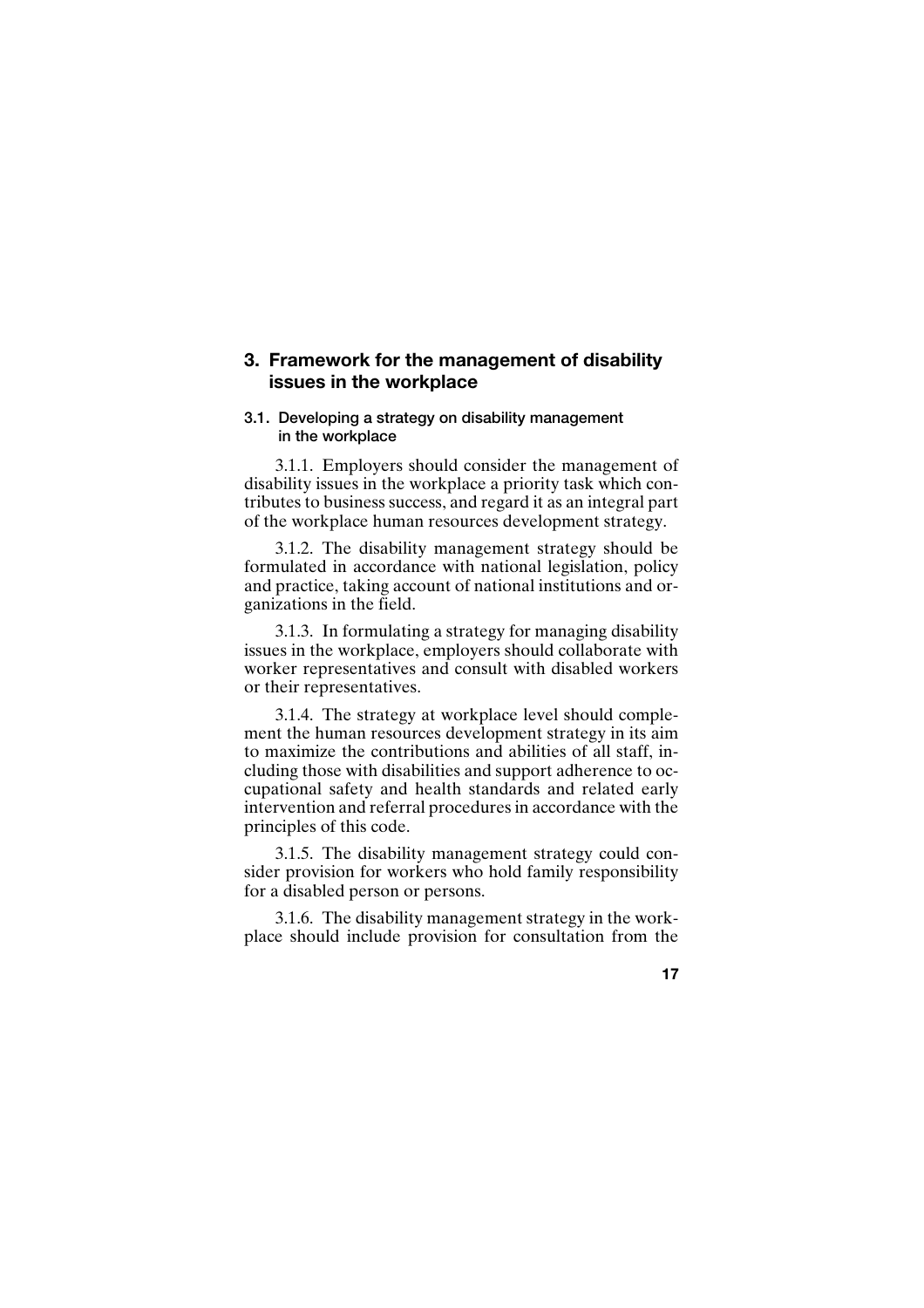employment service or other specialist agencies, where necessary, to ensure that the individual with a disability is well matched to the job in terms of ability, work capacity and interest, as is usual in recruitment procedures.

### **3.2. Communication and awareness raising**

3.2.1. The disability management strategy in the workplace should be brought to the attention of all employees, in a language which can be easily understood, in cooperation with worker representatives.

3.2.2. General information on disability in the workplace should be provided to all employees, along with specific information about the enterprise strategy, and about any adaptations which may be needed in a working environment, workstation and work schedules to enable workers with disabilities to optimize their effectiveness. This could form part of the general induction to employment for supervisors and staff or of a disability awareness session. In conjunction, an opportunity should be given to all employees to raise any questions which they may have about the prospect of working with a disabled co-worker.

3.2.3. Inputs from specialist agencies, which may include organizations of persons with disabilities, should be sought, if necessary, in planning these information and awareness-raising sessions in the workplace.

3.2.4. Employers, including senior managers, should signal their commitment to the disability management strategy, through such measures as they consider appropriate regarding the recruitment of people with disabilities and the retention of employees who acquire a disability.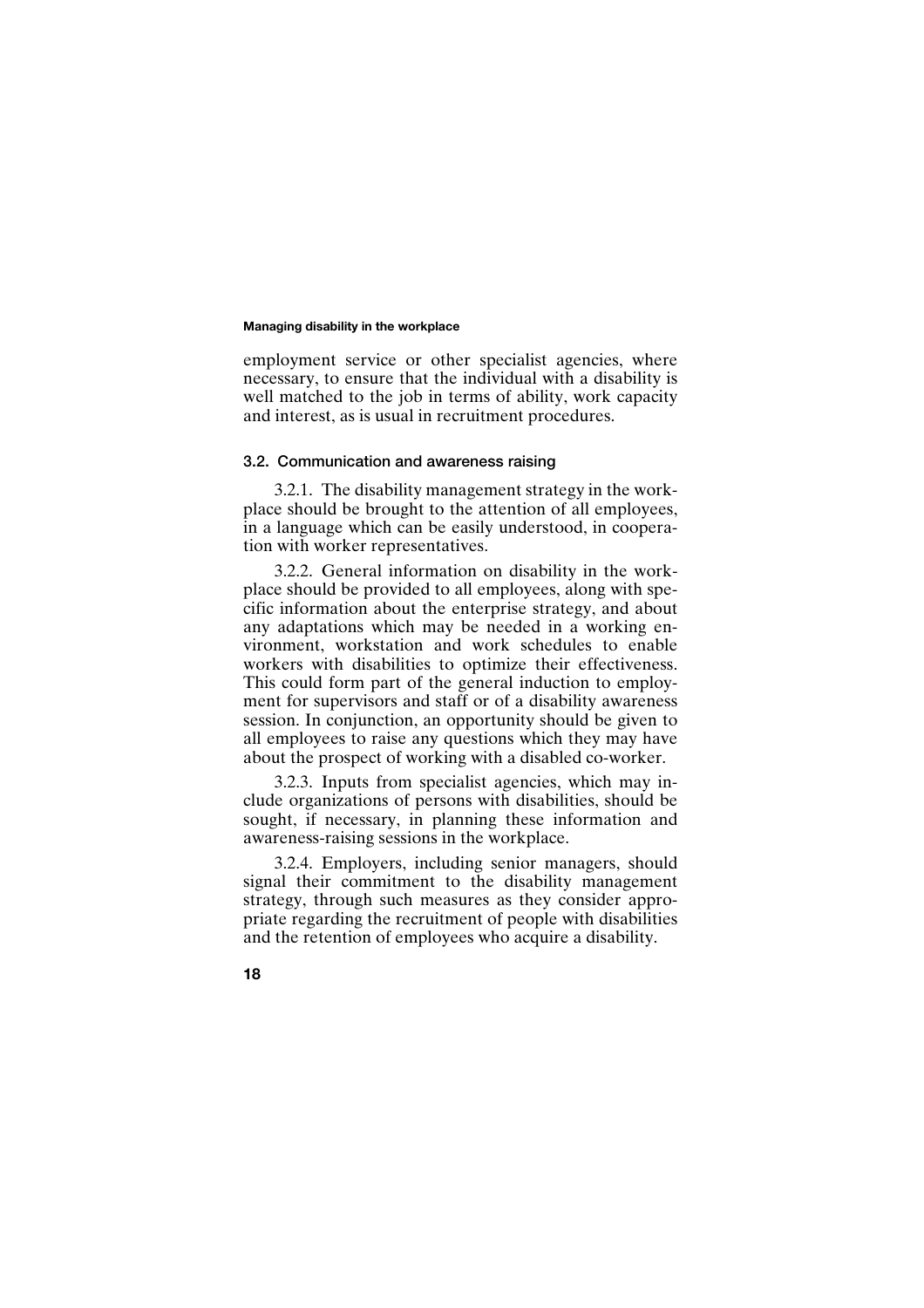### **Framework for the management of disability issues**

3.2.5. Employers, employers' organizations, workers' organizations, competent authorities and organizations of persons with disabilities should consider collaboratively publicizing strategies on disability issues and information on the implementation of these policies.

3.2.6. Employers should inform their suppliers and sources of procurement of their strategies on disability management, with a view to encouraging good practice.

3.2.7. In promoting strategies on managing disability in the workplace, groups of employers and employer organizations should consider arranging exchanges of information and training on the subject with relevant public sector agencies, expert bodies and other competent agencies.

# **3.3. Evaluating effectiveness**

3.3.1. Employers should evaluate the effectiveness of their workplace strategy on the management of disability at regular intervals and make improvements where required.

3.3.2. Worker representatives at the workplace should have access to the evaluation and participate in it.

3.3.3. Competent authorities, in order to assess the effectiveness of their support, if any, to these programmes, may require information from the employer.

3.3.4. All information regarding the disability management programme should be made anonymous and confidentiality protected, before being distributed.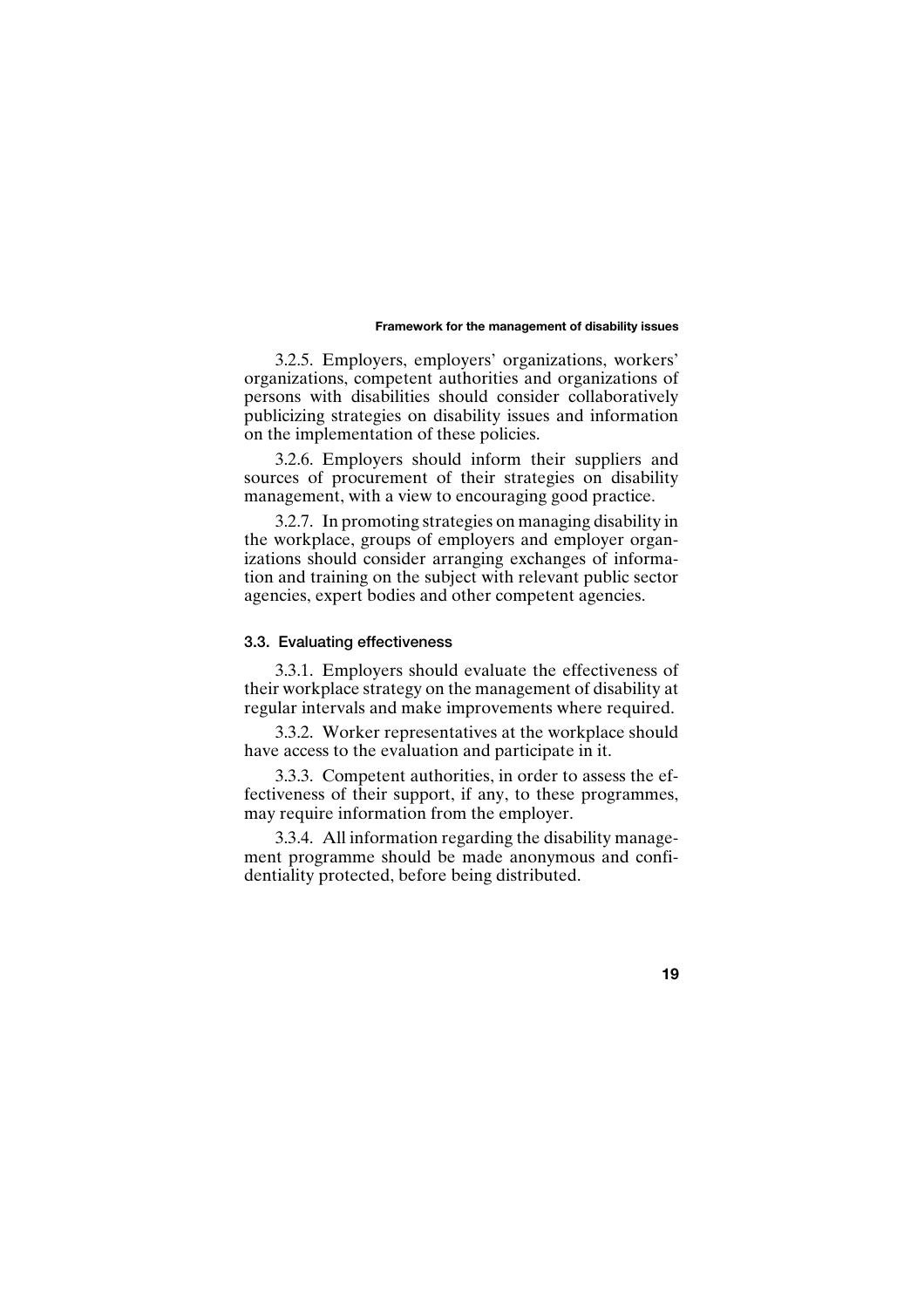# **4. Recruitment**

# **4.1. Preparing for recruitment**

4.1.1. The principle of non-discrimination should be respected throughout the recruitment process, to ensure maximal benefit to the employer and equitable opportunities for candidates with and without disabilities. Employers could, for example, include a statement about commitment to equal opportunity in their recruitment procedures and in job advertisements, use a logo to signal that such a policy is in force within the enterprise, specifically invite applications from people with disabilities, and state that candidates will be considered solely on the basis of their abilities.

4.1.2. Employers should ensure that the recruitment process attracts applications from as many qualified people with disabilities as possible. They could do this, for example, by consulting with the employment service for disabled persons, or other special agencies by ensuring that job vacancies are publicized in a format which is accessible to people with different disabilities – in print, on radio, on the Internet – by providing job application materials in a range of formats.

4.1.3. Where employers rely on agencies for the management of recruitment, the competent authorities could collaborate with employers' organizations, relevant organizations of persons with disabilities and advertising associations to develop advertising practices which attract applications from jobseekers with disabilities.

4.1.4. Competent authorities should assist employers by facilitating the recruitment of disabled persons through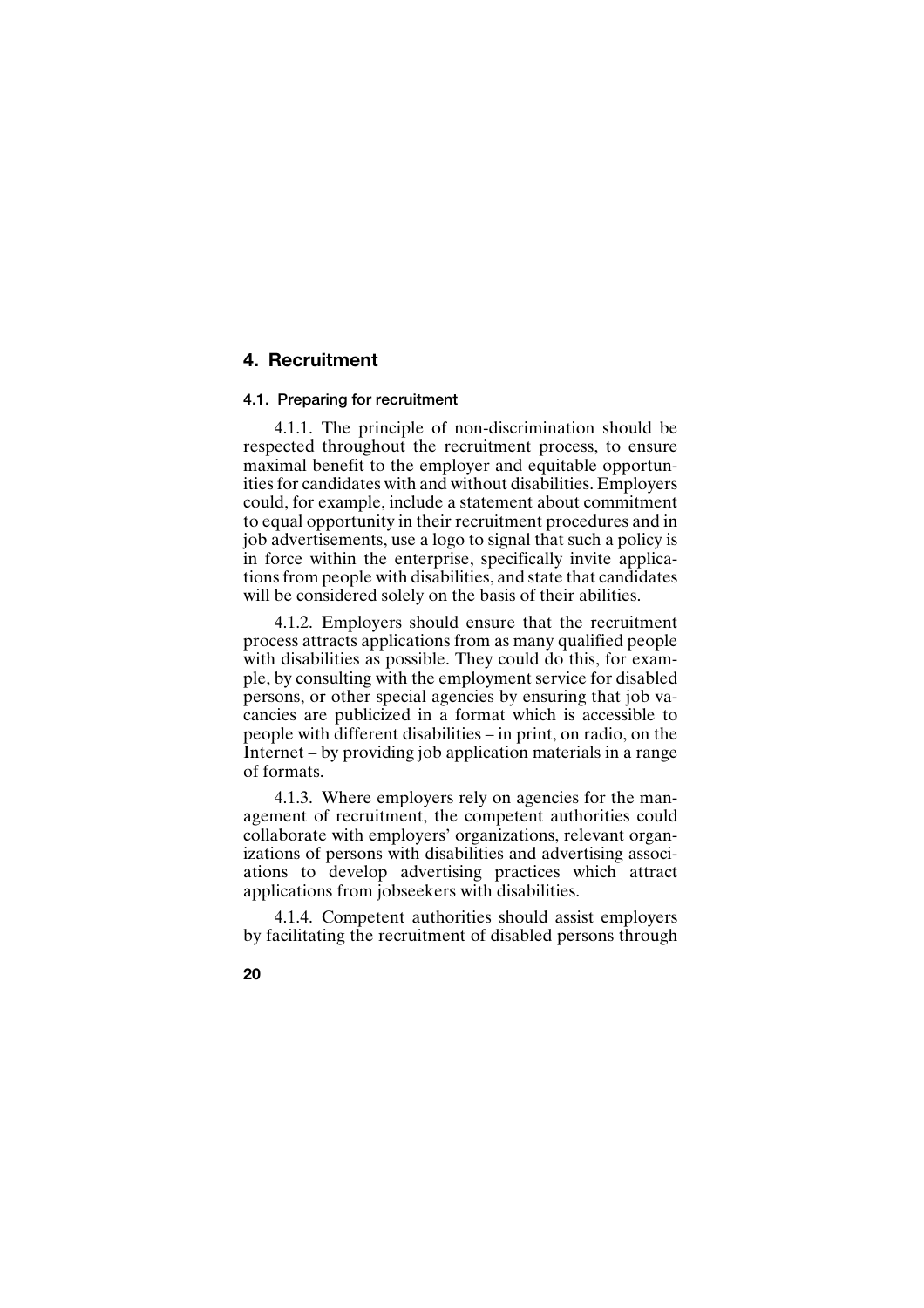### **Recruitment**

the use of effective job placement services. The competent authorities should also facilitate the arrangement of technical advice, wage subsidies and other incentives as appropriate.

4.1.5. Organizations of employers and workers, and competent authorities, where appropriate, could prepare guidelines to assist in the employment of people with disabilities in urban and rural areas. These guidelines should reflect national and sectoral circumstances.

4.1.6. Employers' organizations could support the recruitment of workers with disabilities by working with service agencies, employment services and organizations of persons with disabilities to ensure that the services provided effectively meet employer needs.

4.1.7. In considering a candidate with a disability for a specific job, employers should be open to making adjustments, if required, in the workplace, workstation and work conditions, to maximize the ability of this candidate to perform the job. Advice and guidance on appropriate adjustments may be obtained from employment services or specialist agencies, including organizations of or for persons with disabilities. Adjustments, where required, should be planned in consultation with disabled and non-disabled workers, and be made with the agreement of workers' representatives and the disabled worker(s) involved (see also section 7).

# **4.2. Interviewing and testing**

4.2.1. Pre-employment tests and selection criteria should focus on the specific skills, knowledge and abilities regarded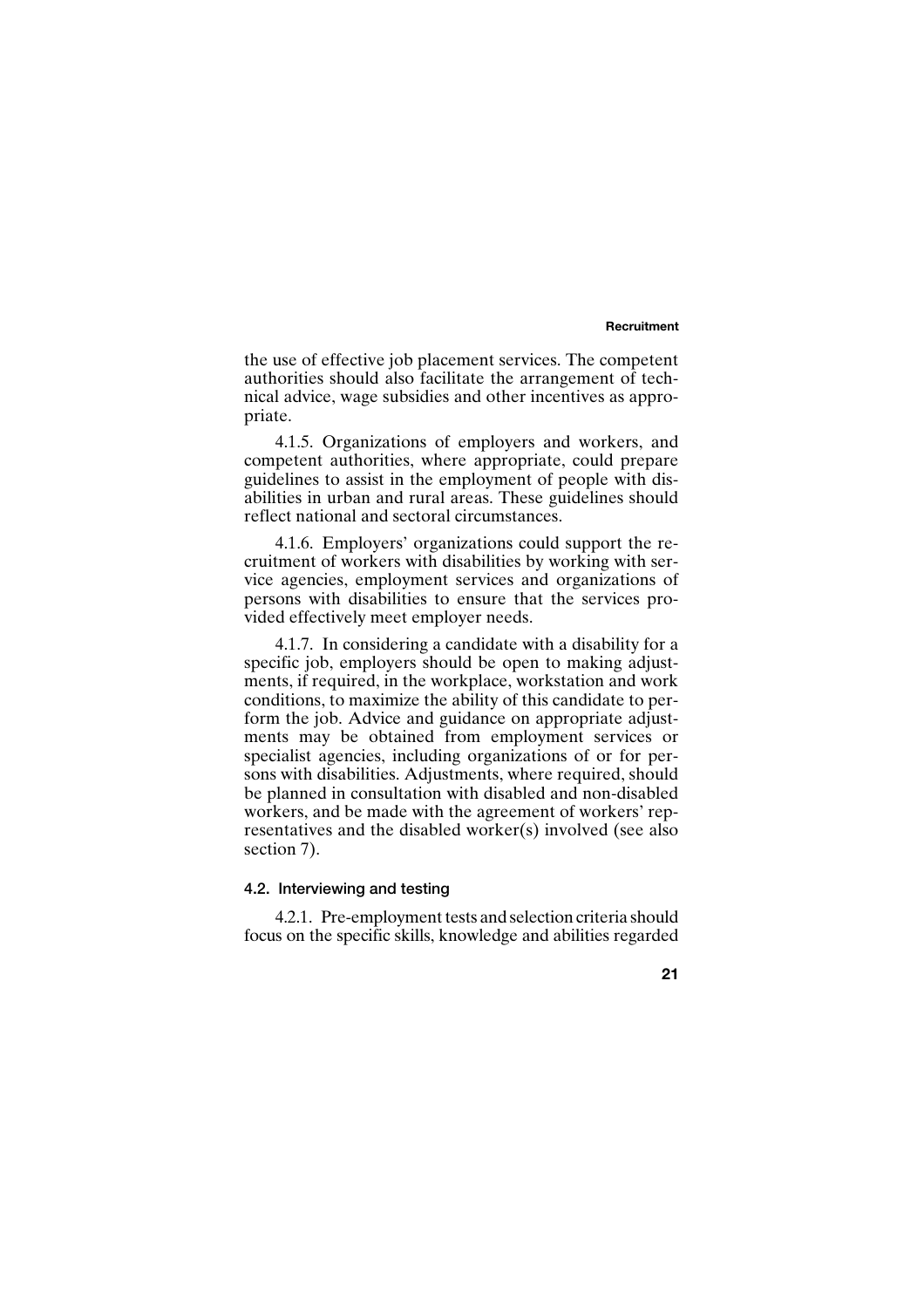as essential to the functions of the vacant job. Care should be taken in selecting the tests to ensure that they are in a format which is accessible to disabled applicants. Similarly, selection criteria should be carefully examined to ensure that they do not inadvertently exclude persons with disabilities.

4.2.2. Members of interview panels in the private and public sectors should be provided with guidance on the interview and selection process of persons with disabilities.

4.2.3. Employers should consider ways of enabling candidates with disabilities to participate and perform at interviews on an equal basis with other candidates, for example by permitting a sign language interpreter or an advocate to be present.

4.2.4. In issuing invitations to interview, employers could encourage candidates to state in advance any specific needs or accommodations they may require in order to participate in the interview.

4.2.5. Adjustments in the recruitment process to take account of the different needs of disabled jobseekers, and the rationale for such adjustments, should be communicated to disabled candidates and to employees.

# **4.3. Employee orientation to jobs**

4.3.1. Employers should arrange an orientation to the company or service, the work environment and the job for each newly recruited worker with a disability, in the same way as for non-disabled workers.

4.3.2. Employers should ensure that information essential to the job and workplace, such as job instructions,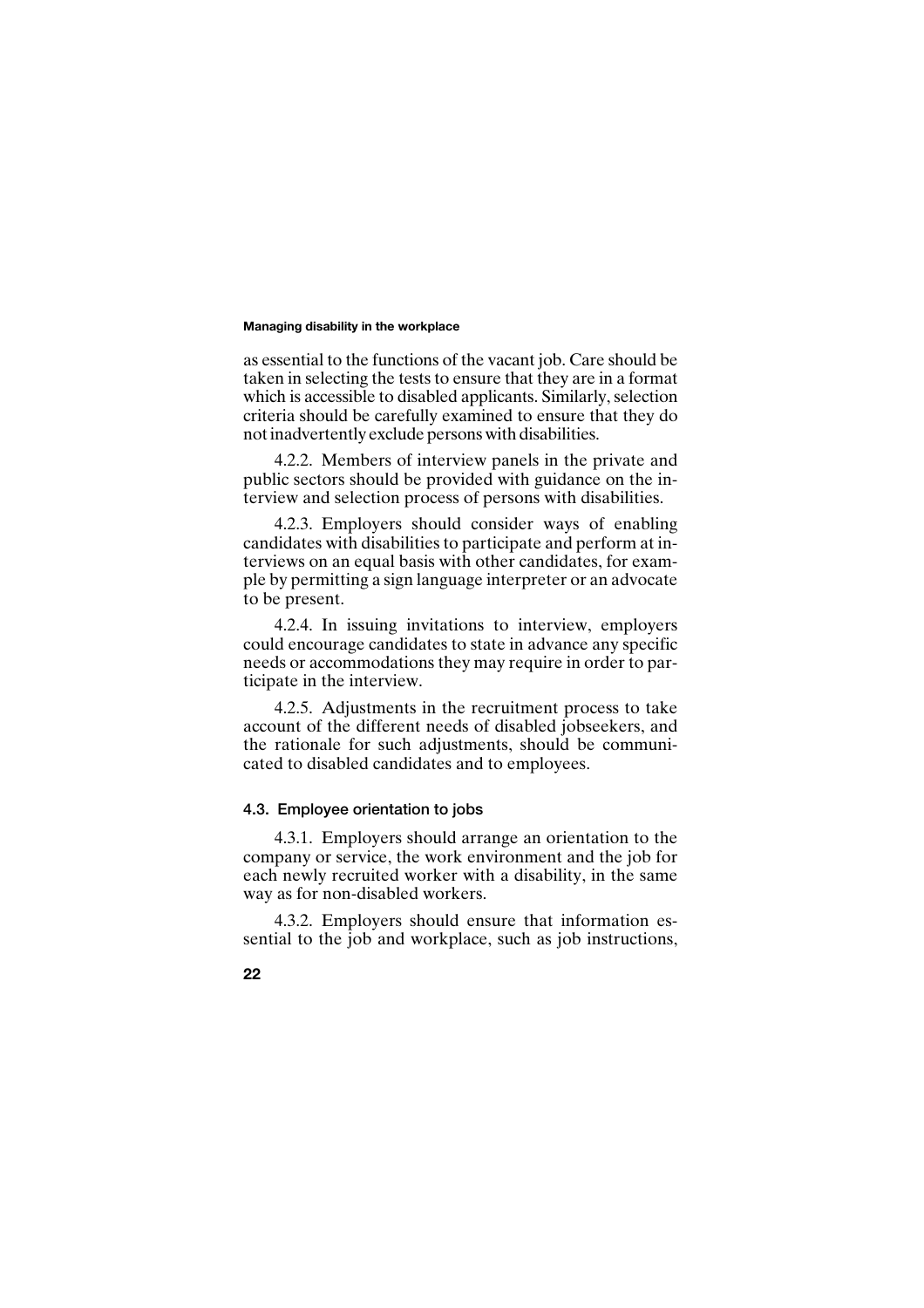### **Recruitment**

works manuals, information on staff rules, grievance procedures and health and safety procedures are communicated to employees with disabilities in a format which assures that they are fully informed.

4.3.3. In offering a job to a disabled candidate, the employer should indicate any disability-related adjustments to the work environment, workstation, work schedules or training which are proposed and consult with the candidate further on the subject. Any special job training or personal support required should also be discussed at this time.

4.3.4. Workers' representatives and co-workers should be consulted about any substantial adjustments made or planned, to take account of specific needs of an employee with a disability.

4.3.5. Employers should cooperate with the competent authorities or other relevant agencies in facilitating courses for management, supervisors, or co-workers who wish to learn alternative communication techniques, to better communicate with colleagues who have difficulty speaking, hearing or understanding verbal language.

4.3.6. Once the recruitment of a person with a disability has taken place, follow-up services may be important in ensuring that any problems which may arise are swiftly identified and resolved. In this context, employers and the employee with a disability could benefit from continued contact with the employment services and other relevant agencies. Employers should consult these services and agencies directly, if necessary, and facilitate workers with disabilities in also maintaining contact, with a view to promoting their satisfactory integration into the workplace.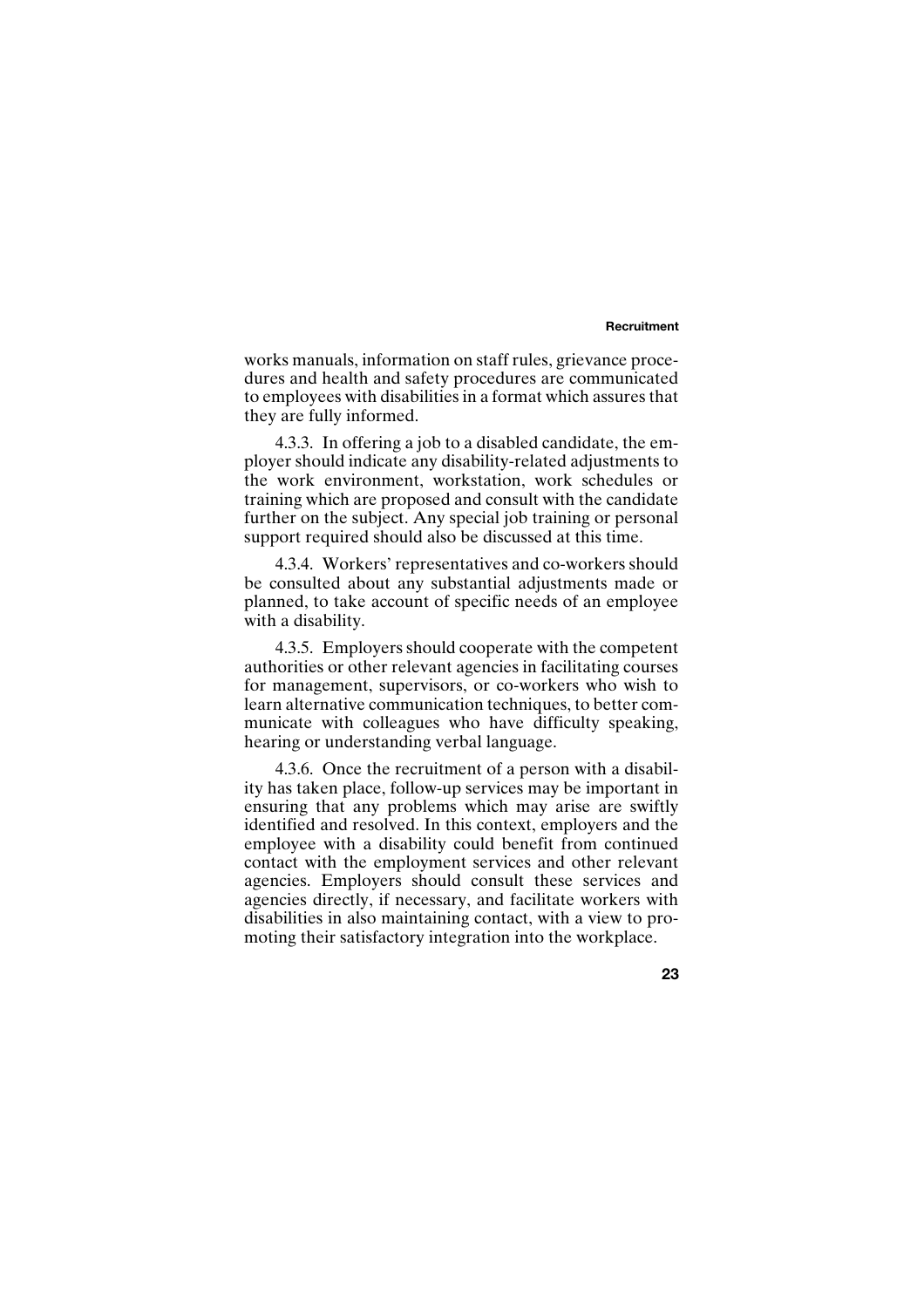### **4.4. Work experience**

4.4.1. Where employers are not immediately in a position to employ a disabled worker, they could consider providing work experience opportunities to jobseekers with disabilities, to enable them to acquire the skills, knowledge and work attitude required for specific jobs in the workplace. Such workplace-based experience can help make the jobseeker's skills more relevant to the employer's requirements. It also provides the opportunity for an employer to gauge a disabled worker's abilities and capacity, and perhaps to consider recruitment once the training period has been completed.

4.4.2. Where work experience is provided, employers may assign a supervisor or senior worker to assist the person. Alternatively, the services of a job coach may be provided through the employment services.

# **4.5. Work trials and supported employment placements**

4.5.1. The competent authorities should facilitate work experience, work trials and supported employment by providing employers and persons with disabilities with technical advice, as required, and by informing them of incentive schemes available to subsidize any costs involved, such as wage costs or costs of adaptations to premises, tools or equipment.

4.5.2. As an alternative to immediate recruitment or the provision of work experience opportunities, employers could consider giving a disabled person a work trial or a supported employment placement, in accordance with national law and practice. As with work experience, these will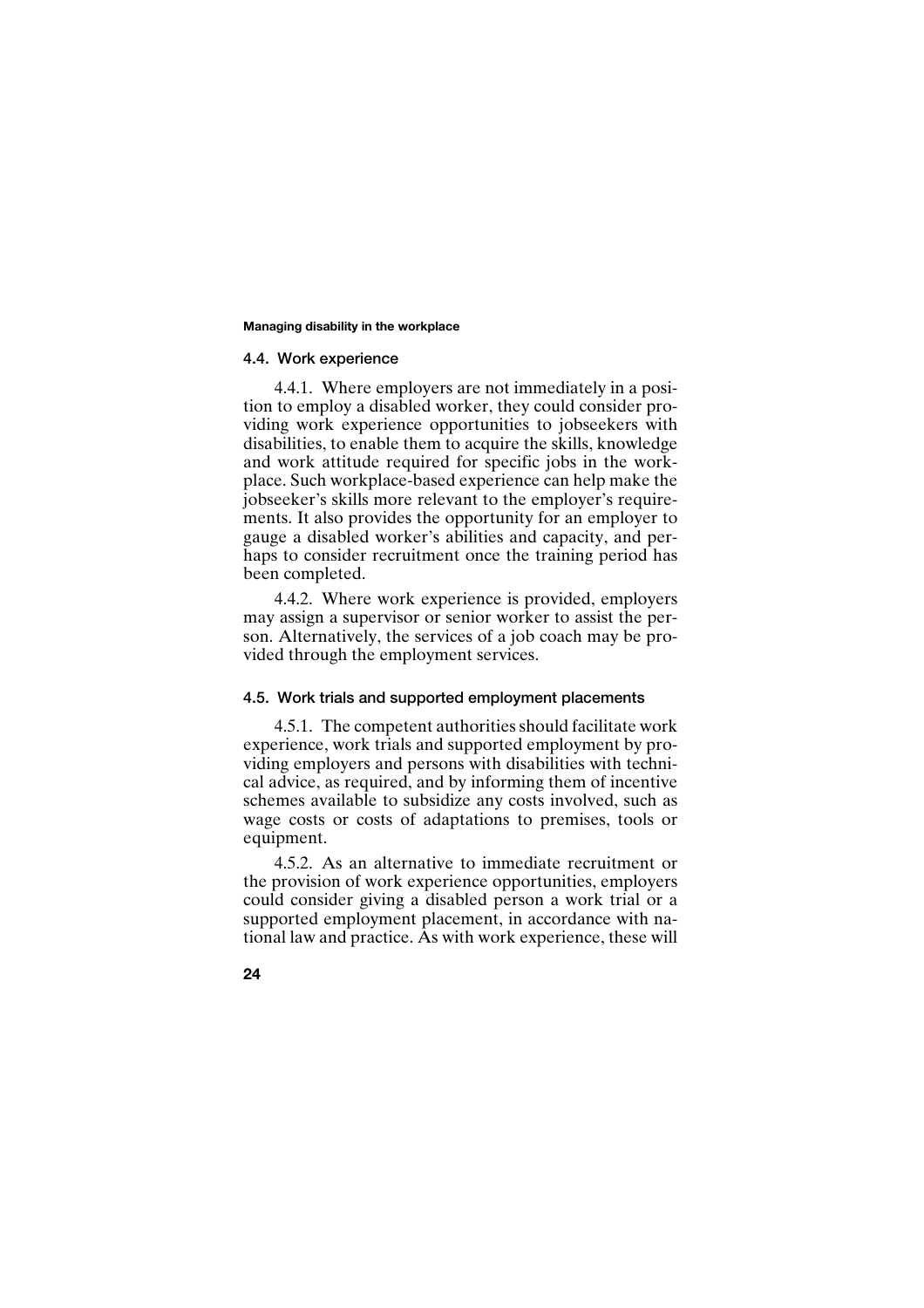### **Recruitment**

provide the employer the opportunity to assess ability and capacity. In some cases, recruitment may follow. Even where this does not result, a work trial or a supported employment placement provides disabled jobseekers with valuable work experience which increases their subsequent employability.

4.5.3. In the case of supported employment, the competent authorities could facilitate the provision of jobcoach services and ongoing follow-up throughout the placement, either directly through the public employment services, or through other specialist agencies.

4.5.4. On completion of work trials, the competent authorities or other specialist agencies could follow up with the employer, to review the trial's success and make other arrangements, if necessary. These could include the transfer of the work trial to a different job within the company or elsewhere, or the organization of additional training or other supports for the disabled person.

### **4.6. Progress review**

4.6.1. Employers should keep their recruitment process under review, in order to ensure that it is accessible to people with different types of disability.

4.6.2. The competent authorities should undertake regular reviews of the effectiveness of measures to promote employment opportunities for disabled persons, and take steps to improve the effectiveness of these measures, where necessary. These reviews should be carried out in consultation with employers and worker representatives, as well as representatives of disabled persons.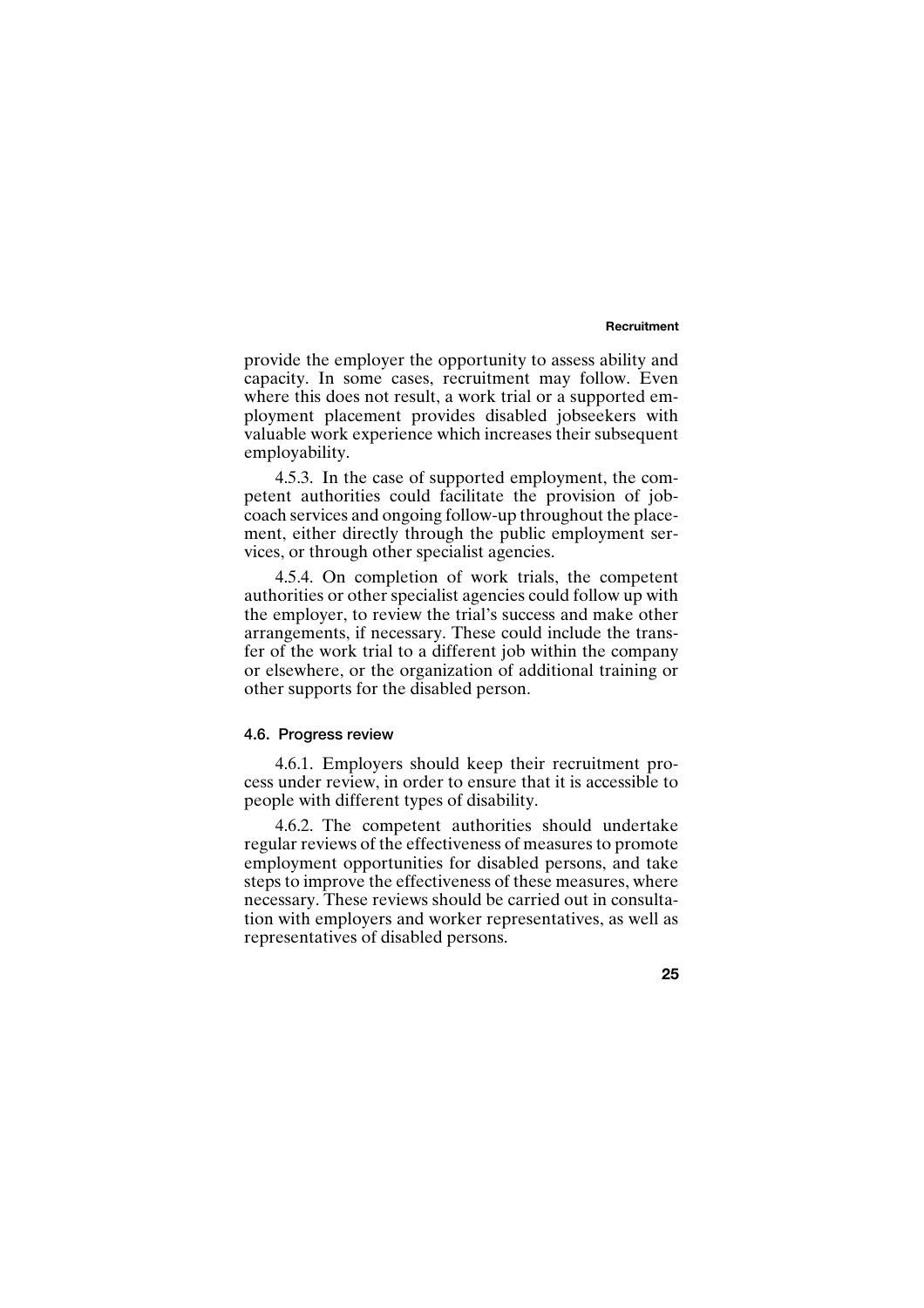# **5. Promotion**

### **5.1. Career development**

5.1.1. Workers with disabilities should be afforded equal opportunities with other workers at the workplace to acquire the skills and experience necessary to advance in their careers.

5.1.2. Information about career development and promotional opportunities should be made available and communicated in a range of formats accessible to workers with different disabilities in the enterprise. Particular attention should be paid to accessibility, where such information is provided electronically.

5.1.3. Workers with disabilities should be encouraged to apply for promotion, particularly where it appears that they may be reluctant to do so, because of an impairment or other obstacle arising from their disability, or perceived obstacles in their working environment.

5.1.4. In considering workers for promotion, employers should take account of their prior experience, if any, competencies, present performance and capabilities, in addition to formal qualifications suitable to the essential requirements of the job.

# **5.2. Employer-sponsored training opportunities, manuals and courses**

5.2.1. Opportunities for workers with disabilities to avail of in-service training programmes should be developed and publicized. The use of readers, interpreters and adapted materials should be facilitated, where required, by

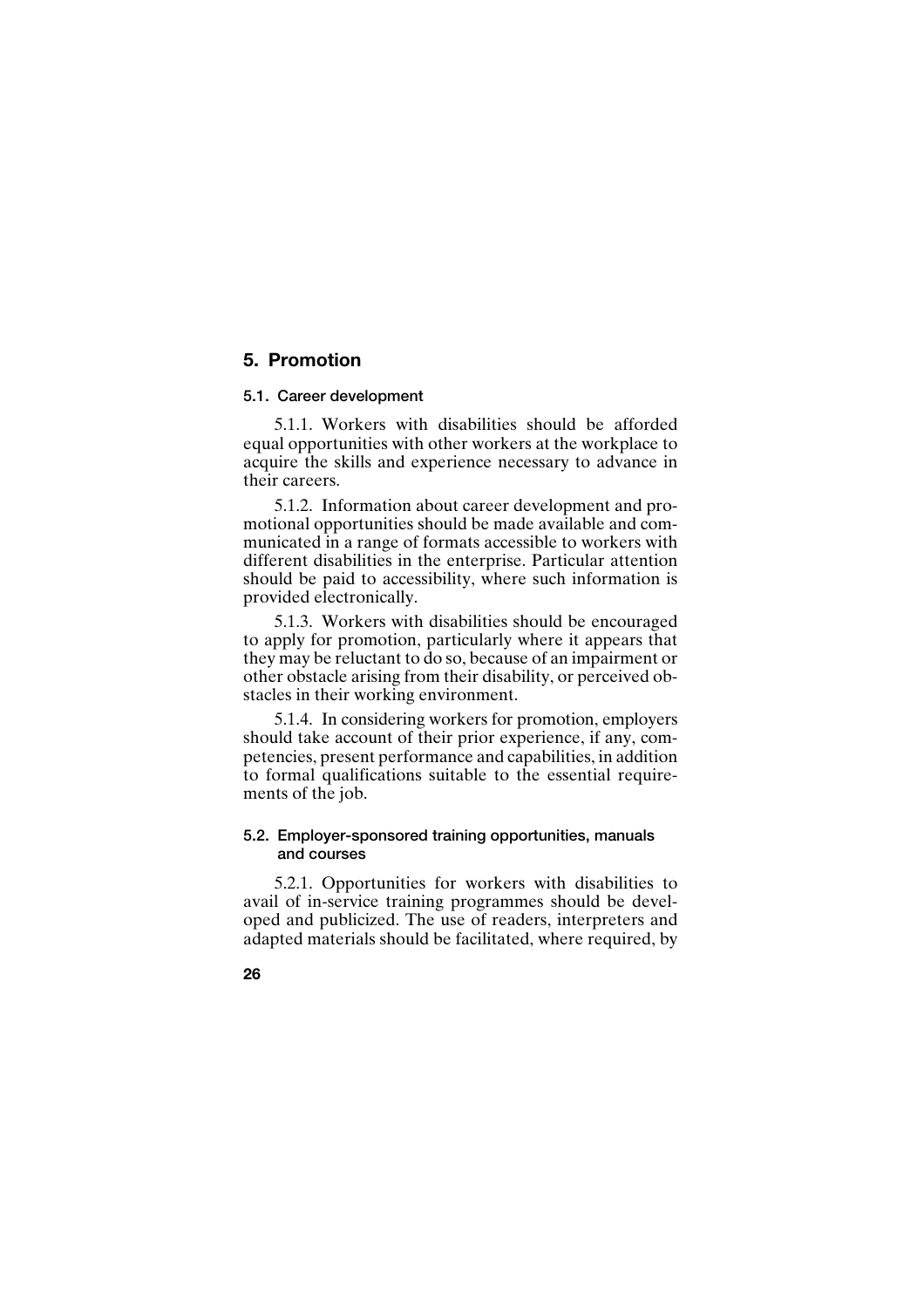### **Promotion**

the competent authorities, or by organizations of or for persons with disabilities.

5.2.2. Employers should consider adjusting time schedules, venues and programmes to facilitate and maximize the participation of persons with disabilities in measures intended for the career development of all employees.

5.2.3. In developing training opportunities, employers or groups of employers should ensure that these are accessible to disabled persons.

5.2.4. Workplace training handbooks and materials should be accessible to persons with communication impairments and intellectual disabilities, including, when the need arises, alternative formats for printed materials and use of visual illustrations, in place of text.

## **5.3. External vocational training**

5.3.1. A policy of equal opportunity should be implemented in workplace-based enrolment for vocational training by making courses available and accessible to all employees, including those with disabilities and modifying course manuals and materials, where necessary.

5.3.2. The competent authorities should ensure that educational and training structures are accessible to persons with disabilities to enable them to have access to open employment.

5.3.3. In selecting external training services and opportunities, employers should take account of the venue accessibility for workers with disabilities.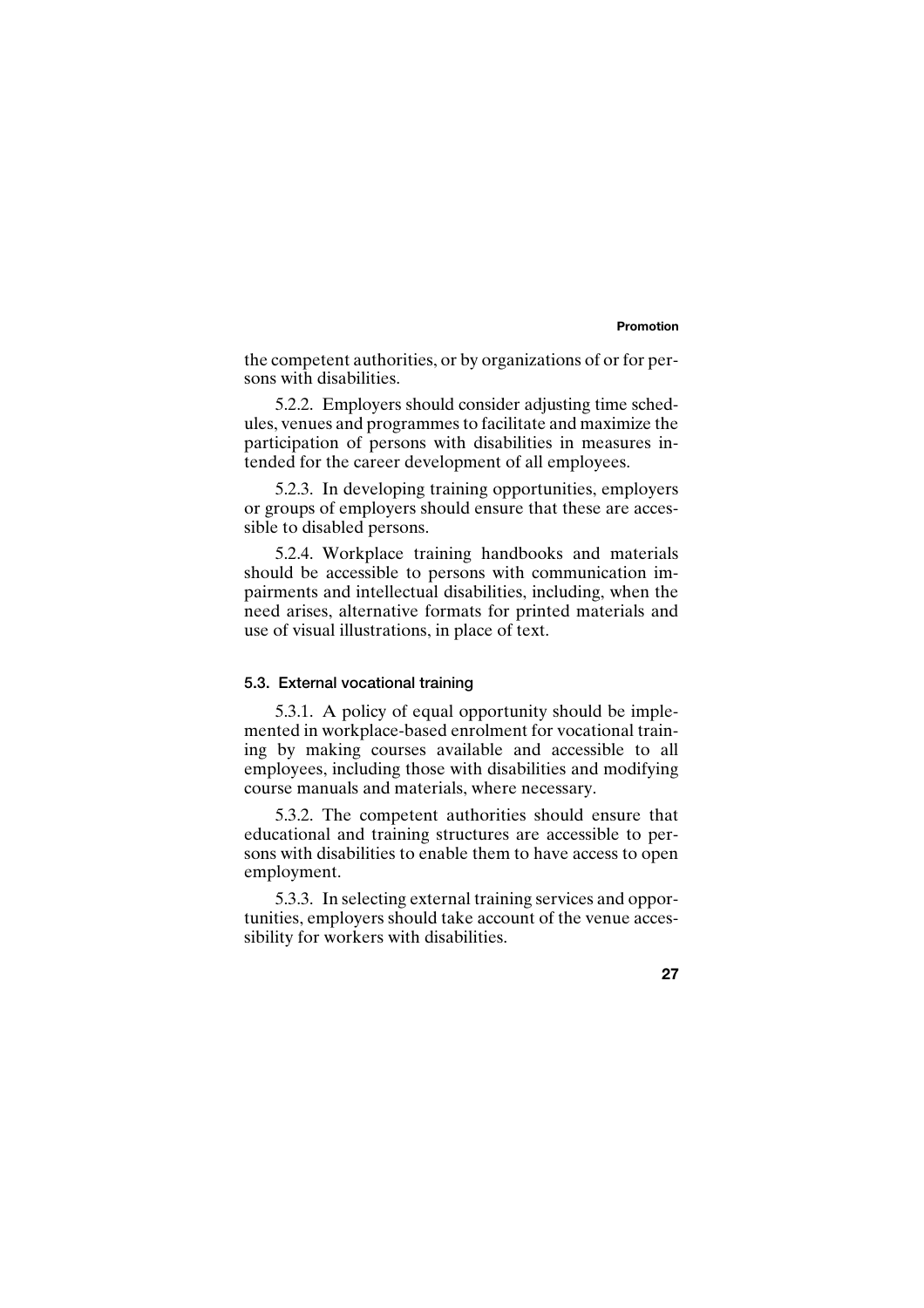# **5.4. Review and appraisal**

5.4.1. The performance appraisal of workers with disabilities should take place according to the same criteria applied to holders of the same or similar jobs.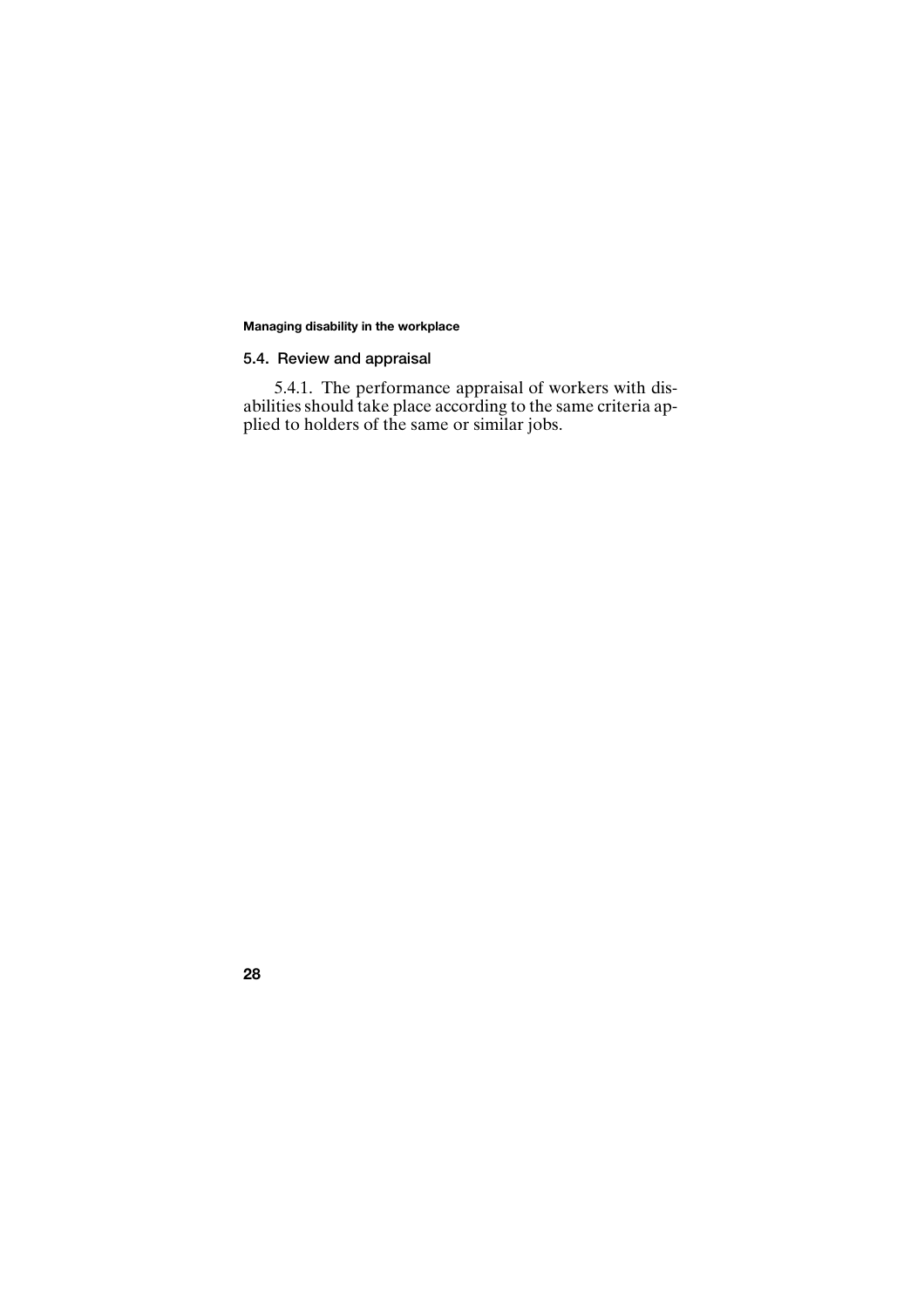# **6. Job retention**

## **6.1. Policy on acquired disabilities**

6.1.1. Where existing employees acquire a disability while in employment, employers can continue to benefit from their accumulated expertise and experience by taking steps to enable them to retain their employment. In developing a strategy for managing disability in the workplace, employers should include measures for job retention including:

- (a) early intervention and referral to appropriate services;
- (b) measures for a gradual resumption of work;
- (c) opportunities for workers with disabilities to test work or obtain experience in an alternative job if they are unable to resume their previous jobs;
- (d) the use of support and technical advice to identify any opportunities and any adjustments which might be required.

6.1.2. In seeking to facilitate job retention or return to work by a disabled employee, employers should be aware of the range of possible options. In some cases, the employee may be able to return to the same job as before, with no changes. In other cases, some adjustments may be required to the job itself, to the workstation or the working environment. In yet other cases, it may be necessary for the person to move to a different job in the workplace. The disability management strategy should include measures to promote job retention in each of these forms. These may include training or retraining for the person concerned, the provision of information to supervisors and co-workers,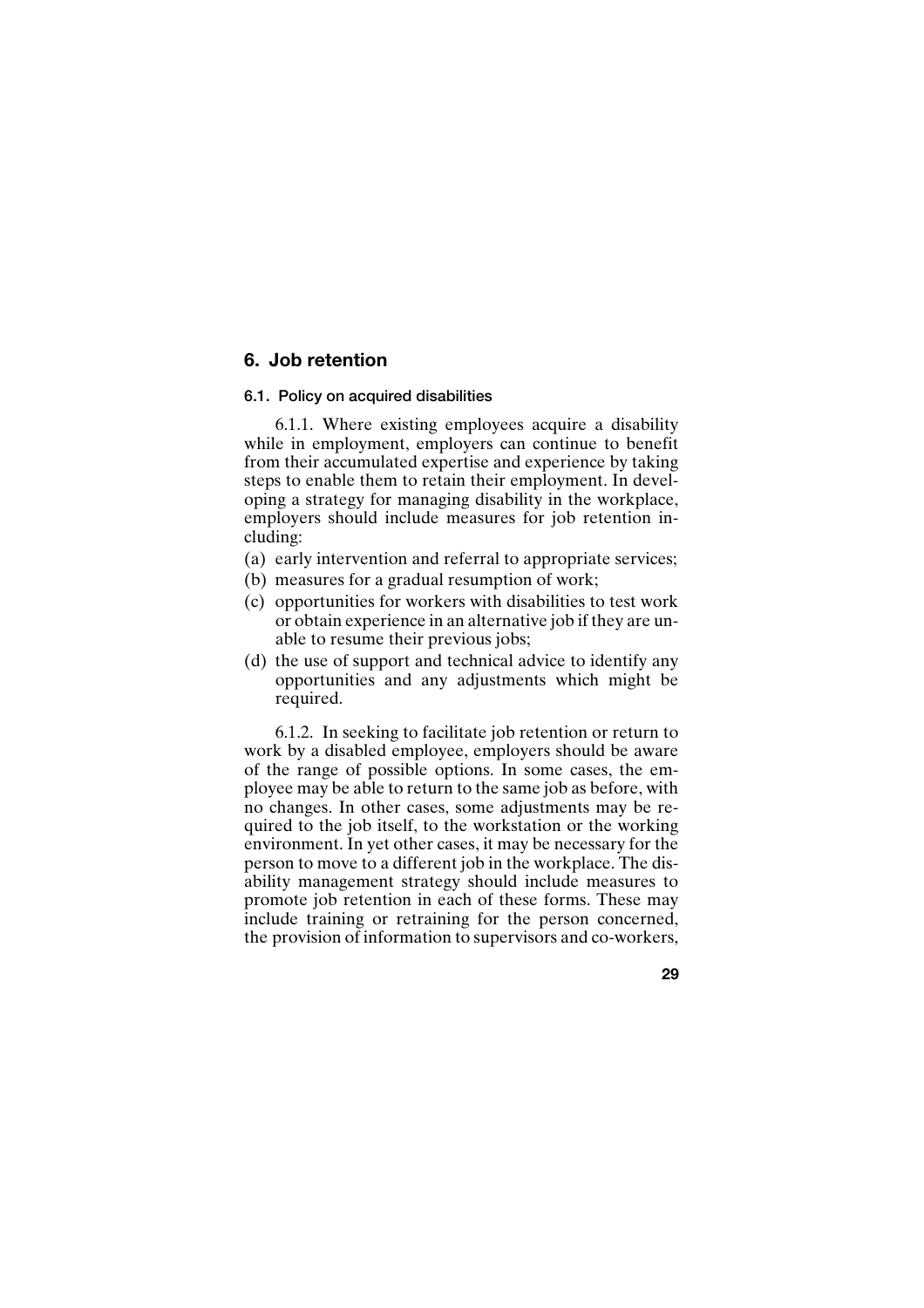the use of devices and appliances, the right to access to other supports as appropriate, as well as modifications or alternative options in the procedures needed to perform the job so that any existing condition is not exacerbated.

6.1.3. In developing measures for the redeployment of workers with disabilities, employers should take into account the occupational preferences of those workers and consult with worker representatives, if necessary.

6.1.4. When a worker acquires a disability, the employer should ensure that accommodation measures are fully considered in order to utilize the residual potential and skills of that worker, before other steps are taken.

6.1.5. The competent authorities should provide guidance, services and incentives to employers, groups of employers and employers' organizations, in order to maximize opportunities for people with disabilities to retain their employment, and to resume work speedily following an accident, injury, disease, changed capacity or disabling condition. These could include measures which allow for individual counselling, individual rehabilitation plans or job retention programmes, aiming to promote opportunities for these workers in their current or another occupation in which they can make use of their talents and experience, as far as possible without loss of earnings. Such measures should be developed in consultation with employers' organizations and workers' organizations, relevant professionals and organizations of persons with disabilities.

# **6.2. Assessment and rehabilitation**

6.2.1. The competent authorities, upon request of the employer, should facilitate employers to assess the abilities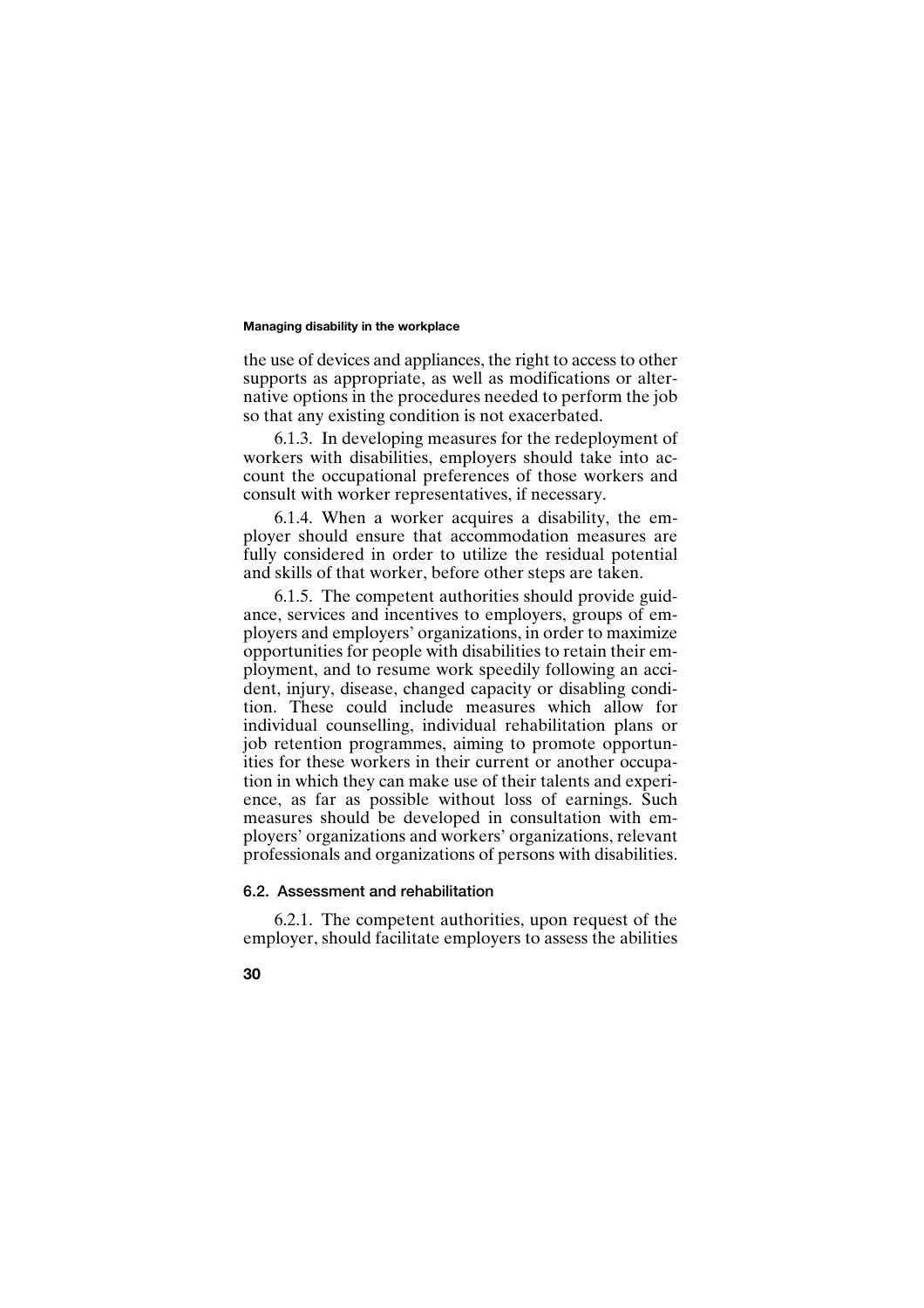### **Job retention**

and work experience of workers who have acquired a disability or reduced capacity for their job, with a view to their continuing in the same job, if necessary with some modification of their job tasks, the working environment or work schedule, or through retraining.

6.2.2. The competent authorities should promote the availability of opportunities for workers who become disabled, experience work-related injuries, or develop occupational diseases in the course of their working life to remain economically active through:

- (a) vocational retraining opportunities including those suited to a variety of sectors on the open labour market;
- (b) the promotion and support of information and advisory services relating to job retention and return to work;
- (c) the development of materials, if possible in the form of an electronic database, illustrating examples of successful job-retention practices and experiences suited to women and to men, to older and younger workers and to urban and rural areas, and appropriate to national conditions;
- (d) active programmes to facilitate the integration or reintegration of persons with disabilities into the labour market;
- (e) monitoring the compatibility of social security systems supporting workers with disabilities with the goals of job retention and return to work.

6.2.3. The competent authorities should ensure that the appropriate services required by people who acquire a disability while in employment are available promptly, are of high quality and are well coordinated.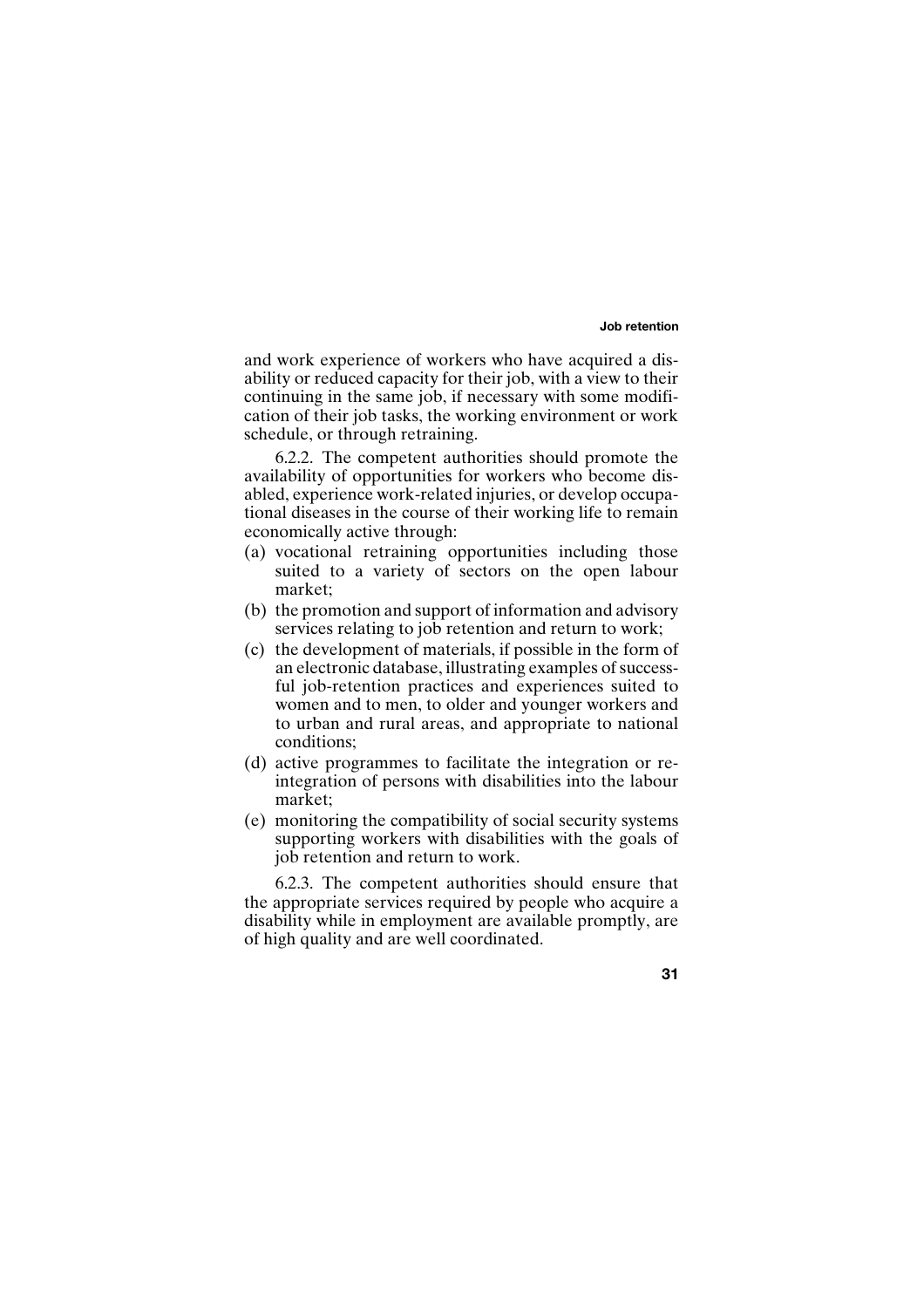6.2.4. The competent authorities could bring to the attention of all employees the range and scope of provisions, both in cash and in kind, within their social security schemes which are intended to have a preventative, compensatory or rehabilitative function in relation to disability.

6.2.5. The competent authorities should establish model practices and procedures for job retention in the public sector.

6.2.6. Workers' representatives should establish policies for job retention by persons with disabilities in their own organizations and in their proposals for collective bargaining.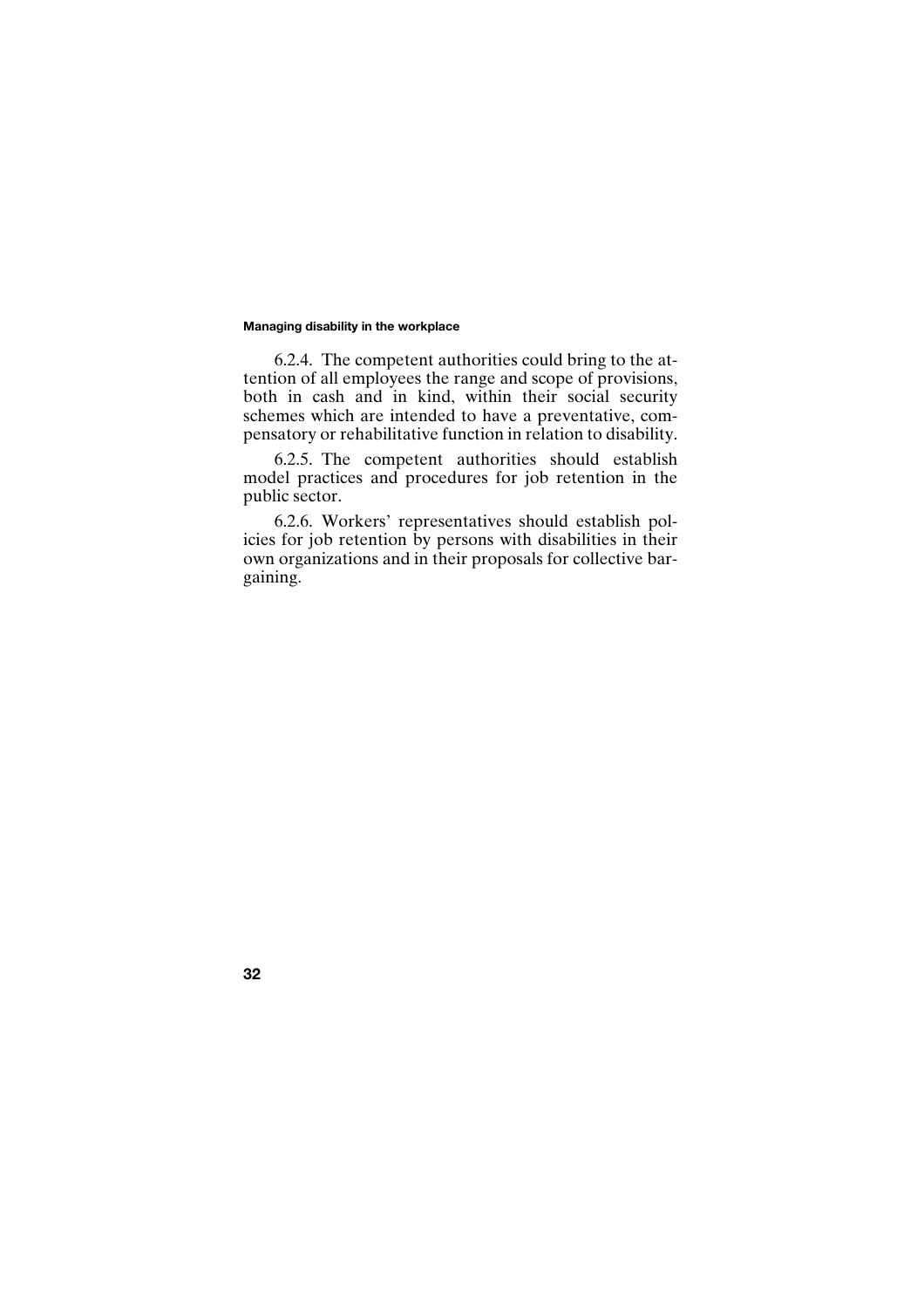# **7. Adjustments**

In recruiting or retaining workers with disabilities, employers may need to make an adjustment or adjustments in some cases to enable the individual to perform the job effectively. For the sake of convenience, provisions regarding the different types of possible adjustments are grouped together in this section. It is emphasized, however, that in many cases, such adjustments are not required.

# **7.1. Accessibility**

7.1.1. To facilitate the recruitment of persons with disabilities and job retention by workers who acquire a disability, employers should take steps to improve the accessibility of the work premises to people with different types of disability. This should include consideration of entrance to and movement around the premises and of toilet and washroom facilities.

7.1.2. Accessibility should also be understood to include signage in use, manuals, workplace instructions and electronic information. These should be reviewed, where necessary, for accessibility to people with visual impairment and for people with intellectual disability in particular.

7.1.3. Accessibility for people with hearing impairment includes access to information frequently conveyed by sound – such as the ringing of a bell, a fire alarm, whistle or siren. Such facilities should be reviewed and complemented, where necessary, with alternative devices such as flashing lights.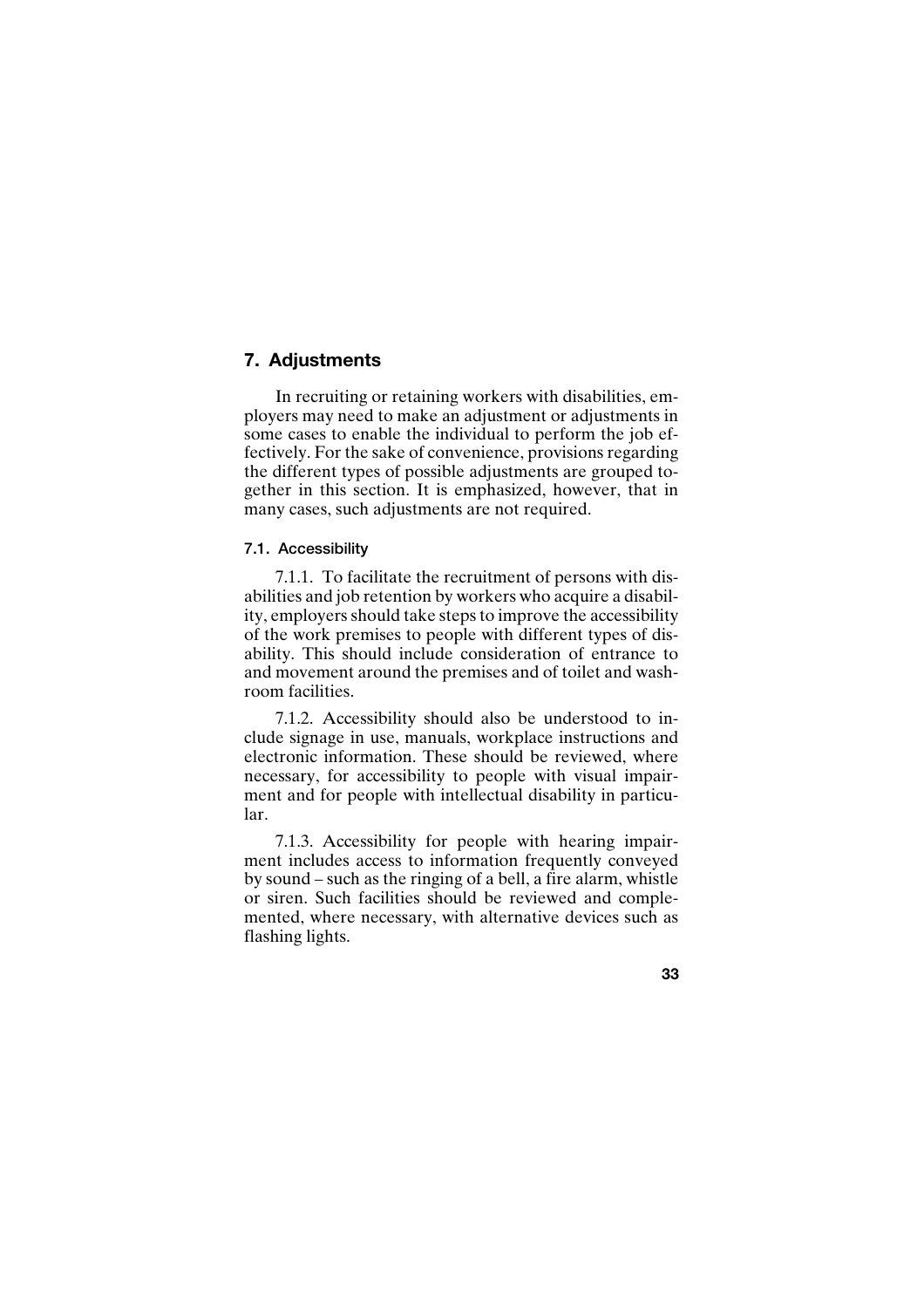7.1.4. In planning to improve accessibility, employers should consult with the disabled worker and with specialist technical advisory services, which might include organizations of persons with disabilities, and refer to any criteria established by the competent authorities.

7.1.5. Emergency planning should ensure that persons with disabilities are able to safely and effectively evacuate the workplace to an area of safety.

### **7.2. Adaptations**

7.2.1. Adaptations may be required to the workstation to enable the worker with a disability to perform the job effectively. In planning adaptations, employers should consult with the disabled worker involved and with worker representatives.

7.2.2. Similarly, adaptations may be required to tools and equipment to facilitate optimal job performance. These, too, should be planned in consultation with the disabled worker, and worker representatives.

7.2.3. For some workers with disabilities, it may be necessary to review the job description and make changes – for example by deleting a part of the job which the person is unable to perform and replacing this with another task or tasks.

7.2.4. Flexibility of work schedules can be a significant factor in enabling some individuals with disabilities to perform a job satisfactorily. This too should be considered, in consultation with the workers concerned and their representatives.

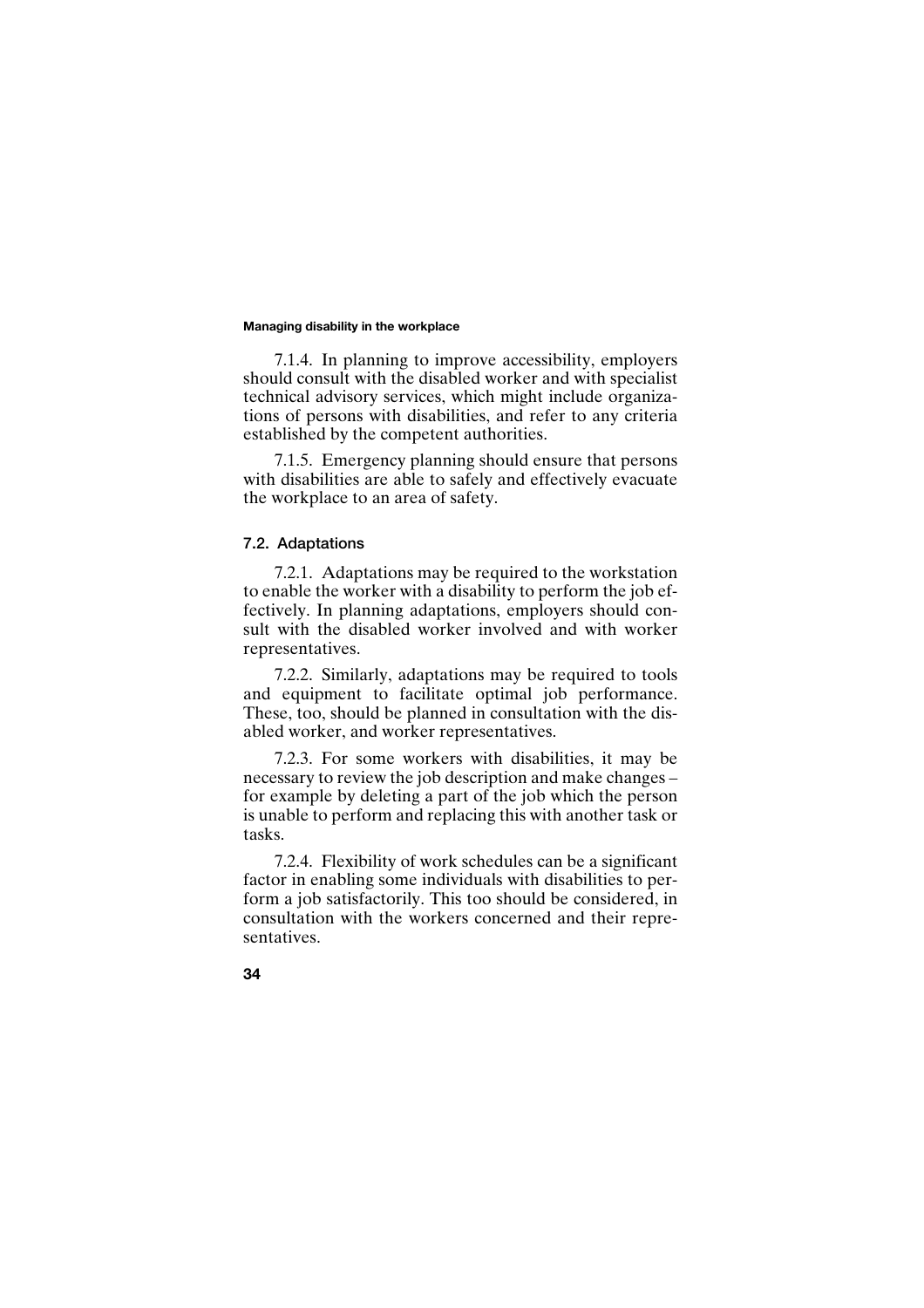### **Adjustments**

**35**

7.2.5. Performance requirements may need to be reviewed, in consultation with the disabled workers and their representatives, particularly at an early stage after recruitment, or after an existing employee has acquired a disability.

# **7.3. Incentives and support services**

7.3.1. The competent authorities should make available to employers incentives for workplace adjustments, as well as a technical advisory service which provides up-todate advice and information on adjustments to the workplace or to the organization of job tasks, as required.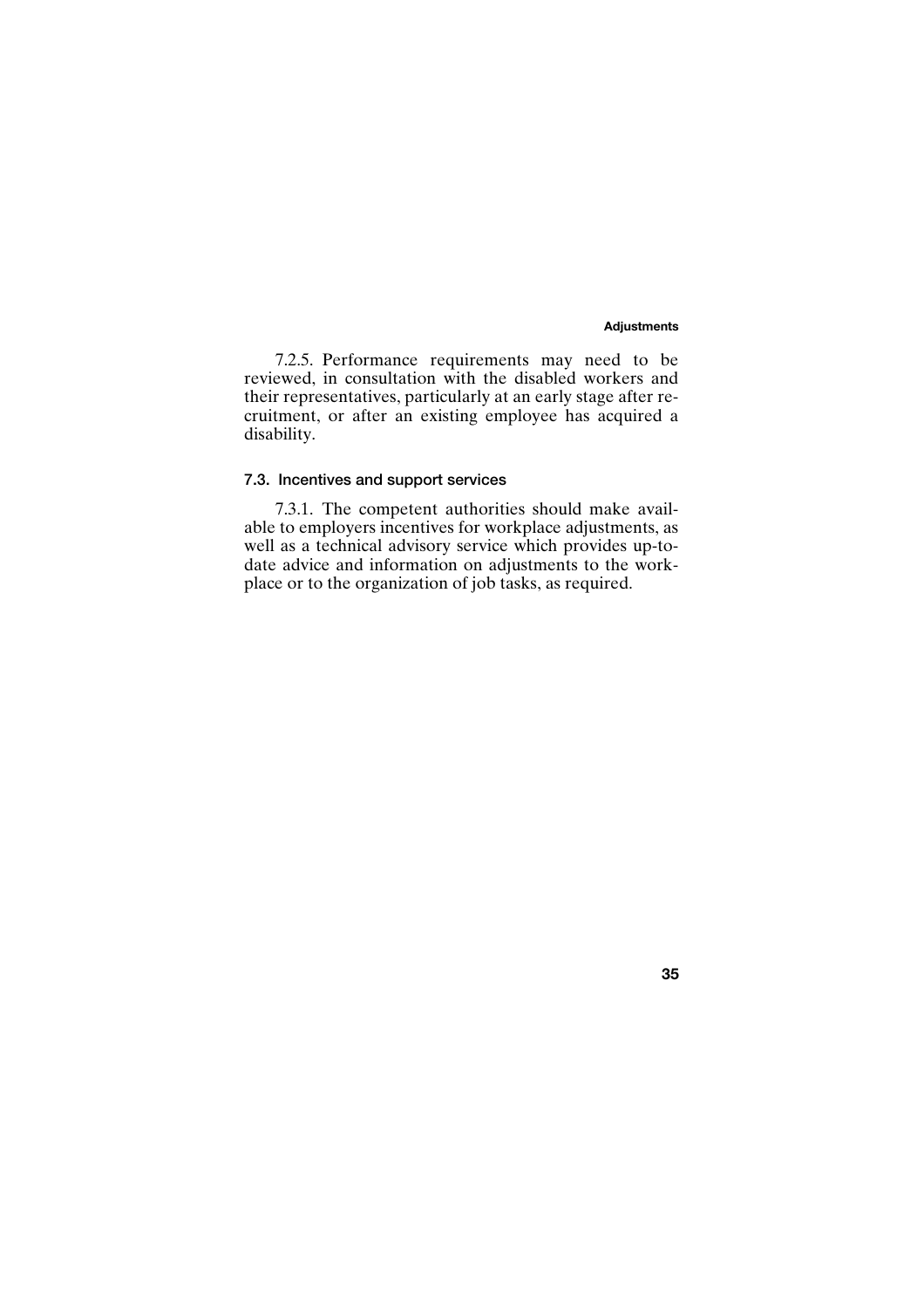# **8. Confidentiality of information**

8.1. With the consent of the person concerned, any relevant information relating to a disabled worker's reduced function or impaired health status should be assembled and kept by the employer, in a manner that maintains confidentiality.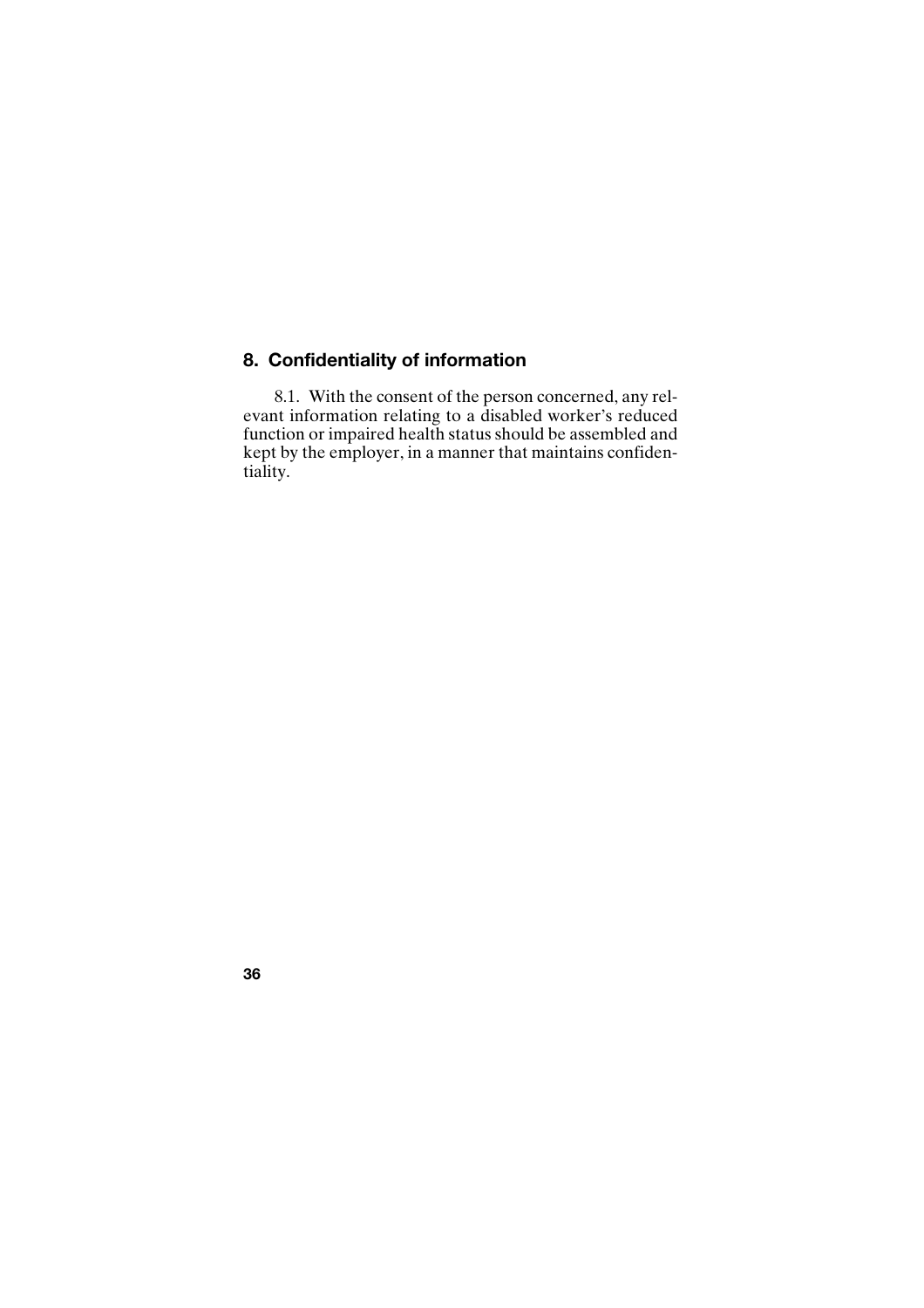### **Relevant international disability initiatives**

Relevant international disability initiatives include:

- The World Programme of Action Concerning Disabled Persons, adopted by the United Nations in 1982 (http://www. un.org/esa/socdev/enable/diswpa00.htm).
- The United Nations Decade of Disabled Persons, 1983-92 (http://www.un.org/esa/socdev/enable/dis50y60.htm).
- The United Nations Standard Rules on the Equalization of Opportunities for People with Disabilities, adopted in 1993 (http://www.un.org/esa/socdev/enable/dissre00.htm).
- International Labour Organization Vocational Rehabilitation and Employment (Disabled Persons) Convention, 1983 (No. 159), its accompanying Recommendation (No. 168), 1983, and Vocational Rehabilitation (Disabled) Recommendation, 1955 (No. 99) (http://www.ilo.org/public/english/ standards/relm/ilc/ilc86/r-iii1ba.htm).
- The Asian and Pacific Decade of Disabled Persons, 1993- 2002) (http://www.unescap.org/decade/index.htm).
- The Copenhagen Declaration on Social Development, 1995 (http://www.earthsummit2002.org/wssd/wssd/wssdr1.htm).
- The African Decade of Disabled Persons, 2000-09 (http:// www.un.org/esa/socdev/enable/disecn017e2.htm).

These initiatives aim to promote the full participation of disabled persons in all aspects and sectors of society. The 1995 Copenhagen Declaration views disability as a form of social diversity and points to the need for an inclusive response which strives to build a "society for all".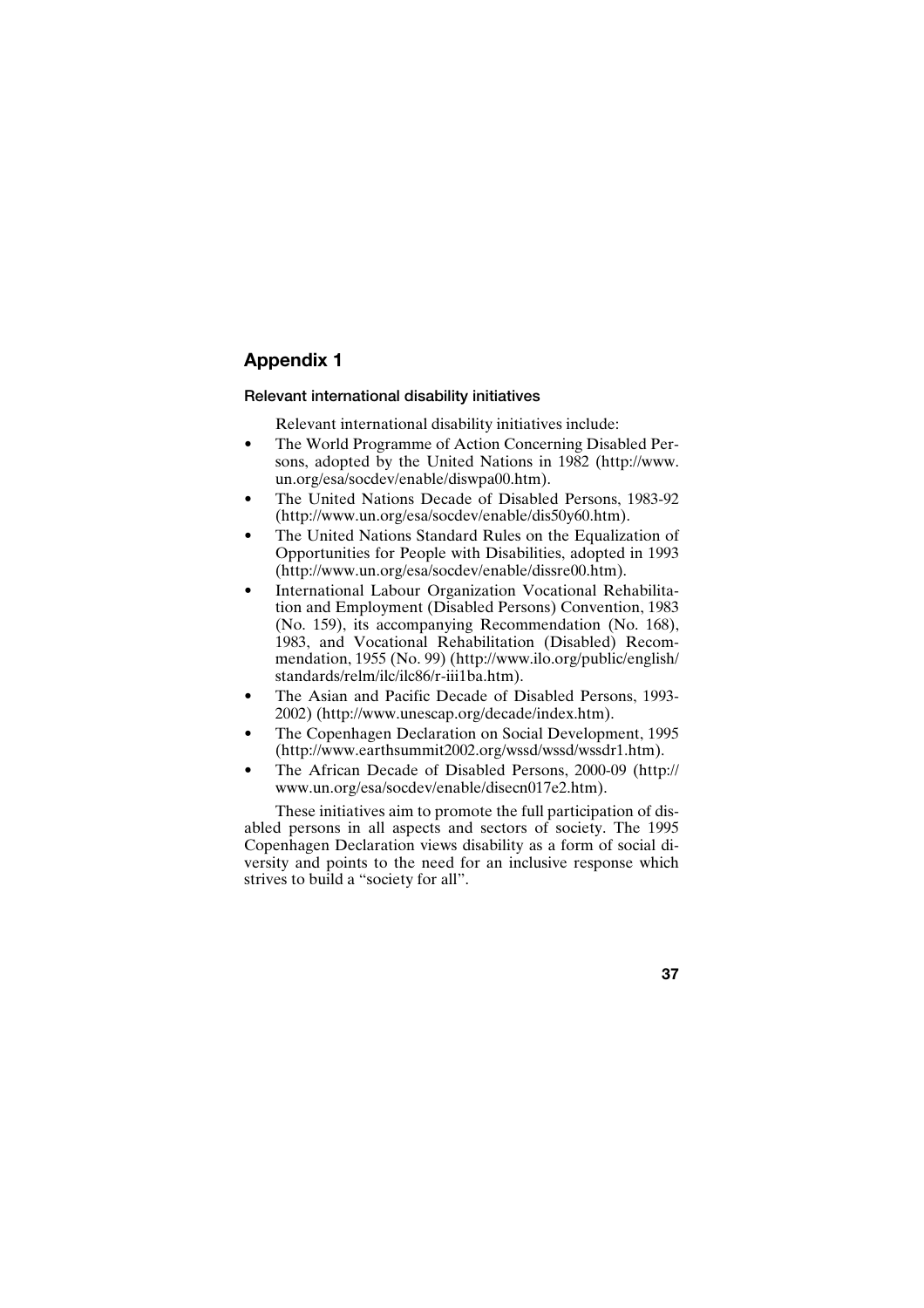# **Other related ILO Conventions and Recommendations**

### **Basic human rights**

Discrimination (Employment and Occupation) Convention, 1958 (No. 111), and Recommendation, 1958 (No. 111).

## **Employment**

**Employment policy**

Employment Policy Convention, 1964 (No. 122), and Recommendation, 1964 (No. 122);

Termination of Employment Convention, 1982 (No. 158);

- Employment Policy (Supplementary Provisions) Recommendation, 1984 (No. 169);
- Employment Promotion and Protection against Unemployment Convention, 1988 (No. 168).

**Employment services**

Employment Service Convention, 1948 (No. 88), and Recommendation, 1948 (No. 83).

# **Vocational guidance and training**

Human Resources Development Convention, 1975 (No. 142), and Recommendation, 1975 (No. 150).

# **Employment of specific categories of persons**

- Medical Examination of Young Persons (Industry) Convention, 1944 (No. 77);
- Medical Examination of Young Persons (Non-Industrial Occupations) Convention, 1946 (No. 78);
- Medical Examination of Young Persons Recommendation, 1946 (No. 79);
- Older Workers Recommendation, 1980 (No. 162).
- **38**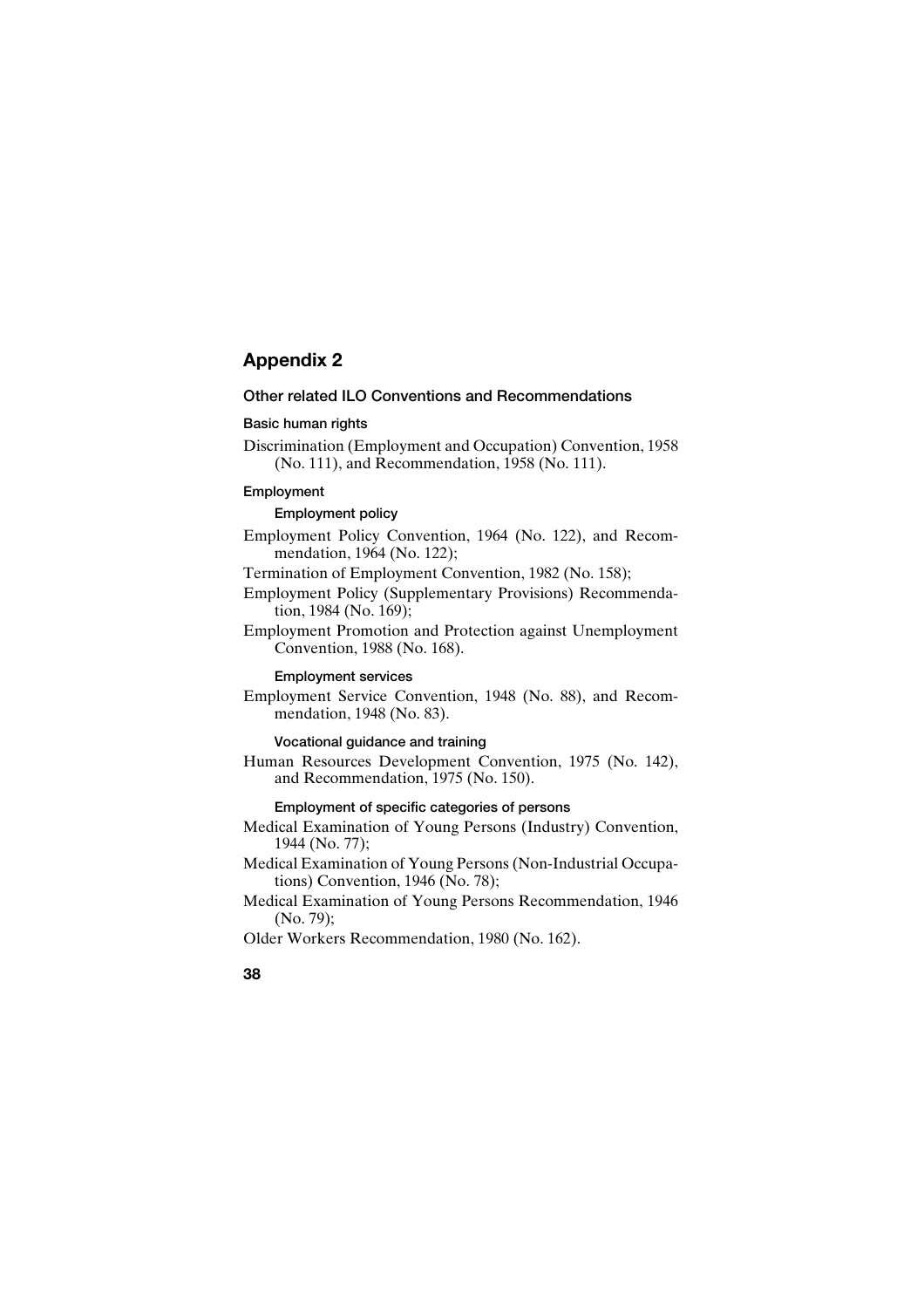### **Labour relations**

Co-operation at the Level of the Undertaking Recommendation, 1952 (No. 94).

### **Conditions of work**

### **Occupational safety and health**

Working Environment (Air Pollution, Noise and Vibration) Convention, 1977 (No. 148);

Occupational Safety and Health Convention, 1985 (No. 155), and Recommendation, 1985 (No. 164);

Occupational Health Services Convention, 1985 (No. 161), and Recommendation, 1985 (No. 171);

Chemicals Convention, 1990 (No. 170).

# **Wages**

Minimum Wage Fixing Machinery (Agriculture) Convention, 1951 (No. 99);

Equal Remuneration Convention, 1951 (No. 100).

### **Social security**

Income Security Recommendation, 1944 (No. 67);

Social Security (Minimum Standards) Convention, 1952 (No. 102);

Employment Injury Benefits Convention, 1964 (No. 121), and Recommendation, 1964 (No. 121);

- Invalidity, Old-Age and Survivors' Benefits Convention, 1967 (No. 128), and Recommendation, 1967 (No. 131).
- These Conventions and Recommendations are available on the ILO web site (http://www.ilo.org).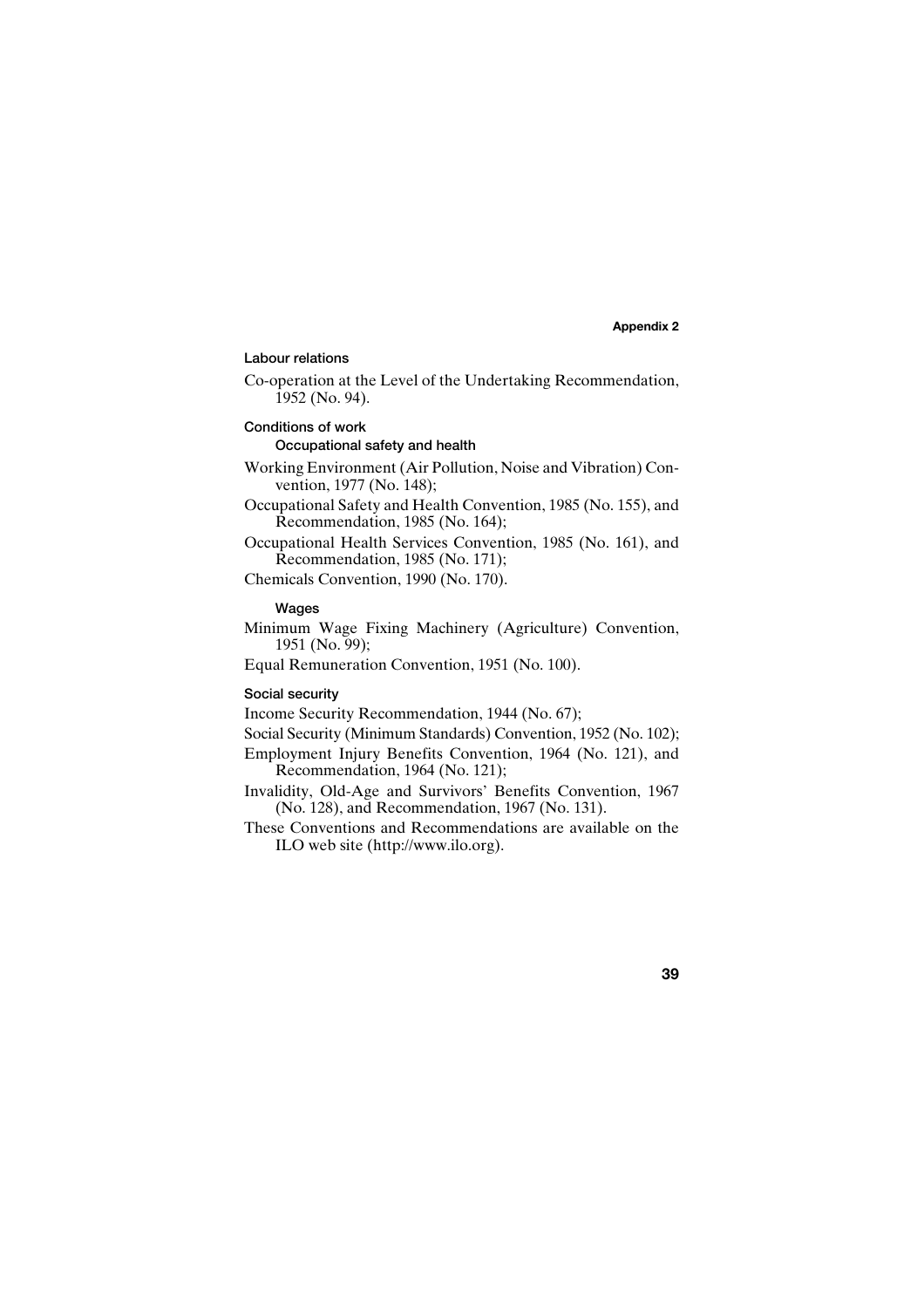# **Examples of legal and policy frameworks concerning disability adopted by some ILO member States**

The last decades of the twentieth century witnessed significant changes in the legal and policy frameworks concerning disability in countries around the world. Many governments have adopted policies which aim to promote the rights of people with disabilities to participate as fully as possible in society. These include policies to improve employment opportunities for people with disabilities which are frequently backed by legislation.

In some countries, this comprises legislation or regulations which require employers to reserve a certain proportion of jobs for people with recognized disabilities – generally referred to as quota legislation. If employers do not fulfil this obligation, many countries require them to pay a contribution into a central fund to be used to promote the accessibility of workplaces or for vocational rehabilitation purposes. Countries with this type of legislation include many European countries, such as France, Germany and Italy, and several Asian countries, such as China, Japan and Thailand.

Other countries have introduced anti-discrimination or employment equity laws which make it unlawful for employers to discriminate on the basis of disability in recruitment, promotion, dismissal and other aspects of employment. Countries with this type of legislation include Australia, Canada, New Zealand, the Scandinavian countries, South Africa, the United Kingdom and the United States.

Many governments have introduced a range of measures to support the implementation of these policies and laws. These include financial supports to employers, to serve as an incentive or to ensure that the employment of the person does not cause any additional cost or other problems to the employer, and support

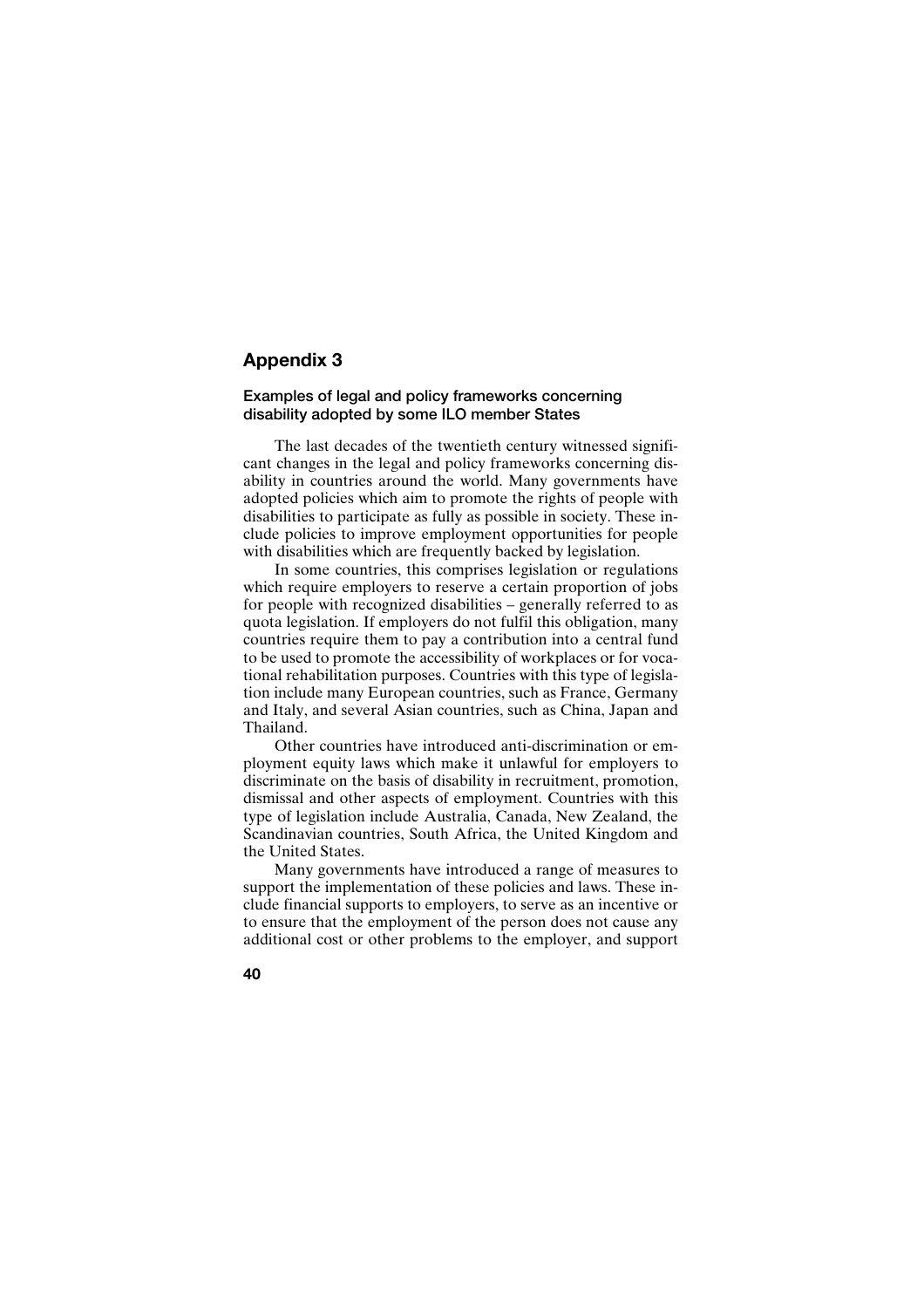services to ensure that the relevant technical advice is provided and any problems are quickly resolved.

Against the background of these changes in policy and laws, employment opportunities for people with disabilities have evolved dramatically over the past ten to 20 years. Far more emphasis is now placed on integrating jobseekers with disabilities into competitive employment, rather than providing them with work in special centres. Some employers have recruited candidates with disabilities directly, while others have been more cautious in their approach, preferring to offer a work trial or a period of work experience before committing themselves to recruitment. And many employers now retain employees and workers who acquire a disability while in their employment, sometimes because they are required by law to do so, as well as facilitating the return to work of those who have dropped out of employment due to their disability. Valuable lessons have been learned about the abilities of people with disabilities, which should be borne in mind by employers and others providing employment-related supports to ensure that they can perform their jobs effectively.